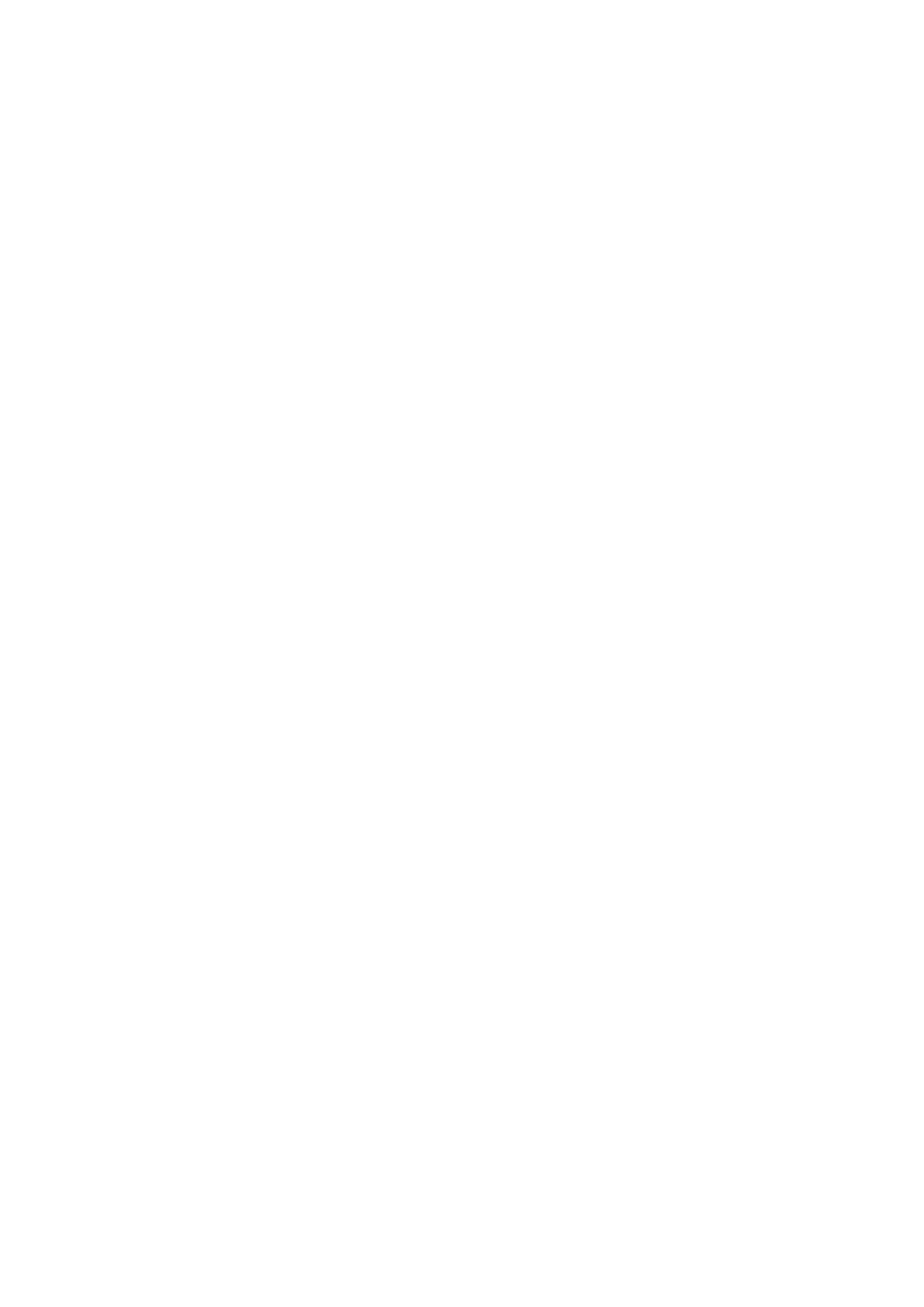# Note by the Registry

This new edition of the Rules of Court incorporates amendments made by the Plenary Court on 14 November 2016.

The new edition entered into force on 14 November 2016.

Any additional texts and updates will be made public on the Court's website [\(www.echr.coe.int\)](http://www.echr.coe.int/).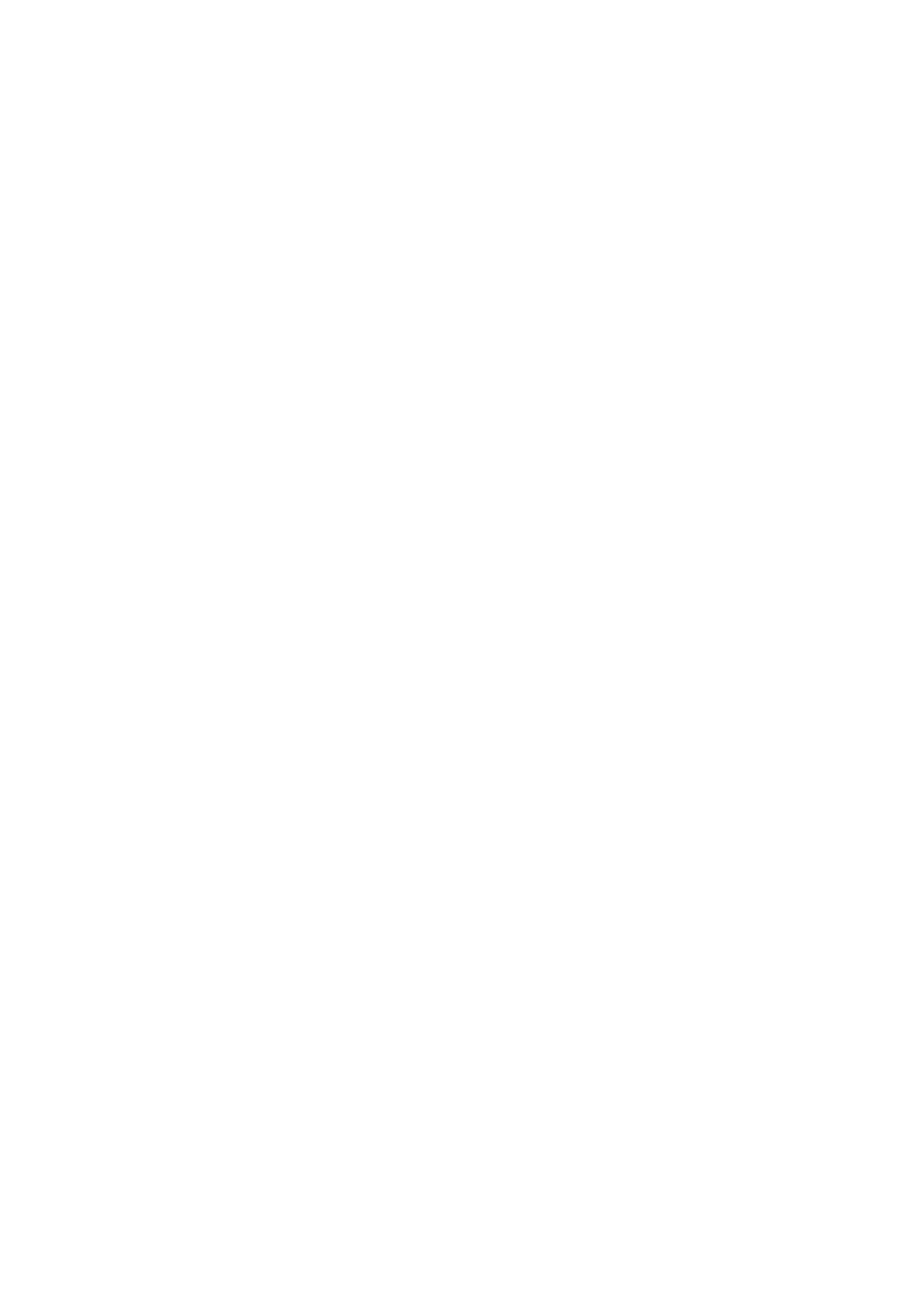# Table of Contents

| Title I - Organisation and Working of the Court                                |  |
|--------------------------------------------------------------------------------|--|
| Chapter I - Judges                                                             |  |
|                                                                                |  |
|                                                                                |  |
|                                                                                |  |
|                                                                                |  |
|                                                                                |  |
|                                                                                |  |
| Chapter II - Presidency of the Court and the role of the Bureau                |  |
| Rule 8 – Election of the President and Vice-Presidents of the Court and the    |  |
|                                                                                |  |
|                                                                                |  |
|                                                                                |  |
| Rule 11 - Replacement of the President and the Vice-Presidents of the Court  6 |  |
|                                                                                |  |
|                                                                                |  |
|                                                                                |  |
| <b>Chapter III - The Registry</b>                                              |  |
|                                                                                |  |
|                                                                                |  |
|                                                                                |  |
|                                                                                |  |
|                                                                                |  |
|                                                                                |  |
| Chapter IV - The Working of the Court                                          |  |
|                                                                                |  |
|                                                                                |  |
|                                                                                |  |
|                                                                                |  |
|                                                                                |  |
|                                                                                |  |
| Chapter V - The Composition of the Court                                       |  |
|                                                                                |  |
|                                                                                |  |
|                                                                                |  |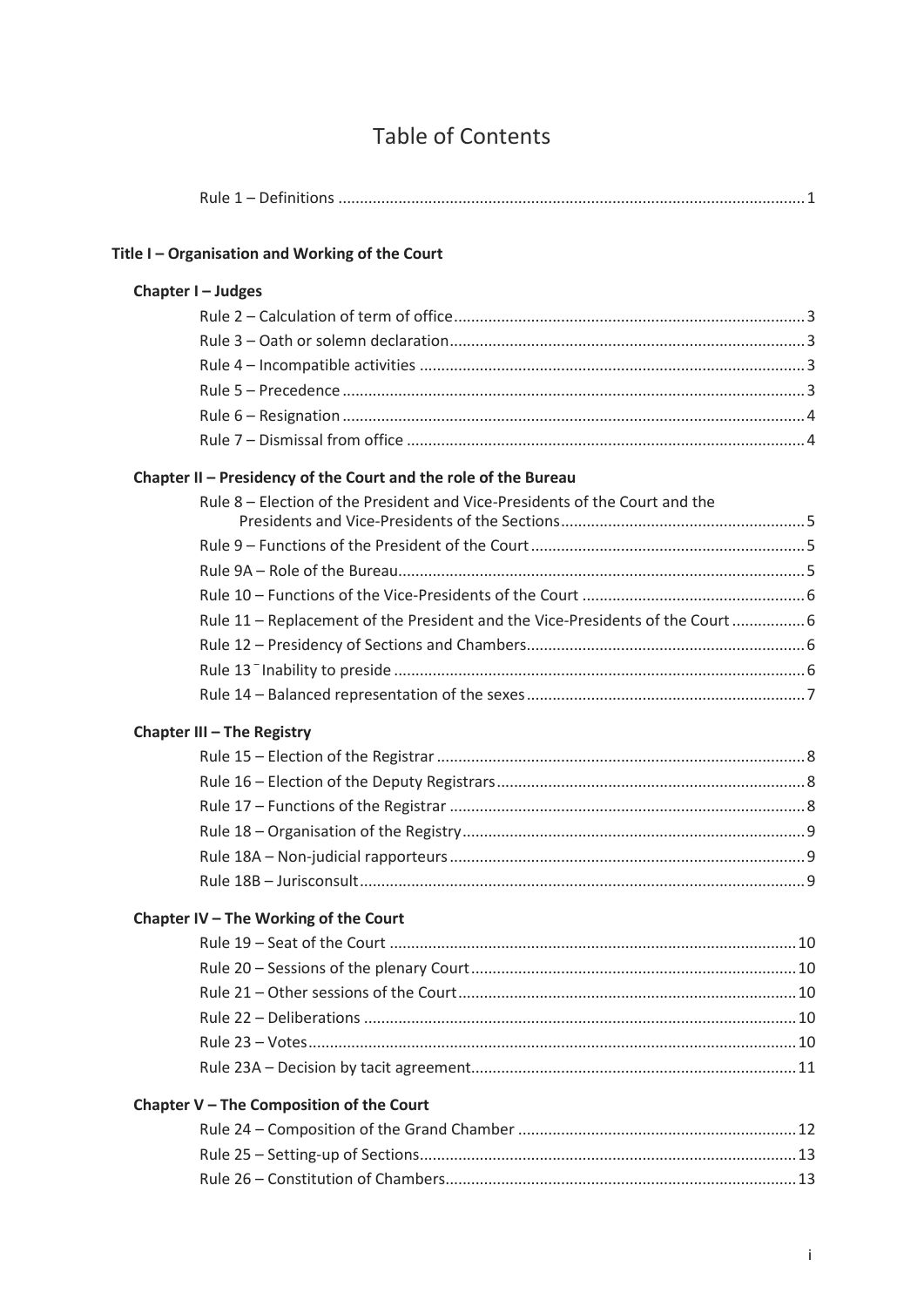### **Title II – [Procedure](#page-26-0)**

### **Chapter I – [General Rules](#page-26-1)**

## **Chapter II – [Institution of Proceedings](#page-33-0)**

## **Chapter III – [Judge Rapporteurs](#page-35-0)**

## **Chapter IV – [Proceedings on Admissibility](#page-36-0)**

## **[Inter-State applications](#page-36-1)**

|--|--|--|--|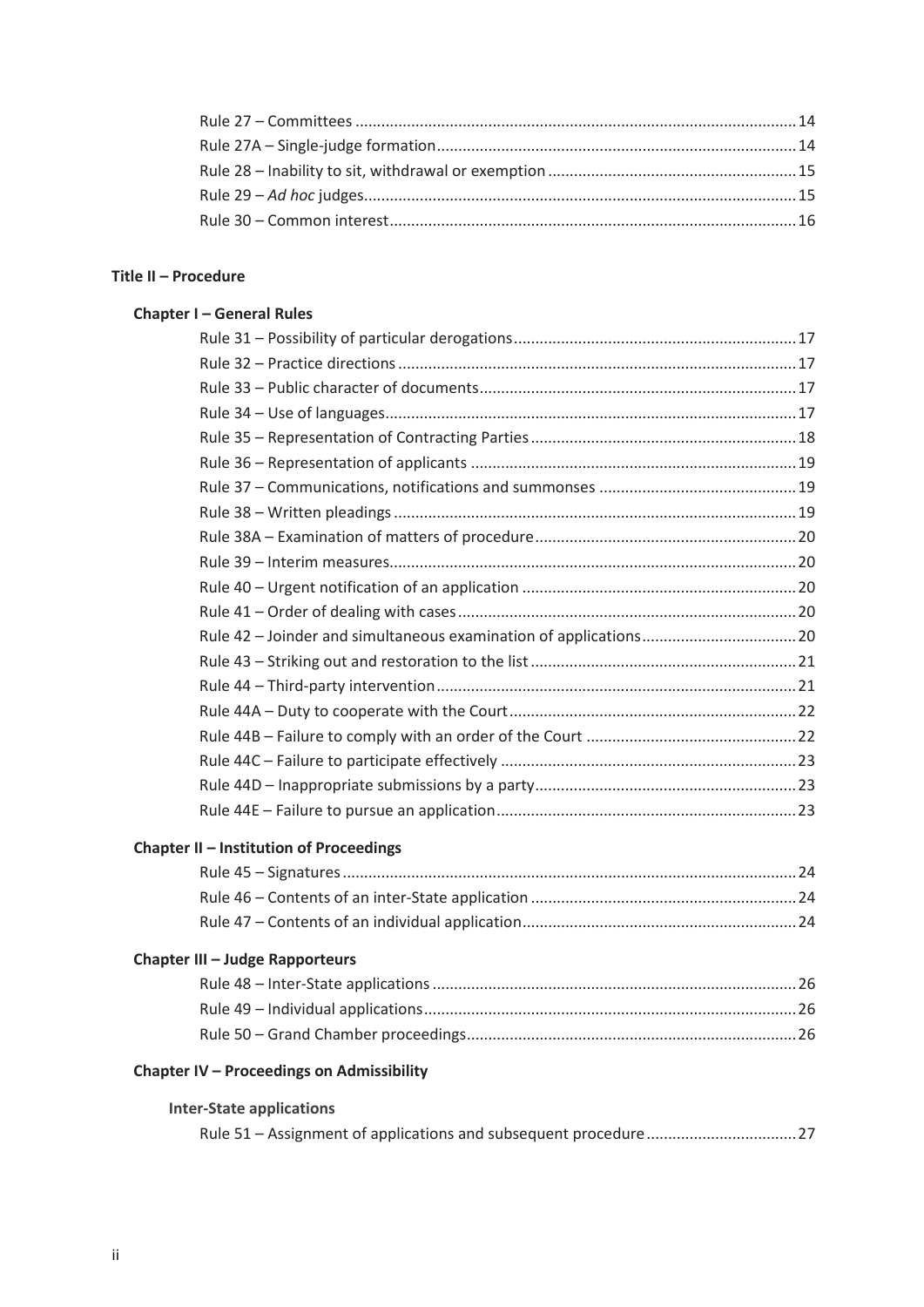| <b>Individual applications</b>                                              |  |
|-----------------------------------------------------------------------------|--|
|                                                                             |  |
|                                                                             |  |
|                                                                             |  |
|                                                                             |  |
|                                                                             |  |
| <b>Inter-State and individual applications</b>                              |  |
|                                                                             |  |
|                                                                             |  |
|                                                                             |  |
| Chapter V - Proceedings after the Admission of an Application               |  |
|                                                                             |  |
|                                                                             |  |
|                                                                             |  |
|                                                                             |  |
|                                                                             |  |
|                                                                             |  |
| <b>Chapter VI - Hearings</b>                                                |  |
|                                                                             |  |
|                                                                             |  |
|                                                                             |  |
|                                                                             |  |
| Chapter VII - Proceedings before the Grand Chamber                          |  |
|                                                                             |  |
| Rule 72 - Relinquishment of jurisdiction in favour of the Grand Chamber 36  |  |
| Rule 73 - Request by a party for referral of a case to the Grand Chamber 36 |  |
| <b>Chapter VIII - Judgments</b>                                             |  |
|                                                                             |  |
|                                                                             |  |
|                                                                             |  |
|                                                                             |  |
|                                                                             |  |
|                                                                             |  |
|                                                                             |  |
|                                                                             |  |
| <b>Chapter IX - Advisory Opinions</b>                                       |  |
|                                                                             |  |
|                                                                             |  |
|                                                                             |  |
|                                                                             |  |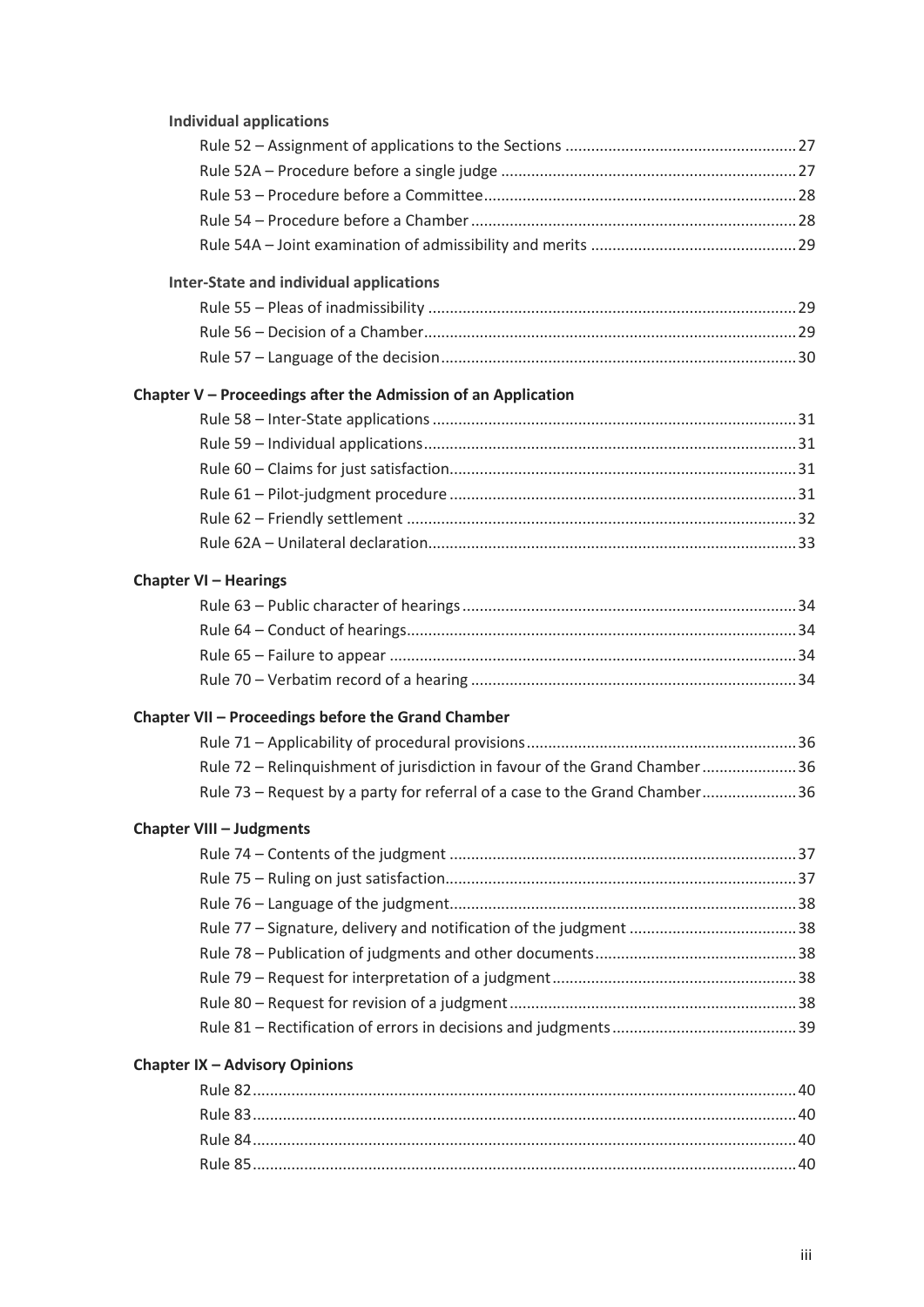|                                       | Chapter X – Proceedings under Article 46 $\S$ § 3, 4 and 5 of the Convention |  |
|---------------------------------------|------------------------------------------------------------------------------|--|
|                                       |                                                                              |  |
|                                       | Sub-chapter I - Proceedings under Article 46 § 3 of the Convention           |  |
|                                       |                                                                              |  |
|                                       |                                                                              |  |
|                                       |                                                                              |  |
|                                       | Sub-chapter II - Proceedings under Article 46 §§ 4 and 5 of the Convention   |  |
|                                       |                                                                              |  |
|                                       |                                                                              |  |
|                                       |                                                                              |  |
|                                       |                                                                              |  |
|                                       |                                                                              |  |
|                                       |                                                                              |  |
| Chapter XI - Legal Aid                |                                                                              |  |
|                                       |                                                                              |  |
|                                       |                                                                              |  |
|                                       |                                                                              |  |
|                                       |                                                                              |  |
|                                       |                                                                              |  |
|                                       |                                                                              |  |
|                                       |                                                                              |  |
| <b>Title III - Transitional Rules</b> |                                                                              |  |
|                                       |                                                                              |  |

## Title IV - Final Clauses

## Annex to the Rules (concerning investigations)

| Rule A2 – Obligations of the parties as regards investigative measures  49 |  |
|----------------------------------------------------------------------------|--|
|                                                                            |  |
|                                                                            |  |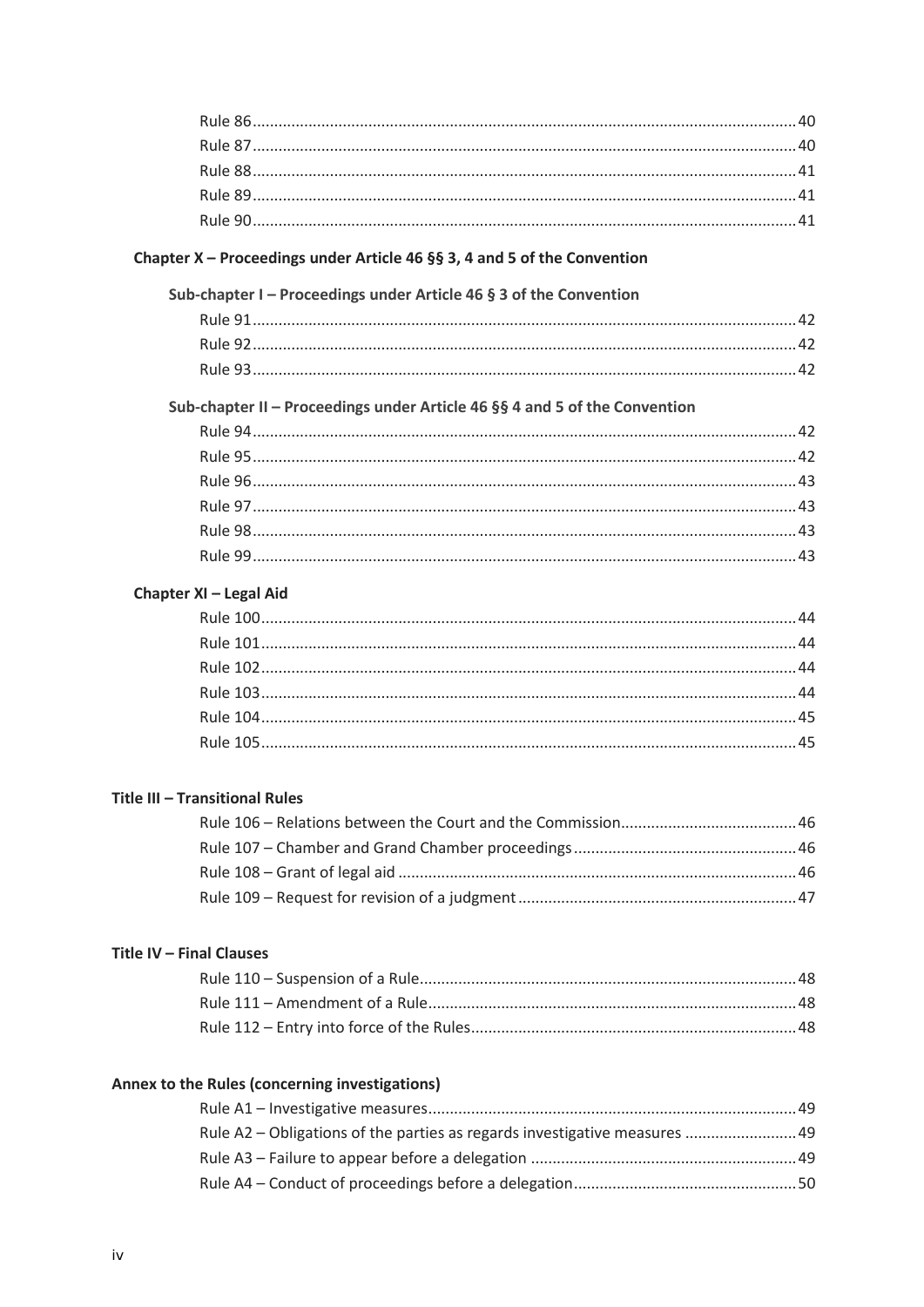| Rule A5 – Convocation of witnesses, experts and of other persons to proceedings |  |
|---------------------------------------------------------------------------------|--|
| Rule A6 - Oath or solemn declaration by witnesses and experts heard by a        |  |
| Rule A7 - Hearing of witnesses, experts and other persons by a delegation51     |  |
|                                                                                 |  |

#### **[Practice Directions](#page-61-0)**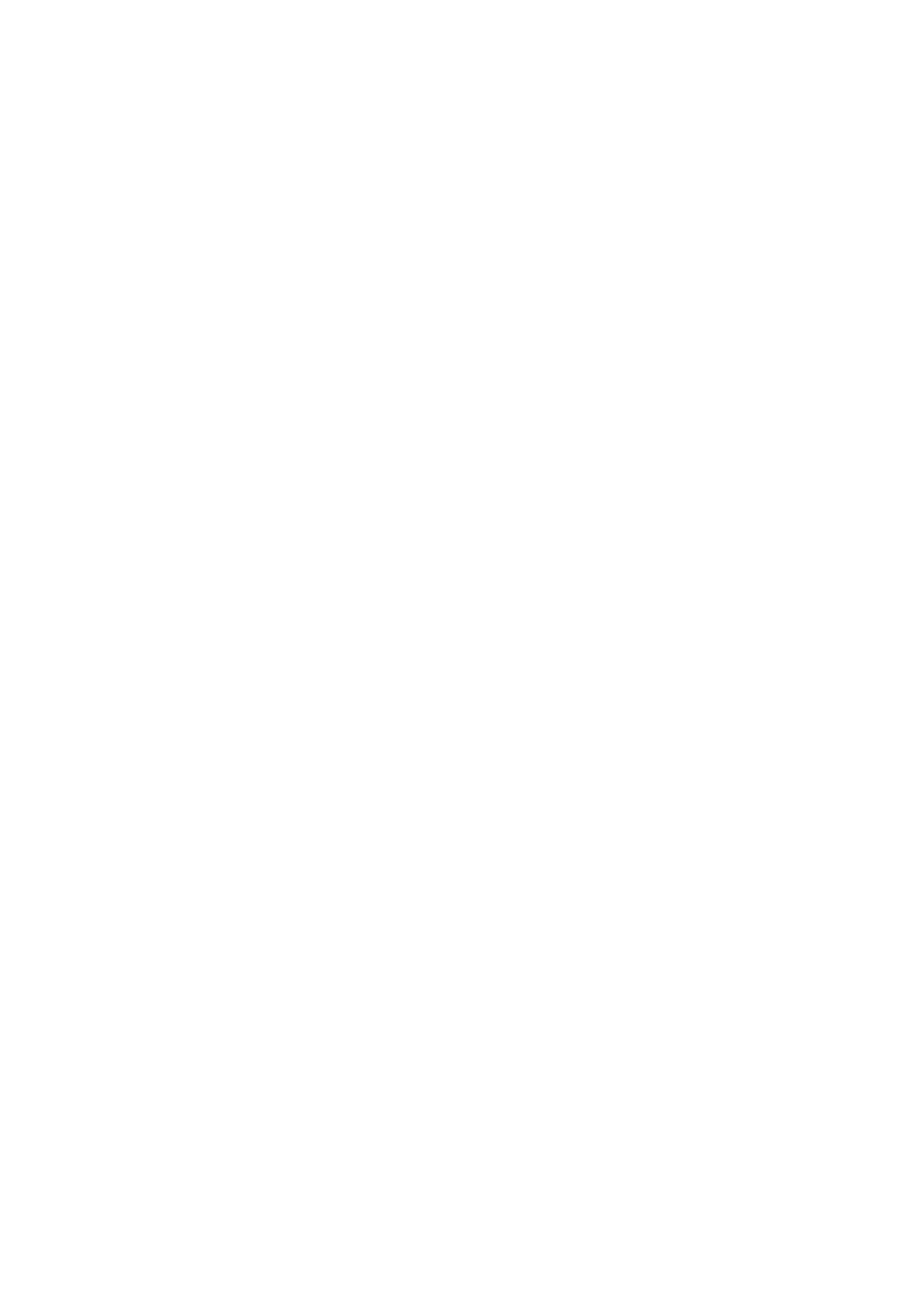The European Court of Human Rights,

Having regard to the Convention for the Protection of Human Rights and Fundamental Freedoms and the Protocols thereto,

Makes the present Rules:

<span id="page-10-0"></span>**Rule 1[1](#page-10-1) – Definitions**

For the purposes of these Rules unless the context otherwise requires:

(a) the term "Convention" means the Convention for the Protection of Human Rights and Fundamental Freedoms and the Protocols thereto;

(b) the expression "plenary Court" means the European Court of Human Rights sitting in plenary session;

(c) the expression "Grand Chamber" means the Grand Chamber of seventeen judges constituted in pursuance of Article 26 § 1 of the Convention;

(d) the term "Section" means a Chamber set up by the plenary Court for a fixed period in pursuance of Article 25 (b) of the Convention and the expression "President of the Section" means the judge elected by the plenary Court in pursuance of Article 25 (c) of the Convention as President of such a Section;

(e) the term "Chamber" means any Chamber of seven judges constituted in pursuance of Article 26 § 1 of the Convention and the expression "President of the Chamber" means the judge presiding over such a "Chamber";

(f) the term "Committee" means a Committee of three judges set up in pursuance of Article 26 § 1 of the Convention and the expression "President of the Committee" means the judge presiding over such a "Committee";

(g) the expression "single-judge formation" means a single judge sitting in accordance with Article 26 § 1 of the Convention;

(h) the term "Court" means either the plenary Court, the Grand Chamber, a Section, a Chamber, a Committee, a single judge or the panel of five judges referred to in Article 43 § 2 of the Convention;

(i) the expression "*ad hoc* judge" means any person chosen in pursuance of Article 26 § 4 of the Convention and in accordance with Rule 29 to sit as a member of the Grand Chamber or as a member of a Chamber;

(j) the terms "judge" and "judges" mean the judges elected by the Parliamentary Assembly of the Council of Europe or *ad hoc* judges;

(k) the expression "Judge Rapporteur" means a judge appointed to carry out the tasks provided for in Rules 48 and 49;

(l) the term "non-judicial rapporteur" means a member of the Registry charged with assisting the single-judge formations provided for in Article 24 § 2 of the Convention;

(m) the term "delegate" means a judge who has been appointed to a delegation by the Chamber and the expression "head of the delegation" means the delegate appointed by the Chamber to lead its delegation;

<span id="page-10-1"></span><sup>1.</sup> As amended by the Court on 7 July 2003 and 13 November 2006.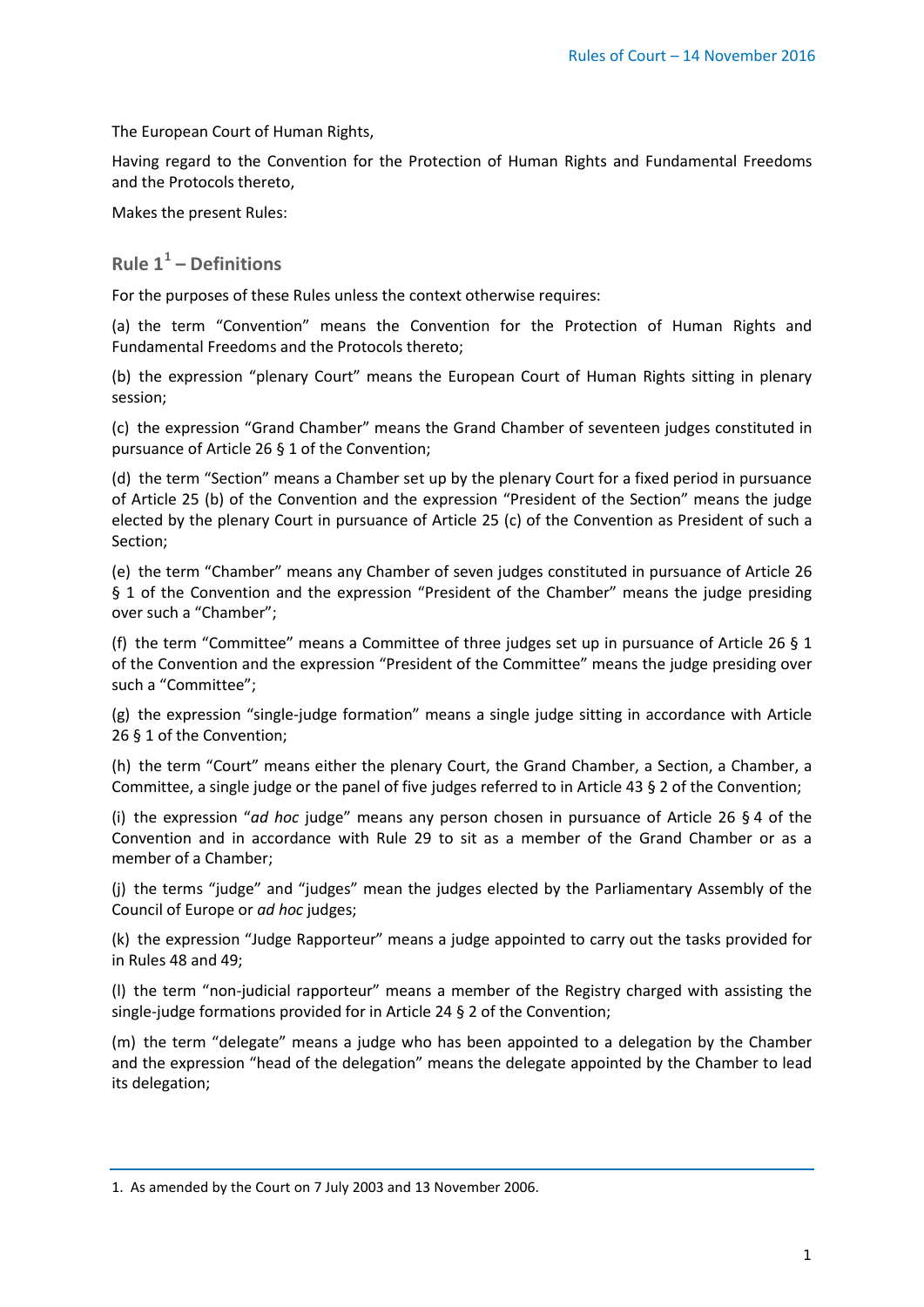(n) the term "delegation" means a body composed of delegates, Registry members and any other person appointed by the Chamber to assist the delegation;

(o) the term "Registrar" denotes the Registrar of the Court or the Registrar of a Section according to the context;

(p) the terms "party" and "parties" mean

- the applicant or respondent Contracting Parties;
- the applicant (the person, non-governmental organisation or group of individuals) that lodged a complaint under Article 34 of the Convention;

(q) the expression "third party" means any Contracting Party or any person concerned or the Council of Europe Commissioner for Human Rights who, as provided for in Article 36 §§ 1, 2 and 3 of the Convention, has exercised the right to submit written comments and take part in a hearing, or has been invited to do so;

(r) the terms "hearing" and "hearings" mean oral proceedings held on the admissibility and/or merits of an application or in connection with a request for revision or an advisory opinion, a request for interpretation by a party or by the Committee of Ministers, or a question whether there has been a failure to fulfil an obligation which may be referred to the Court by virtue of Article 46 § 4 of the Convention;

(s) the expression "Committee of Ministers" means the Committee of Ministers of the Council of Europe;

(t) the terms "former Court" and "Commission" mean respectively the European Court and European Commission of Human Rights set up under former Article 19 of the Convention.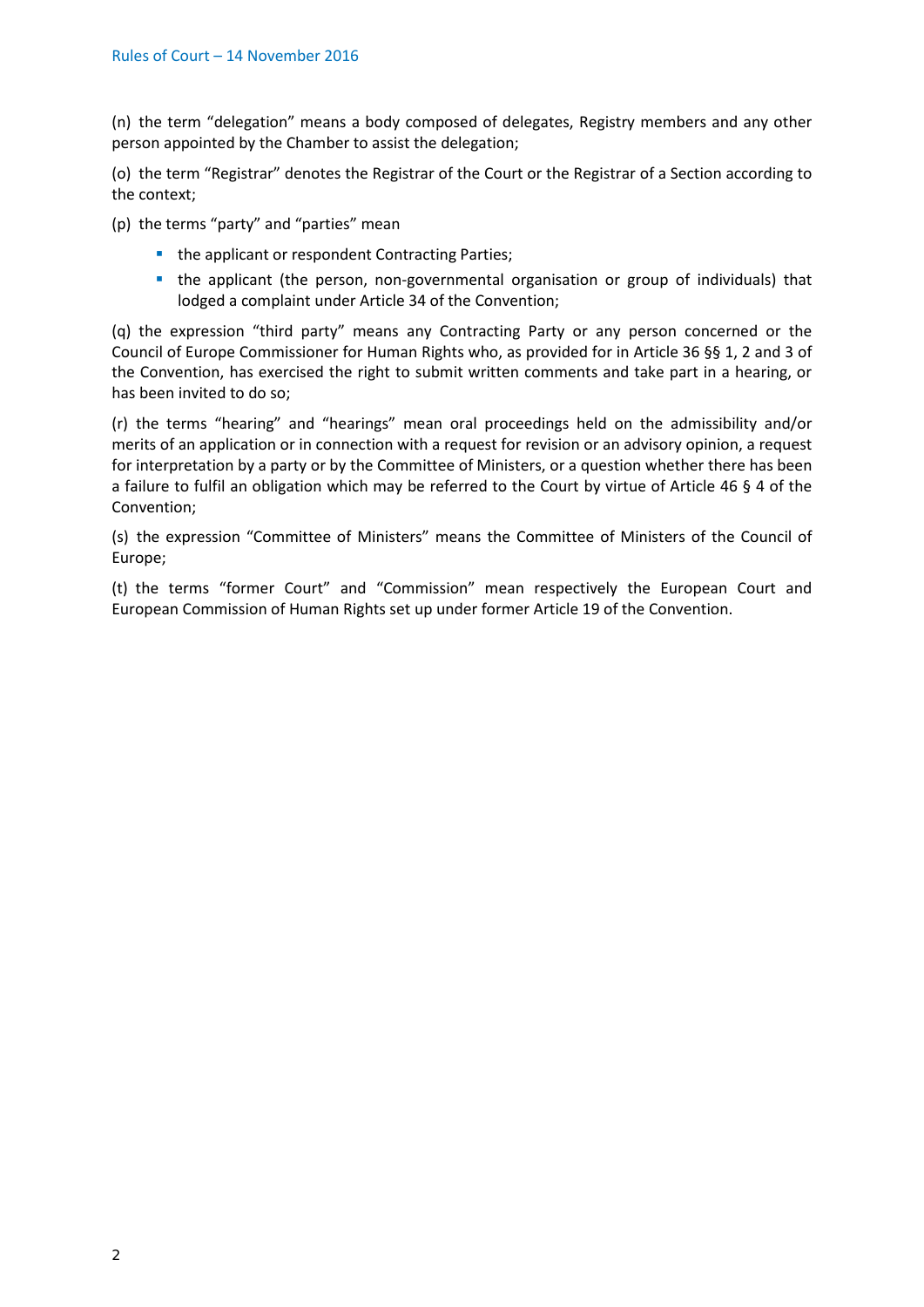# <span id="page-12-0"></span>**Title I – Organisation and Working of the Court**

# <span id="page-12-2"></span><span id="page-12-1"></span>**Chapter I – Judges**

## **Rule 2[1](#page-12-6) – Calculation of term of office**

1. Where the seat is vacant on the date of the judge's election, or where the election takes place less than three months before the seat becomes vacant, the term of office shall begin as from the date of taking up office which shall be no later than three months after the date of election.

2. Where the judge's election takes place more than three months before the seat becomes vacant, the term of office shall begin on the date on which the seat becomes vacant.

3. In accordance with Article 23  $\S$  3 of the Convention, an elected judge shall hold office until a successor has taken the oath or made the declaration provided for in Rule 3.

<span id="page-12-3"></span>**Rule 3 – Oath or solemn declaration**

1. Before taking up office, each elected judge shall, at the first sitting of the plenary Court at which the judge is present or, in case of need, before the President of the Court, take the following oath or make the following solemn declaration:

"I swear" – or "I solemnly declare" – "that I will exercise my functions as a judge honourably, independently and impartially and that I will keep secret all deliberations."

2. This act shall be recorded in minutes.

## <span id="page-12-4"></span>**Rule 4[2](#page-12-7) – Incompatible activities**

1. In accordance with Article 21 § 3 of the Convention, the judges shall not during their term of office engage in any political or administrative activity or any professional activity which is incompatible with their independence or impartiality or with the demands of a full-time office. Each judge shall declare to the President of the Court any additional activity. In the event of a disagreement between the President and the judge concerned, any question arising shall be decided by the plenary Court.

2. A former judge shall not represent a party or third party in any capacity in proceedings before the Court relating to an application lodged before the date on which he or she ceased to hold office. As regards applications lodged subsequently, a former judge may not represent a party or third party in any capacity in proceedings before the Court until a period of two years from the date on which he or she ceased to hold office has elapsed.

## <span id="page-12-5"></span>**Rule 5[3](#page-12-8) – Precedence**

1. Elected judges shall take precedence after the President and Vice-Presidents of the Court and the Presidents of the Sections, according to the date of their taking up office in accordance with Rule 2 §§ 1 and 2.

2. Vice-Presidents of the Court elected to office on the same date shall take precedence according to the length of time they have served as judges. If the length of time they have served as judges is

<span id="page-12-6"></span><sup>1.</sup> As amended by the Court on 13 November 2006 and 2 April 2012.

<span id="page-12-7"></span><sup>2.</sup> As amended by the Court on 29 March 2010.

<span id="page-12-8"></span><sup>3.</sup> As amended by the Court on 14 May 2007.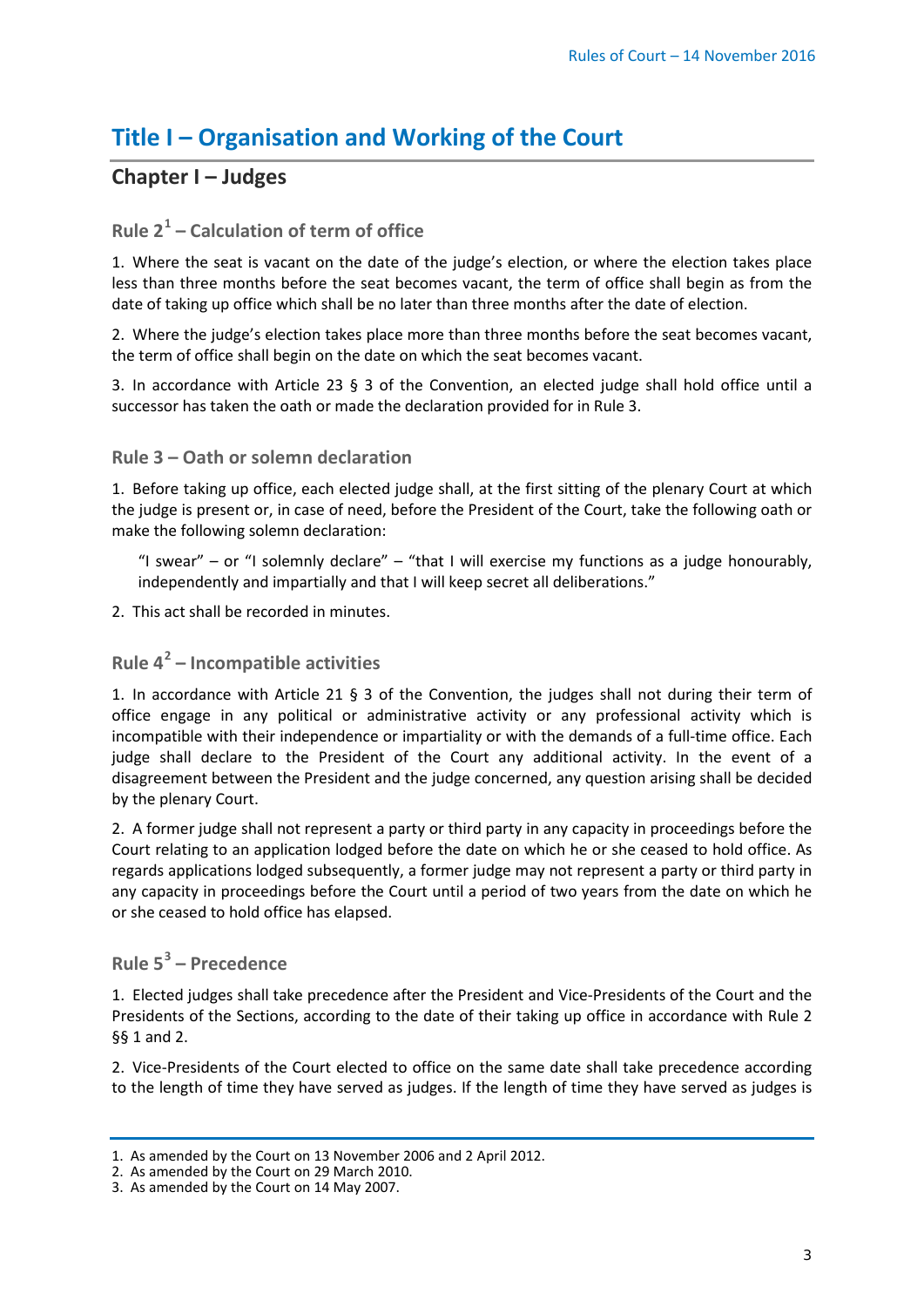the same, they shall take precedence according to age. The same rule shall apply to Presidents of Sections.

- 3. Judges who have served the same length of time shall take precedence according to age.
- 4. *Ad hoc* judges shall take precedence after the elected judges according to age.

#### <span id="page-13-0"></span>**Rule 6 – Resignation**

Resignation of a judge shall be notified to the President of the Court, who shall transmit it to the Secretary General of the Council of Europe. Subject to the provisions of Rules 24 § 4 *in fine* and 26 § 3, resignation shall constitute vacation of office.

#### <span id="page-13-1"></span>**Rule 7 – Dismissal from office**

No judge may be dismissed from his or her office unless the other judges, meeting in plenary session, decide by a majority of two-thirds of the elected judges in office that he or she has ceased to fulfil the required conditions. He or she must first be heard by the plenary Court. Any judge may set in motion the procedure for dismissal from office.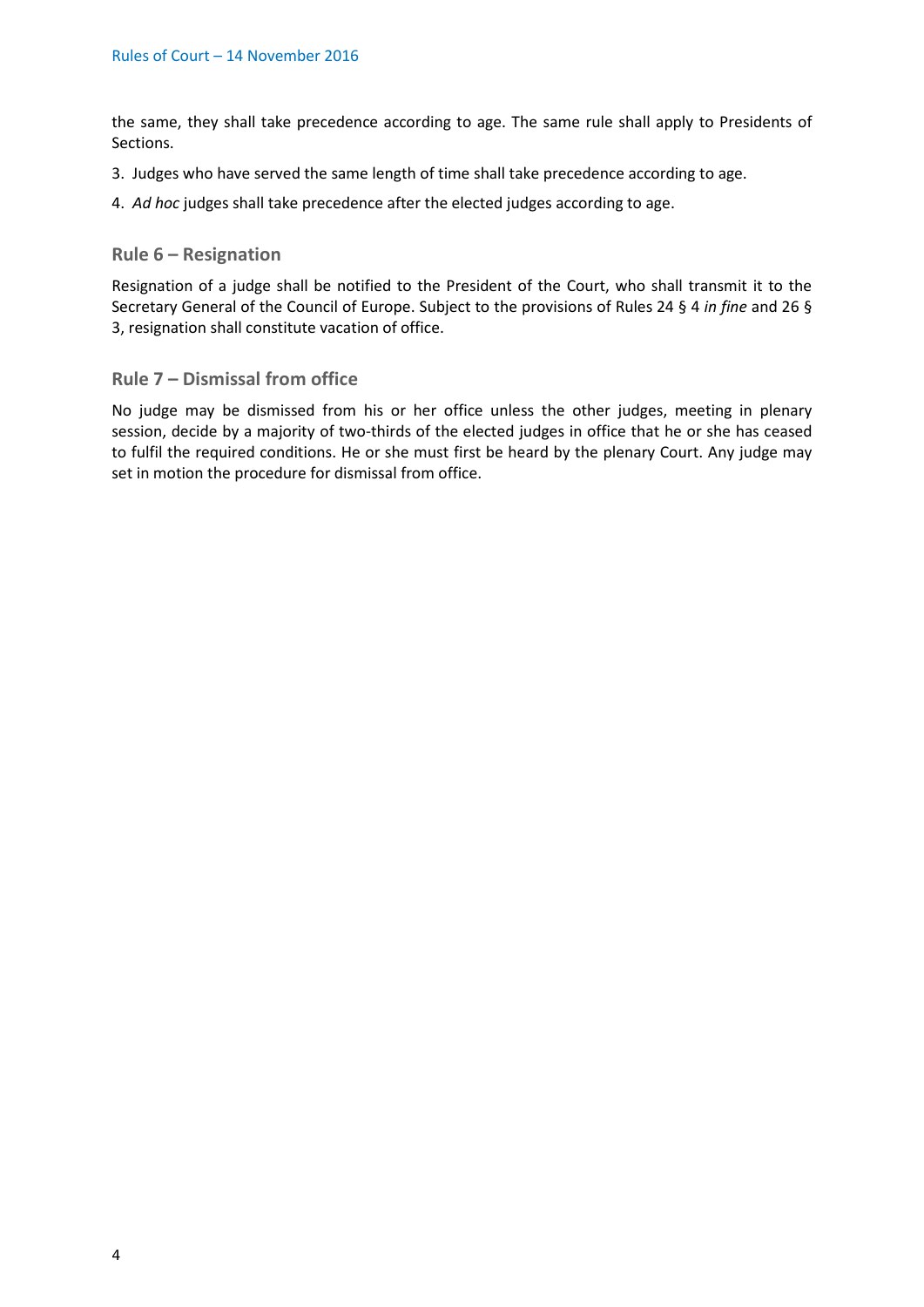# <span id="page-14-1"></span><span id="page-14-0"></span>**Chapter II[1](#page-14-4) – Presidency of the Court and the role of the Bureau**

**Rule 8[2](#page-14-5) – Election of the President and Vice-Presidents of the Court and the Presidents and Vice-Presidents of the Sections**

1. The plenary Court shall elect its President and two Vice-Presidents for a period of three years as well as the Presidents of the Sections for a period of two years, provided that such periods shall not exceed the duration of their terms of office as judges.

2. Each Section shall likewise elect a Vice-President for a period of two years, provided that such period shall not exceed the duration of his or her term of office as judge.

3. A judge elected in accordance with paragraphs 1 or 2 above may be re-elected but only once to the same level of office.

4. The Presidents and Vice-Presidents shall continue to hold office until the election of their successors.

5. The elections referred to in paragraph 1 of this Rule shall be by secret ballot. Only the elected judges who are present shall take part. If no candidate receives an absolute majority of the votes cast, an additional round or rounds shall take place until one candidate has achieved an absolute majority. After each round, any candidate receiving fewer than five votes shall be eliminated; and if more than two candidates have received five votes or more, the one who has received the least number of votes shall also be eliminated. If there is more than one candidate in this position, only the candidate who is lowest in the order of precedence in accordance with Rule 5 shall be eliminated. In the event of a tie between two candidates in the final round, preference shall be given to the judge having precedence in accordance with Rule 5.

6. The rules set out in the preceding paragraph shall apply to the elections referred to in paragraph 2 of this Rule. However, where more than one round of voting is required until one candidate has achieved an absolute majority, only the candidate who has received the least number of votes shall be eliminated after each round.

<span id="page-14-2"></span>**Rule 9 – Functions of the President of the Court**

1. The President of the Court shall direct the work and administration of the Court. The President shall represent the Court and, in particular, be responsible for its relations with the authorities of the Council of Europe.

2. The President shall preside at plenary meetings of the Court, meetings of the Grand Chamber and meetings of the panel of five judges.

3. The President shall not take part in the consideration of cases being heard by Chambers except where he or she is the judge elected in respect of a Contracting Party concerned.

<span id="page-14-3"></span>**Rule 9A[3](#page-14-6) – Role of the Bureau**

1. (a) The Court shall have a Bureau, composed of the President of the Court, the Vice-Presidents of the Court and the Section Presidents. Where a Vice-President or a Section President is unable to attend a Bureau meeting, he or she shall be replaced by the Section Vice-President or, failing that, by

<span id="page-14-4"></span><sup>1.</sup> As amended by the Court on 7 July 2003.

<span id="page-14-5"></span><sup>2.</sup> As amended by the Court on 7 November 2005, 20 February 2012, 14 January 2013, 14 April 2014, 1 June 2015 and 19 September 2016.

<span id="page-14-6"></span><sup>3.</sup> Inserted by the Court on 7 July 2003.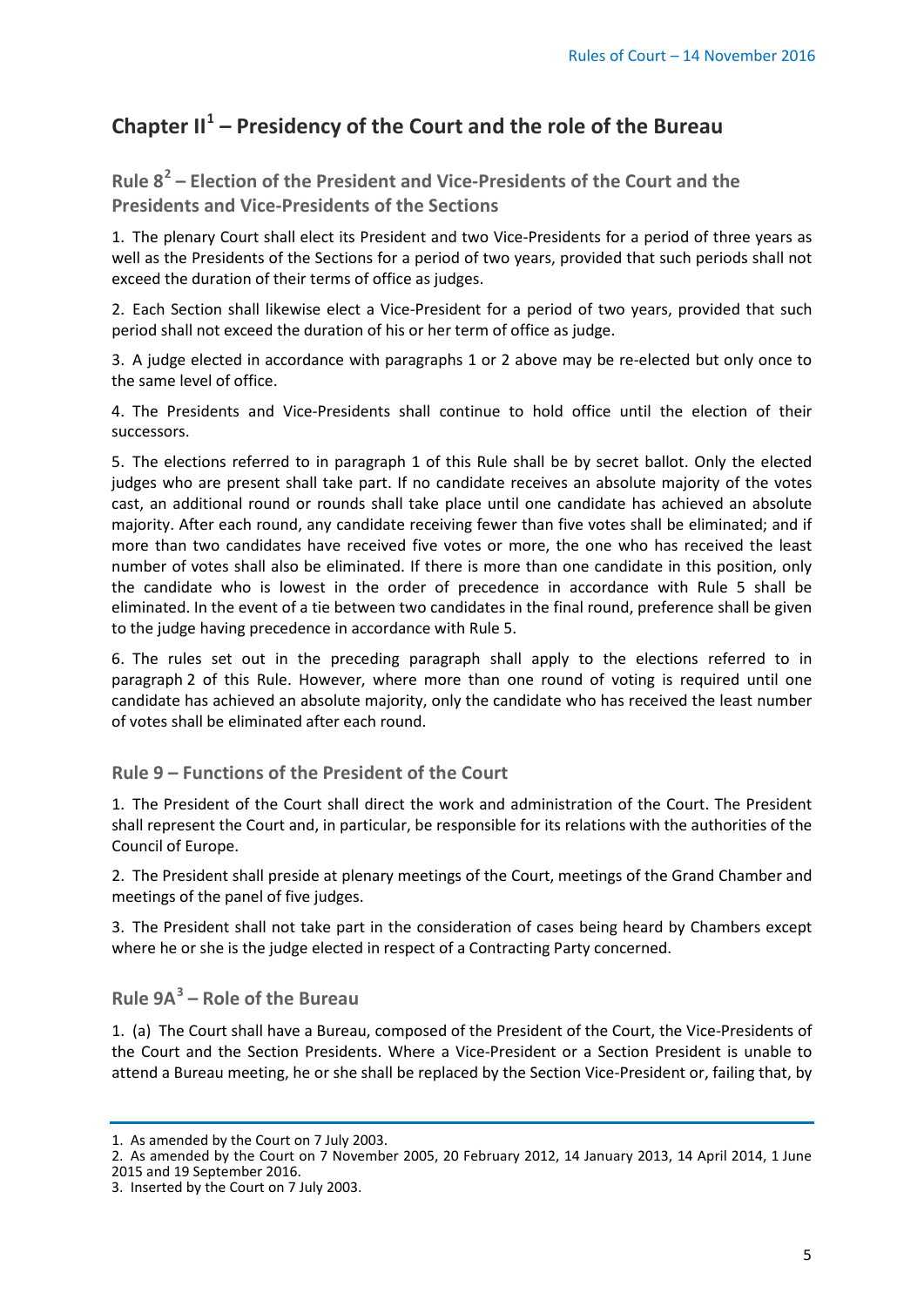the next most senior member of the Section according to the order of precedence established in Rule 5.

(b) The Bureau may request the attendance of any other member of the Court or any other person whose presence it considers necessary.

2. The Bureau shall be assisted by the Registrar and the Deputy Registrars.

3. The Bureau's task shall be to assist the President in carrying out his or her function in directing the work and administration of the Court. To this end the President may submit to the Bureau any administrative or extra-judicial matter which falls within his or her competence.

4. The Bureau shall also facilitate coordination between the Court's Sections.

5. The President may consult the Bureau before issuing practice directions under Rule 32 and before approving general instructions drawn up by the Registrar under Rule 17 § 4.

6. The Bureau may report on any matter to the Plenary. It may also make proposals to the Plenary.

7. A record shall be kept of the Bureau's meetings and distributed to the Judges in both the Court's official languages. The secretary to the Bureau shall be designated by the Registrar in agreement with the President.

#### <span id="page-15-0"></span>**Rule 10 – Functions of the Vice-Presidents of the Court**

The Vice-Presidents of the Court shall assist the President of the Court. They shall take the place of the President if the latter is unable to carry out his or her duties or the office of President is vacant, or at the request of the President. They shall also act as Presidents of Sections.

#### <span id="page-15-1"></span>**Rule 11 – Replacement of the President and the Vice-Presidents of the Court**

If the President and the Vice-Presidents of the Court are at the same time unable to carry out their duties or if their offices are at the same time vacant, the office of President of the Court shall be assumed by a President of a Section or, if none is available, by another elected judge, in accordance with the order of precedence provided for in Rule 5.

#### <span id="page-15-2"></span>**Rule 12[1](#page-15-4) – Presidency of Sections and Chambers**

The Presidents of the Sections shall preside at the sittings of the Section and Chambers of which they are members and shall direct the Sections' work. The Vice-Presidents of the Sections shall take their place if they are unable to carry out their duties or if the office of President of the Section concerned is vacant, or at the request of the President of the Section. Failing that, the judges of the Section and the Chambers shall take their place, in the order of precedence provided for in Rule 5.

### <span id="page-15-3"></span>**Rule 13[2](#page-15-5) – Inability to preside**

Judges of the Court may not preside in cases in which the Contracting Party of which they are nationals or in respect of which they were elected is a party, or in cases where they sit as a judge appointed by virtue of Rule 29 § 1 (a) or Rule 30 § 1.

<span id="page-15-4"></span><sup>1.</sup> As amended by the Court on 17 June and 8 July 2002.

<span id="page-15-5"></span><sup>2.</sup> As amended by the Court on 4 July 2005.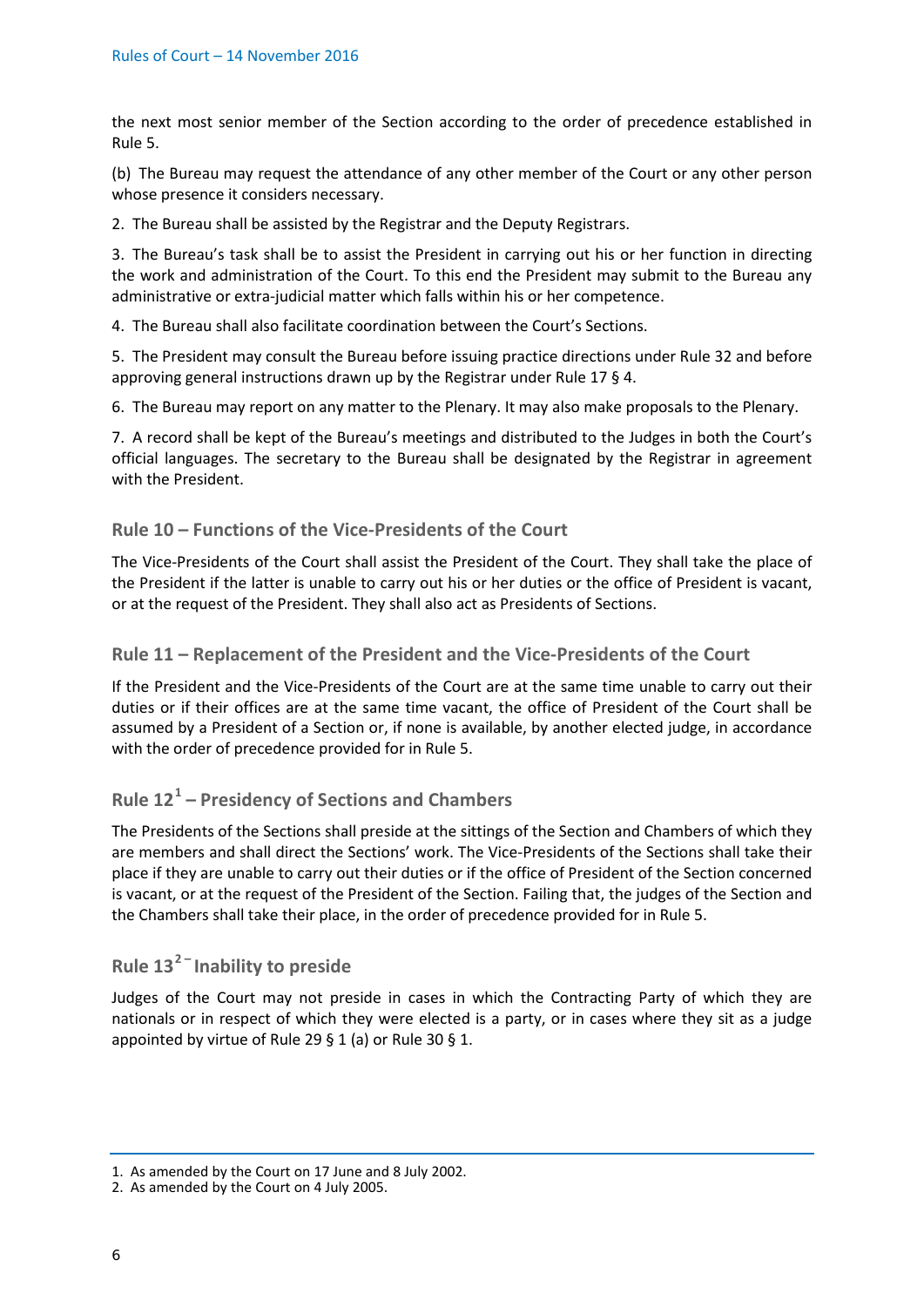## <span id="page-16-0"></span>**Rule 14 – Balanced representation of the sexes**

In relation to the making of appointments governed by this and the following chapter of the present Rules, the Court shall pursue a policy aimed at securing a balanced representation of the sexes.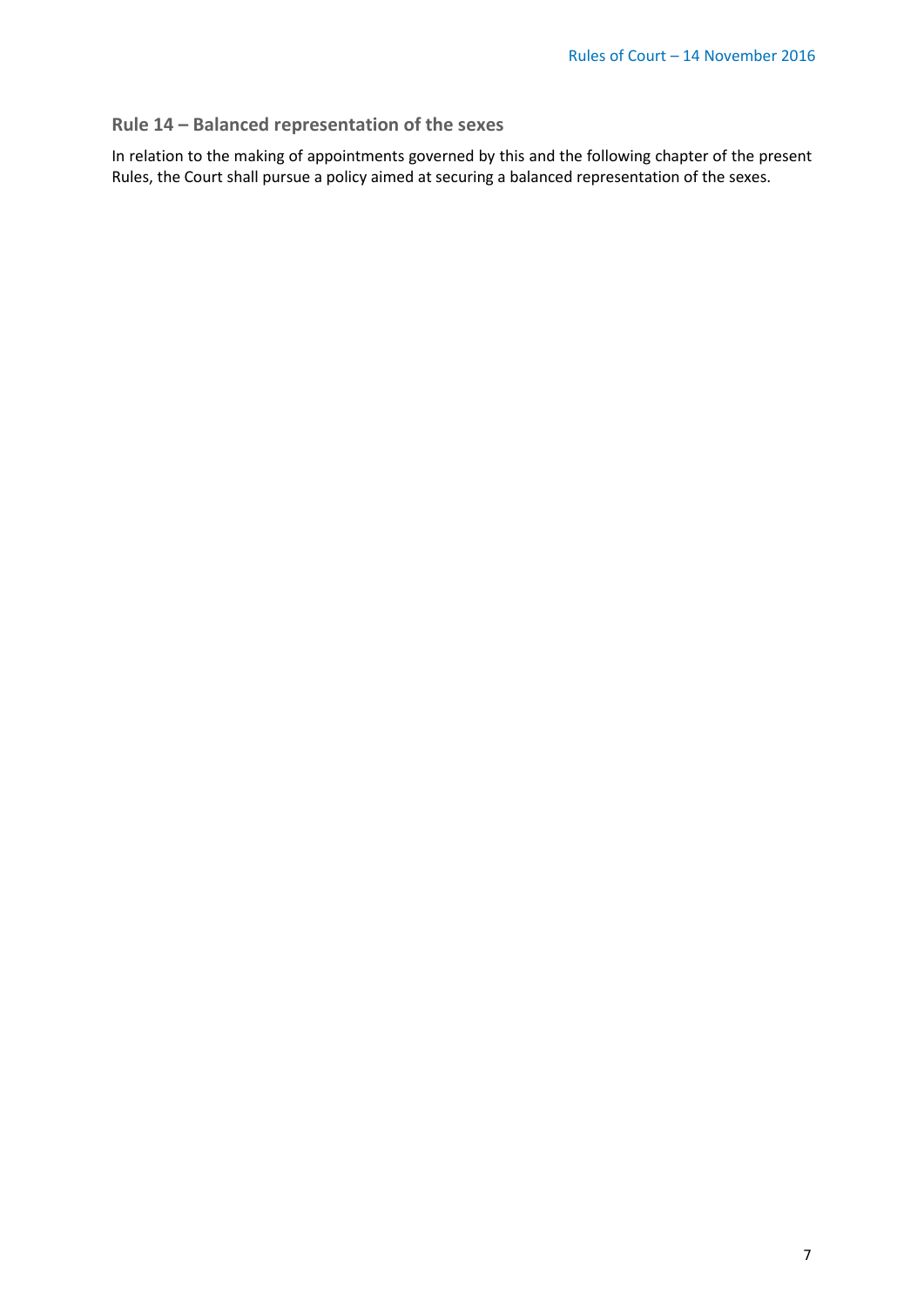# <span id="page-17-1"></span><span id="page-17-0"></span>**Chapter III – The Registry**

**Rule 15[1](#page-17-4) – Election of the Registrar**

1. The plenary Court shall elect its Registrar. The candidates shall be of high moral character and must possess the legal, managerial and linguistic knowledge and experience necessary to carry out the functions attaching to the post.

2. The Registrar shall be elected for a term of five years and may be re-elected. The Registrar may not be dismissed from office, unless the judges, meeting in plenary session, decide by a majority of two-thirds of the elected judges in office that the person concerned has ceased to fulfil the required conditions. He or she must first be heard by the plenary Court. Any judge may set in motion the procedure for dismissal from office.

3. The elections referred to in this Rule shall be by secret ballot; only the elected judges who are present shall take part. If no candidate receives an absolute majority of the votes cast, an additional round or rounds of voting shall take place until one candidate has achieved an absolute majority. After each round, any candidate receiving fewer than five votes shall be eliminated; and if more than two candidates have received five votes or more, the one who has received the least number of votes shall also be eliminated. In the event of a tie in an additional round of voting, preference shall be given, firstly, to the female candidate, if any, and, secondly, to the older candidate.

4. Before taking up office, the Registrar shall take the following oath or make the following solemn declaration before the plenary Court or, if need be, before the President of the Court:

"I swear" – or "I solemnly declare" – "that I will exercise loyally, discreetly and conscientiously the functions conferred upon me as Registrar of the European Court of Human Rights."

This act shall be recorded in minutes.

## <span id="page-17-2"></span>**Rule 16[2](#page-17-5) – Election of the Deputy Registrars**

1. The plenary Court shall also elect one or more Deputy Registrars on the conditions and in the manner and for the term prescribed in the preceding Rule. The procedure for dismissal from office provided for in respect of the Registrar shall likewise apply. The Court shall first consult the Registrar in both these matters.

2. Before taking up office, a Deputy Registrar shall take an oath or make a solemn declaration before the plenary Court or, if need be, before the President of the Court, in terms similar to those prescribed in respect of the Registrar. This act shall be recorded in minutes.

#### <span id="page-17-3"></span>**Rule 17 – Functions of the Registrar**

1. The Registrar shall assist the Court in the performance of its functions and shall be responsible for the organisation and activities of the Registry under the authority of the President of the Court.

2. The Registrar shall have the custody of the archives of the Court and shall be the channel for all communications and notifications made by, or addressed to, the Court in connection with the cases brought or to be brought before it.

3. The Registrar shall, subject to the duty of discretion attaching to this office, reply to requests for information concerning the work of the Court, in particular to enquiries from the press.

<span id="page-17-4"></span><sup>1.</sup> As amended by the Court on 14 April 2014.

<span id="page-17-5"></span><sup>2.</sup> As amended by the Court on 14 April 2014.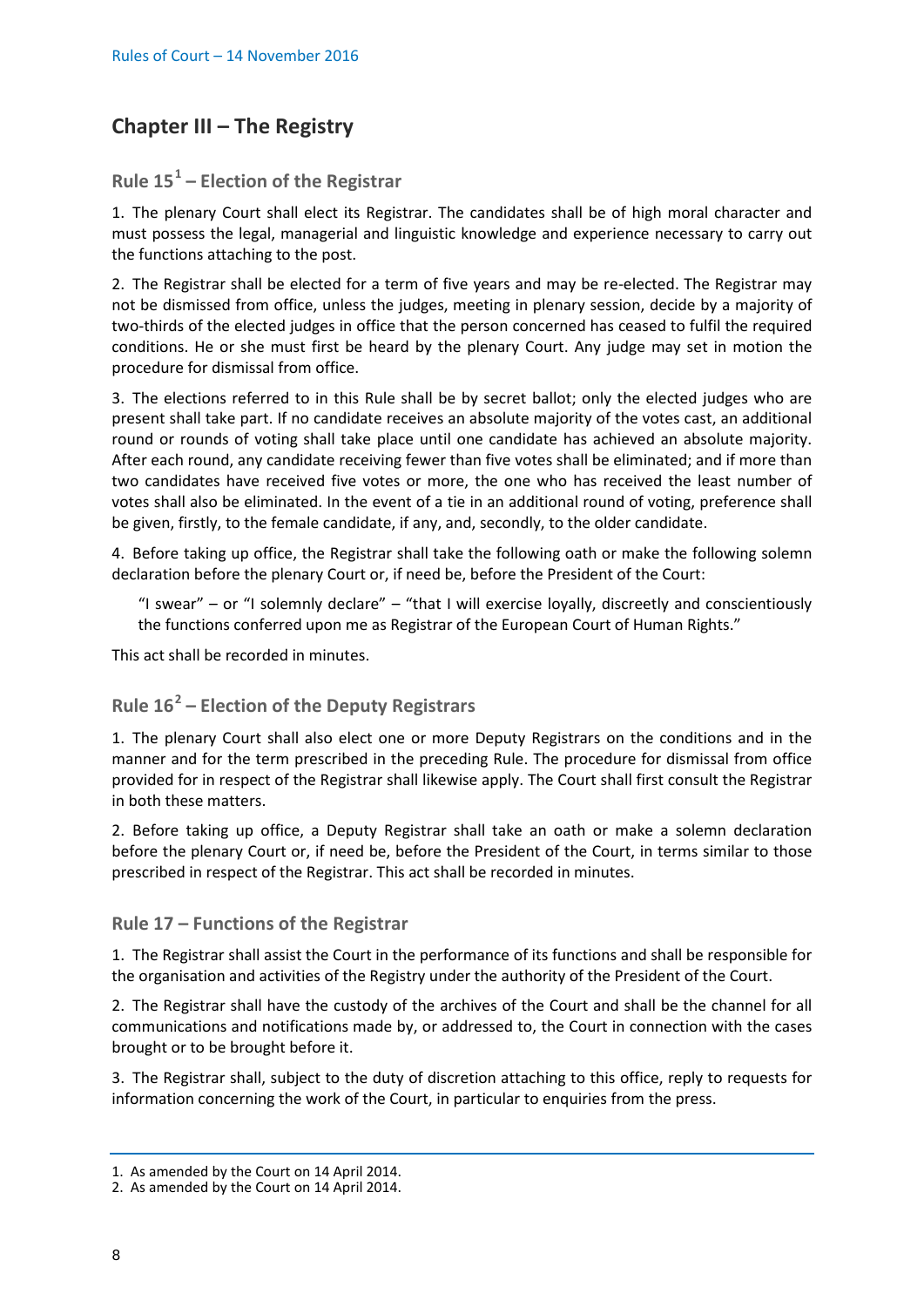4. General instructions drawn up by the Registrar, and approved by the President of the Court, shall regulate the working of the Registry.

## <span id="page-18-0"></span>**Rule 18[1](#page-18-3) – Organisation of the Registry**

1. The Registry shall consist of Section Registries equal to the number of Sections set up by the Court and of the departments necessary to provide the legal and administrative services required by the Court.

2. The Section Registrar shall assist the Section in the performance of its functions and may be assisted by a Deputy Section Registrar.

3. The officials of the Registry shall be appointed by the Registrar under the authority of the President of the Court. The appointment of the Registrar and Deputy Registrars shall be governed by Rules 15 and 16 above.

## <span id="page-18-1"></span>**Rule 18A[2](#page-18-4) – Non-judicial rapporteurs**

1. When sitting in a single-judge formation, the Court shall be assisted by non-judicial rapporteurs who shall function under the authority of the President of the Court. They shall form part of the Court's Registry.

2. The non-judicial rapporteurs shall be appointed by the President of the Court on a proposal by the Registrar. Section Registrars and Deputy Section Registrars, as referred to in Rule 18 § 2, shall act *ex officio* as non-judicial rapporteurs.

### <span id="page-18-2"></span>**Rule 18B[3](#page-18-5) – Jurisconsult**

For the purposes of ensuring the quality and consistency of its case-law, the Court shall be assisted by a Jurisconsult. He or she shall be a member of the Registry. The Jurisconsult shall provide opinions and information, in particular to the judicial formations and the members of the Court.

<span id="page-18-3"></span><sup>1.</sup> As amended by the Court on 13 November 2006 and 2 April 2012.

<span id="page-18-4"></span><sup>2.</sup> Inserted by the Court on 13 November 2006 and amended on 14 January 2013.

<span id="page-18-5"></span><sup>3.</sup> Inserted by the Court on 23 June 2014.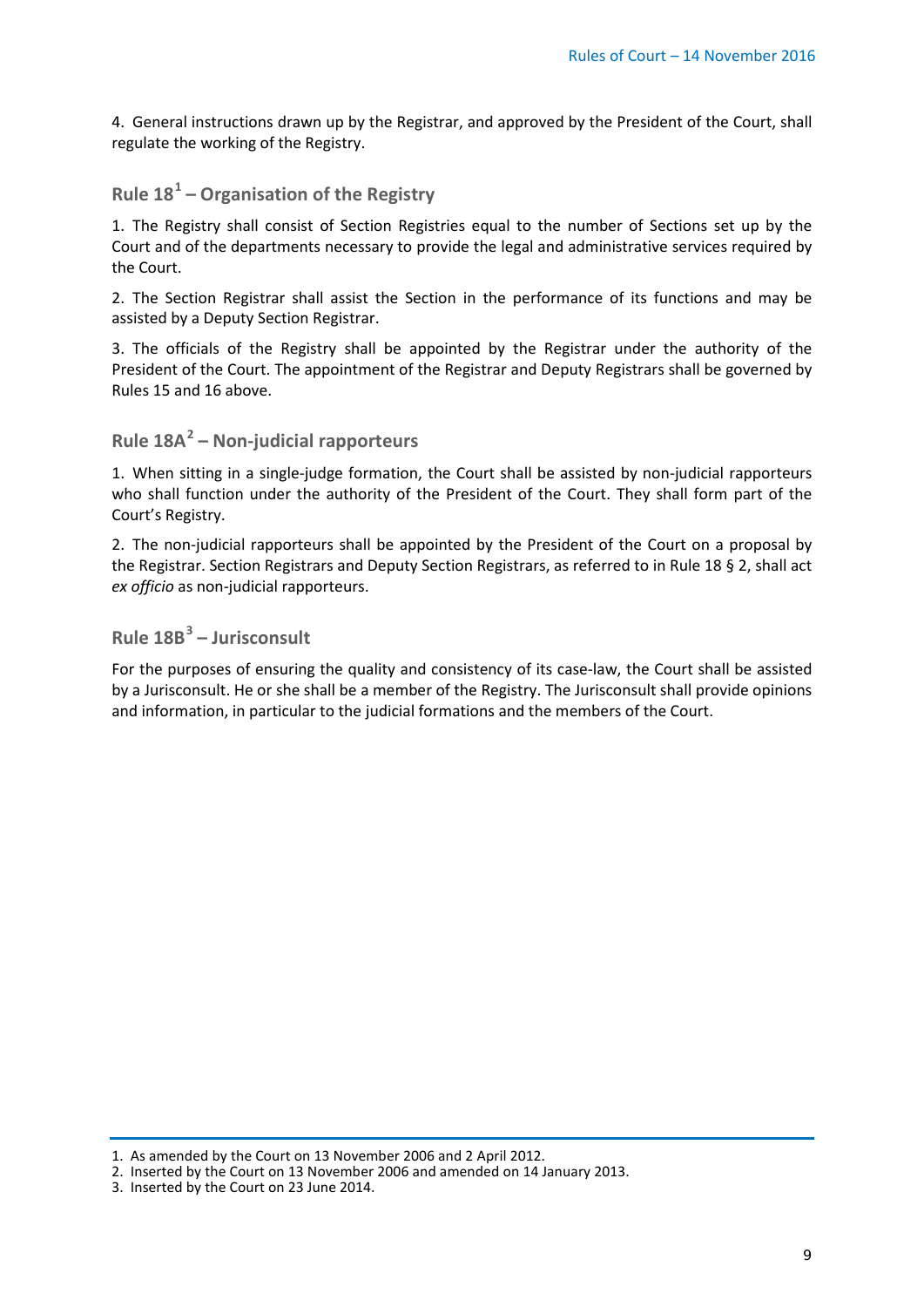# <span id="page-19-1"></span><span id="page-19-0"></span>**Chapter IV – The Working of the Court**

#### **Rule 19 – Seat of the Court**

1. The seat of the Court shall be at the seat of the Council of Europe at Strasbourg. The Court may, however, if it considers it expedient, perform its functions elsewhere in the territories of the member States of the Council of Europe.

2. The Court may decide, at any stage of the examination of an application, that it is necessary that an investigation or any other function be carried out elsewhere by it or one or more of its members.

#### <span id="page-19-2"></span>**Rule 20 – Sessions of the plenary Court**

1. The plenary sessions of the Court shall be convened by the President of the Court whenever the performance of its functions under the Convention and under these Rules so requires. The President of the Court shall convene a plenary session if at least one-third of the members of the Court so request, and in any event once a year to consider administrative matters.

2. The quorum of the plenary Court shall be two-thirds of the elected judges in office.

3. If there is no quorum, the President shall adjourn the sitting.

#### <span id="page-19-3"></span>**Rule 21 – Other sessions of the Court**

1. The Grand Chamber, the Chambers and the Committees shall sit full time. On a proposal by the President, however, the Court shall fix session periods each year.

2. Outside those periods the Grand Chamber and the Chambers shall be convened by their Presidents in cases of urgency.

#### <span id="page-19-4"></span>**Rule 22 – Deliberations**

1. The Court shall deliberate in private. Its deliberations shall remain secret.

2. Only the judges shall take part in the deliberations. The Registrar or the designated substitute, as well as such other officials of the Registry and interpreters whose assistance is deemed necessary, shall be present. No other person may be admitted except by special decision of the Court.

3. Before a vote is taken on any matter in the Court, the President may request the judges to state their opinions on it.

#### <span id="page-19-5"></span>**Rule 23 – Votes**

1. The decisions of the Court shall be taken by a majority of the judges present. In the event of a tie, a fresh vote shall be taken and, if there is still a tie, the President shall have a casting vote. This paragraph shall apply unless otherwise provided for in these Rules.

2. The decisions and judgments of the Grand Chamber and the Chambers shall be adopted by a majority of the sitting judges. Abstentions shall not be allowed in final votes on the admissibility and merits of cases.

3. As a general rule, votes shall be taken by a show of hands. The President may take a roll-call vote, in reverse order of precedence.

4. Any matter that is to be voted upon shall be formulated in precise terms.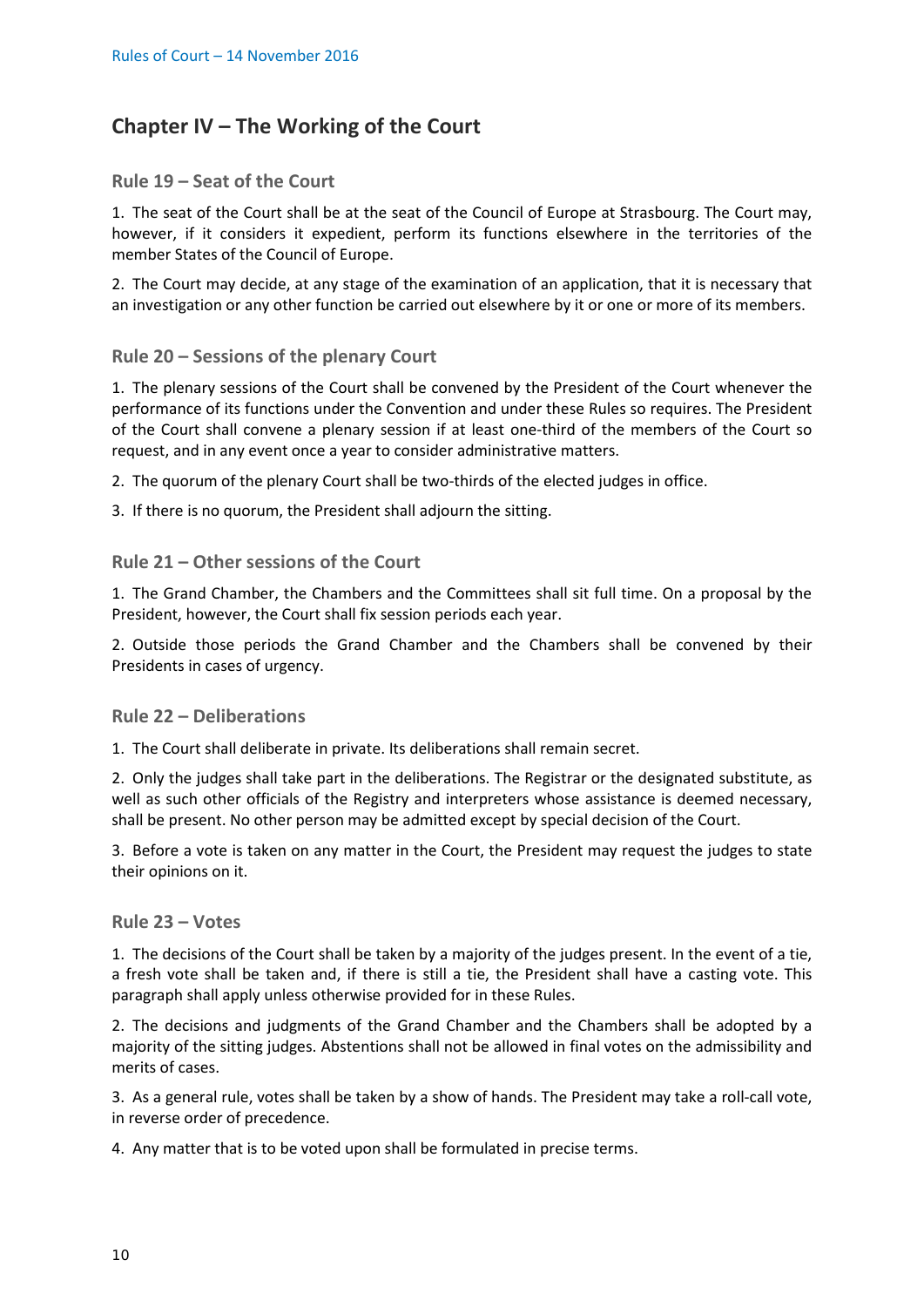# <span id="page-20-0"></span>**Rule 23A[1](#page-20-1) – Decision by tacit agreement**

Where it is necessary for the Court to decide a point of procedure or any other question other than at a scheduled meeting of the Court, the President may direct that a draft decision be circulated among the judges and that a deadline be set for their comments on the draft. In the absence of any objection from a judge, the proposal shall be deemed to have been adopted at the expiry of the deadline.

<span id="page-20-1"></span><sup>1.</sup> Inserted by the Court on 13 December 2004.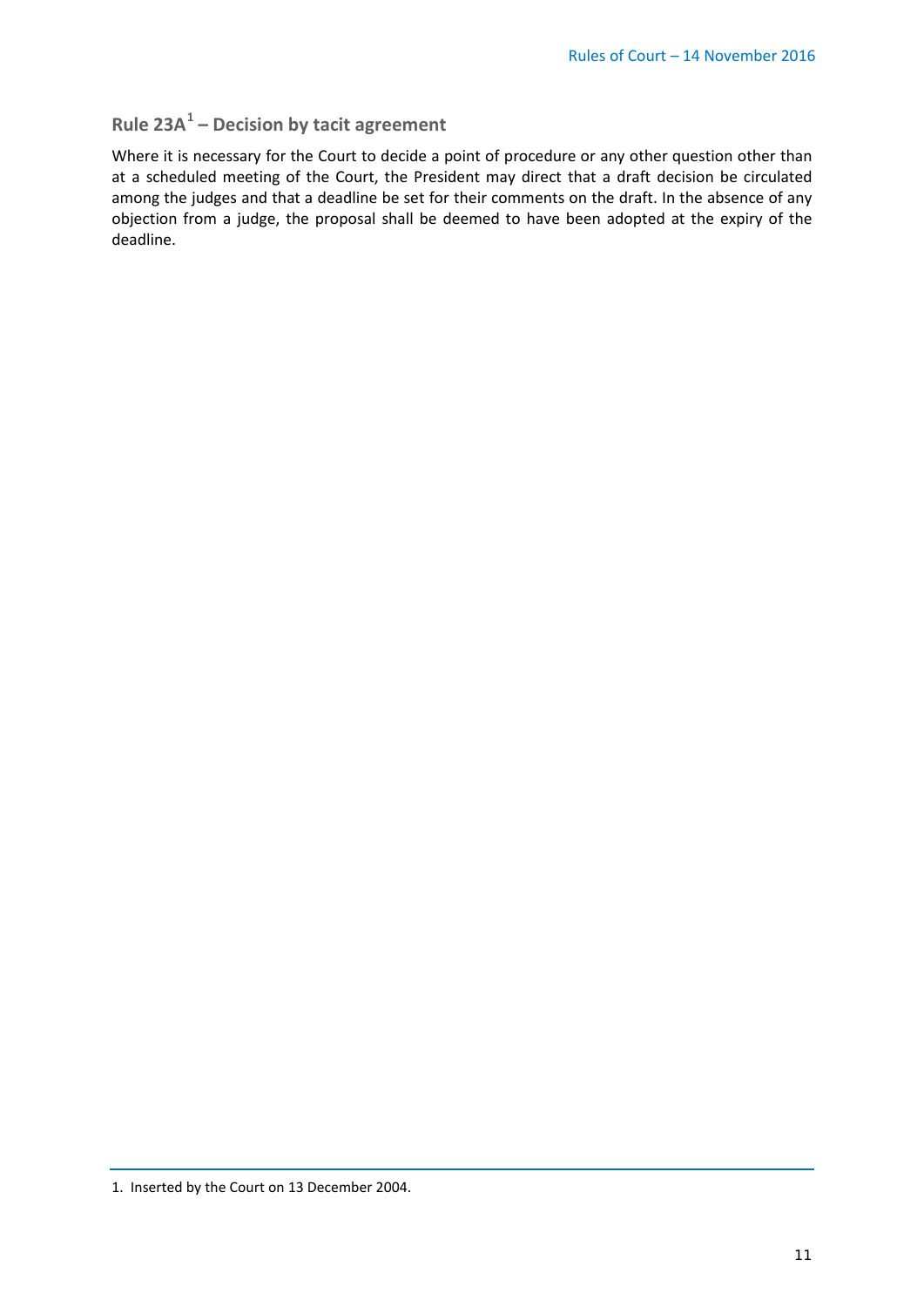# <span id="page-21-1"></span><span id="page-21-0"></span>**Chapter V – The Composition of the Court**

**Rule 24[1](#page-21-2) – Composition of the Grand Chamber**

1. The Grand Chamber shall be composed of seventeen judges and at least three substitute judges.

2. (a) The Grand Chamber shall include the President and the Vice-Presidents of the Court and the Presidents of the Sections. Any Vice-President of the Court or President of a Section who is unable to sit as a member of the Grand Chamber shall be replaced by the Vice-President of the relevant Section.

(b) The judge elected in respect of the Contracting Party concerned or, where appropriate, the judge designated by virtue of Rule 29 or Rule 30 shall sit as an *ex officio* member of the Grand Chamber in accordance with Article 26 §§ 4 and 5 of the Convention.

(c) In cases referred to the Grand Chamber under Article 30 of the Convention, the Grand Chamber shall also include the members of the Chamber which relinquished jurisdiction.

(d) In cases referred to it under Article 43 of the Convention, the Grand Chamber shall not include any judge who sat in the Chamber which rendered the judgment in the case so referred, with the exception of the President of that Chamber and the judge who sat in respect of the State Party concerned, or any judge who sat in the Chamber or Chambers which ruled on the admissibility of the application.

(e) The judges and substitute judges who are to complete the Grand Chamber in each case referred to it shall be designated from among the remaining judges by a drawing of lots by the President of the Court in the presence of the Registrar. The modalities for the drawing of lots shall be laid down by the Plenary Court, having due regard to the need for a geographically balanced composition reflecting the different legal systems among the Contracting Parties.

(f) In examining a request for an advisory opinion under Article 47 of the Convention, the Grand Chamber shall be constituted in accordance with the provisions of paragraph 2 (a) and (e) of this Rule.

(g) In examining a request under Article 46 § 4 of the Convention, the Grand Chamber shall include, in addition to the judges referred to in paragraph 2 (a) and (b) of this Rule, the members of the Chamber or Committee which rendered the judgment in the case concerned. If the judgment was rendered by a Grand Chamber, the Grand Chamber shall be constituted as the original Grand Chamber. In all cases, including those where it is not possible to reconstitute the original Grand Chamber, the judges and substitute judges who are to complete the Grand Chamber shall be designated in accordance with paragraph 2 (e) of this Rule.

3. If any judges are prevented from sitting, they shall be replaced by the substitute judges in the order in which the latter were selected under paragraph 2 (e) of this Rule.

4. The judges and substitute judges designated in accordance with the above provisions shall continue to sit in the Grand Chamber for the consideration of the case until the proceedings have been completed. Even after the end of their terms of office, they shall continue to deal with the case if they have participated in the consideration of the merits. These provisions shall also apply to proceedings relating to advisory opinions.

5. (a) The panel of five judges of the Grand Chamber called upon to consider a request submitted under Article 43 of the Convention shall be composed of

<span id="page-21-2"></span><sup>1.</sup> As amended by the Court on 8 December 2000, 13 December 2004, 4 July and 7 November 2005, 29 May and 13 November 2006 and 6 May 2013.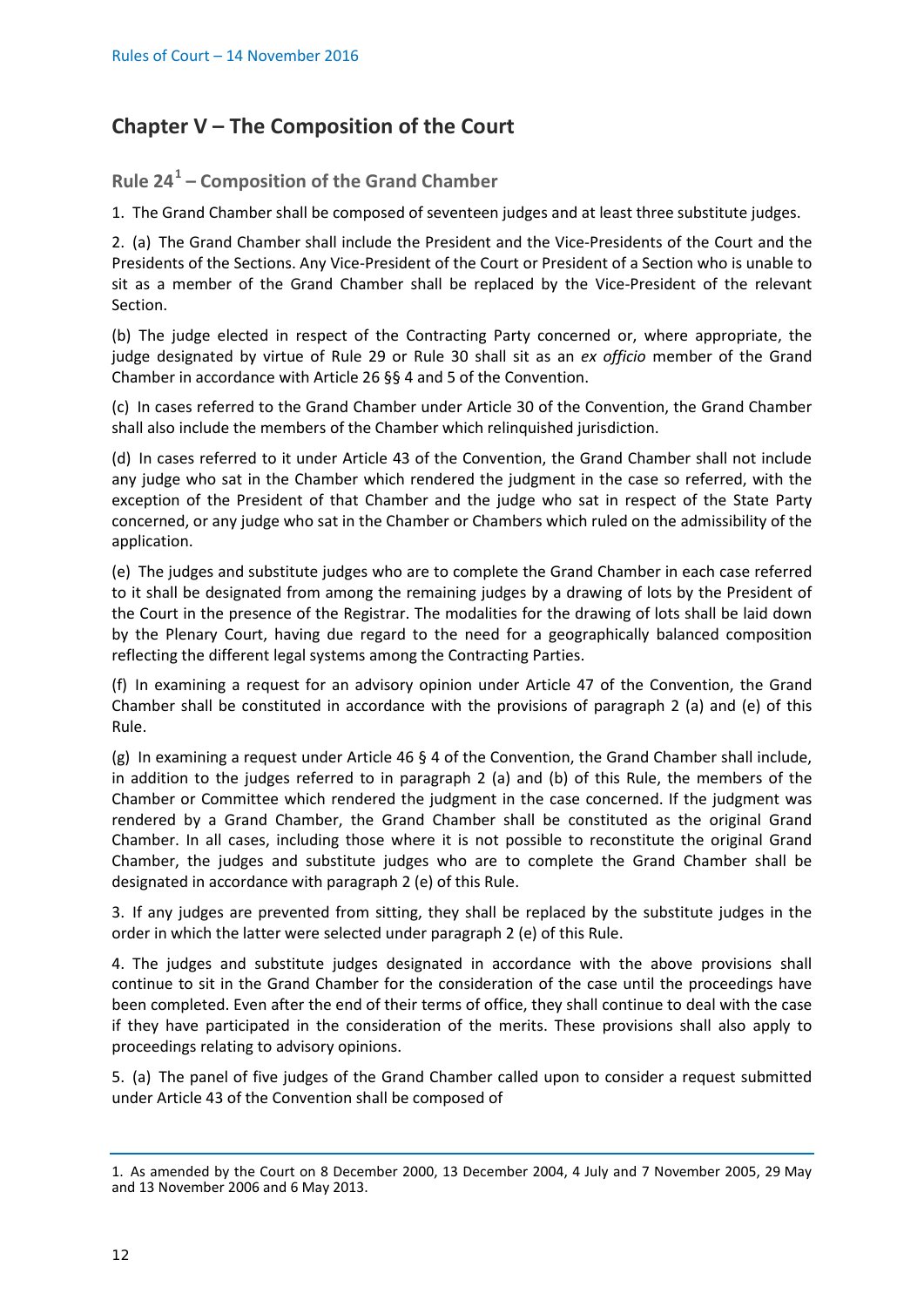- **the President of the Court. If the President of the Court is prevented from sitting, he or she** shall be replaced by the Vice-President of the Court taking precedence;
- two Presidents of Sections designated by rotation. If the Presidents of the Sections so designated are prevented from sitting, they shall be replaced by the Vice-Presidents of their Sections;
- **two judges designated by rotation from among the judges elected by the remaining** Sections to sit on the panel for a period of six months;
- at least two substitute judges designated in rotation from among the judges elected by the Sections to serve on the panel for a period of six months.

(b) When considering a referral request, the panel shall not include any judge who took part in the consideration of the admissibility or merits of the case in question.

(c) No judge elected in respect of, or who is a national of, a Contracting Party concerned by a referral request may be a member of the panel when it examines that request. An elected judge appointed pursuant to Rules 29 or 30 shall likewise be excluded from consideration of any such request.

(d) Any member of the panel unable to sit, for the reasons set out in (b) or (c) shall be replaced by a substitute judge designated in rotation from among the judges elected by the Sections to serve on the panel for a period of six months.

#### <span id="page-22-0"></span>**Rule 25 – Setting-up of Sections**

1. The Chambers provided for in Article 25 (b) of the Convention (referred to in these Rules as "Sections") shall be set up by the plenary Court, on a proposal by its President, for a period of three years with effect from the election of the presidential office-holders of the Court under Rule 8. There shall be at least four Sections.

2. Each judge shall be a member of a Section. The composition of the Sections shall be geographically and gender balanced and shall reflect the different legal systems among the Contracting Parties.

3. Where a judge ceases to be a member of the Court before the expiry of the period for which the Section has been constituted, the judge's place in the Section shall be taken by his or her successor as a member of the Court.

4. The President of the Court may exceptionally make modifications to the composition of the Sections if circumstances so require.

5. On a proposal by the President, the plenary Court may constitute an additional Section.

## <span id="page-22-1"></span>**Rule 26[1](#page-22-2) – Constitution of Chambers**

1. The Chambers of seven judges provided for in Article 26 § 1 of the Convention for the consideration of cases brought before the Court shall be constituted from the Sections as follows.

(a) Subject to paragraph 2 of this Rule and to Rule 28 § 4, last sentence, the Chamber shall in each case include the President of the Section and the judge elected in respect of any Contracting Party concerned. If the latter judge is not a member of the Section to which the application has been assigned under Rules 51 or 52, he or she shall sit as an *ex officio* member of the Chamber in

<span id="page-22-2"></span><sup>1.</sup> As amended by the Court on 17 June and 8 July 2002 and 6 May 2013.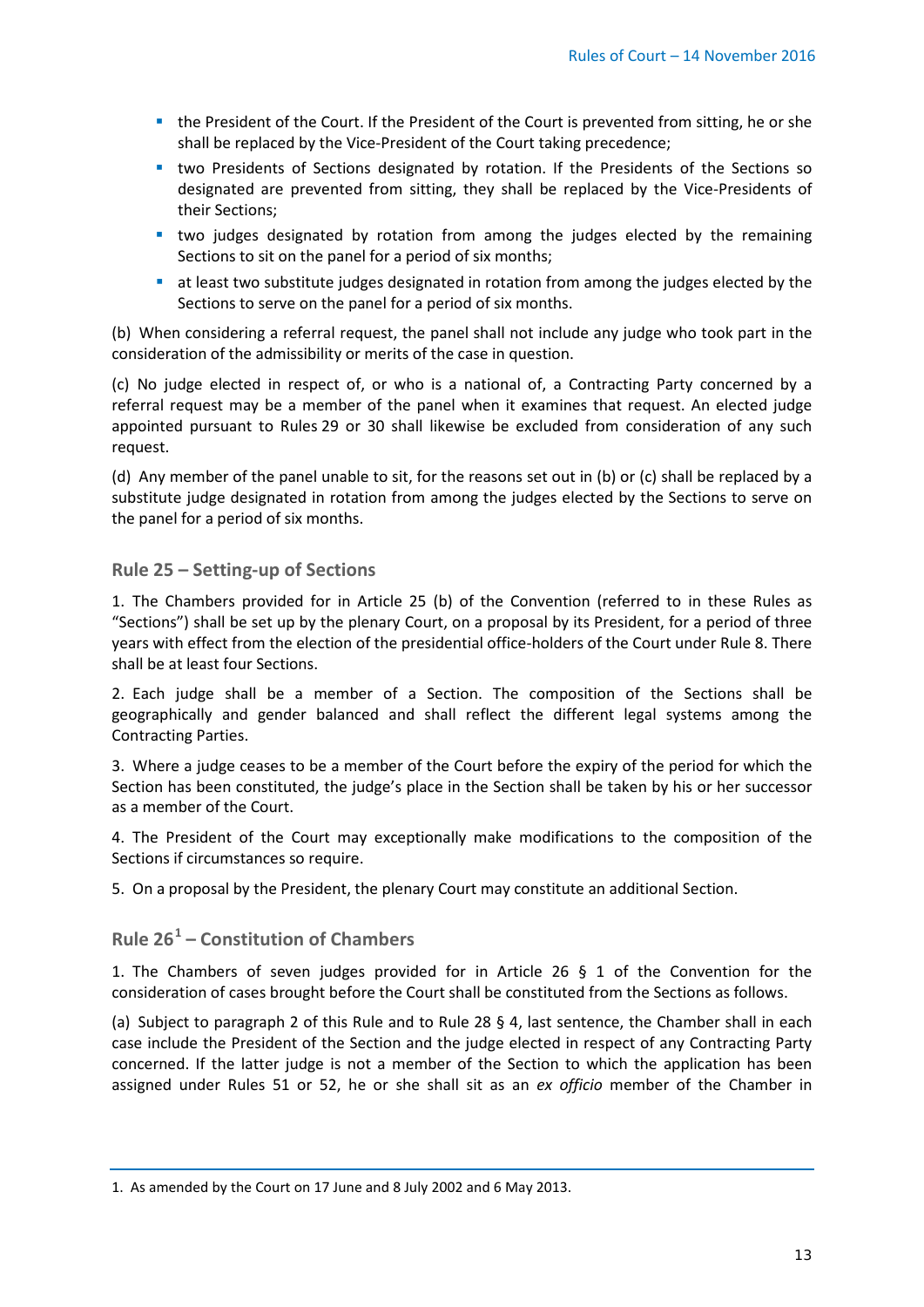accordance with Article 26 § 4 of the Convention. Rule 29 shall apply if that judge is unable to sit or withdraws.

(b) The other members of the Chamber shall be designated by the President of the Section in rotation from among the members of the relevant Section.

(c) The members of the Section who are not so designated shall sit in the case as substitute judges.

2. The judge elected in respect of any Contracting Party concerned or, where appropriate, another elected judge or *ad hoc* judge appointed in accordance with Rules 29 and 30 may be dispensed by the President of the Chamber from attending meetings devoted to preparatory or procedural matters. For the purposes of such meetings the first substitute judge shall sit.

3. Even after the end of their terms of office, judges shall continue to deal with cases in which they have participated in the consideration of the merits.

#### <span id="page-23-0"></span>**Rule 27[1](#page-23-2) – Committees**

1. Committees composed of three judges belonging to the same Section shall be set up under Article 26 § 1 of the Convention. After consulting the Presidents of the Sections, the President of the Court shall decide on the number of Committees to be set up.

2. The Committees shall be constituted for a period of twelve months by rotation among the members of each Section, excepting the President of the Section.

3. The judges of the Section, including the President of the Section, who are not members of a Committee may, as appropriate, be called upon to sit. They may also be called upon to take the place of members who are unable to sit.

4. The President of the Committee shall be the member having precedence in the Section.

### <span id="page-23-1"></span>**Rule 27A[2](#page-23-3) – Single-judge formation**

1. A single-judge formation shall be introduced in pursuance of Article 26 § 1 of the Convention. After consulting the Bureau, the President of the Court shall decide on the number of single judges to be appointed and shall appoint them. The President shall draw up in advance the list of Contracting Parties in respect of which each judge shall examine applications throughout the period for which that judge is appointed to sit as a single judge.

2. The following shall also sit as single judges

(a) the Presidents of the Sections when exercising their competences under Rule 54 §§ 2 (b) and 3;

(b) Vice-Presidents of Sections appointed to decide on requests for interim measures in accordance with Rule 39 § 4.

3. Single judges shall be appointed for a period of twelve months. They shall continue to carry out their other duties within the Sections of which they are members in accordance with Rule 25 § 2.

4. Pursuant to Article 24 § 2 of the Convention, when deciding, each single judge shall be assisted by a non-judicial rapporteur.

<span id="page-23-2"></span><sup>1.</sup> As amended by the Court on 13 November 2006 and 16 November 2009.

<span id="page-23-3"></span><sup>2.</sup> Inserted by the Court on 13 November 2006 and amended on 14 January 2013.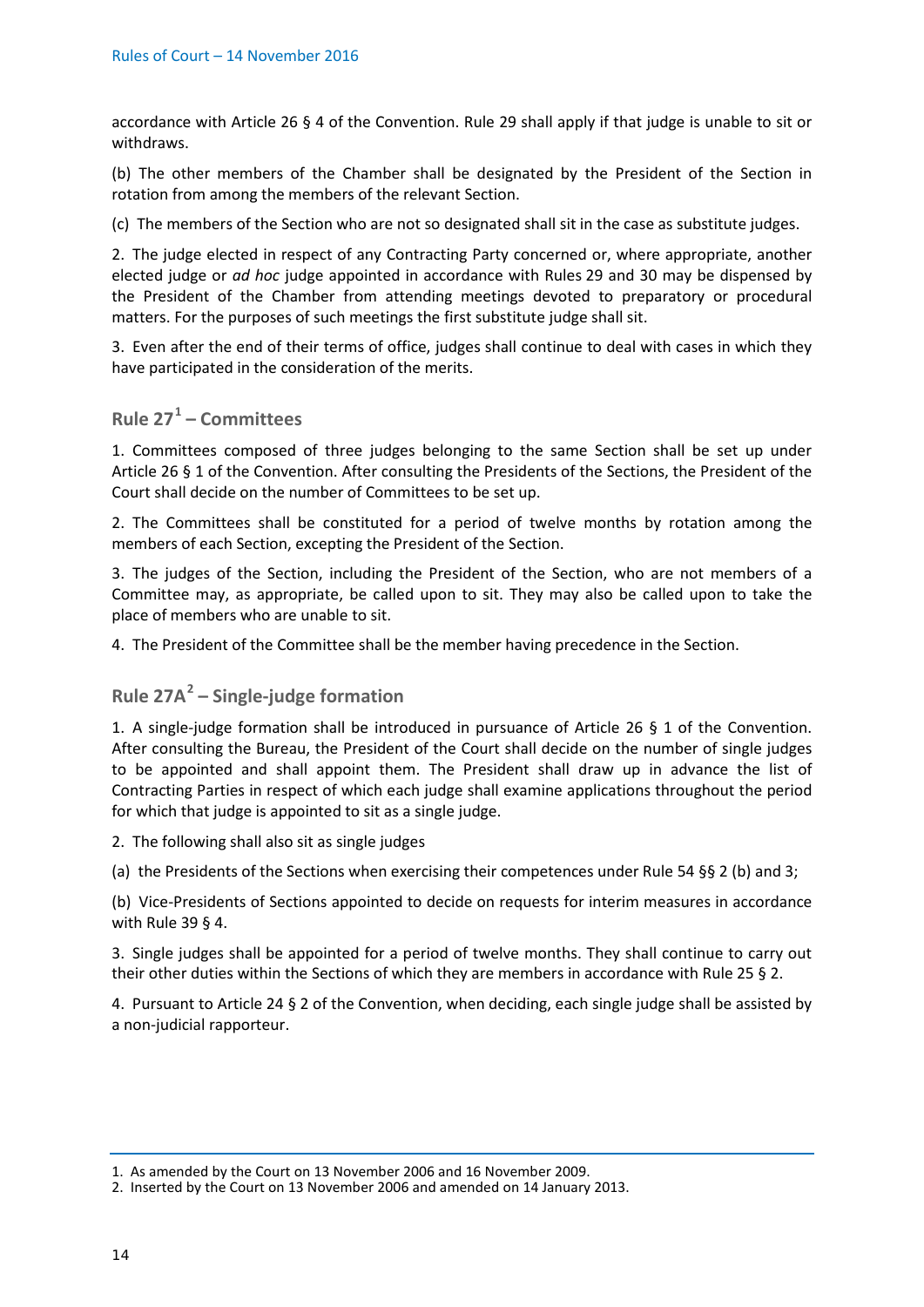## <span id="page-24-0"></span>**Rule 28[1](#page-24-2) – Inability to sit, withdrawal or exemption**

1. Any judge who is prevented from taking part in sittings which he or she has been called upon to attend shall, as soon as possible, give notice to the President of the Chamber.

2. A judge may not take part in the consideration of any case if

(a) he or she has a personal interest in the case, including a spousal, parental or other close family, personal or professional relationship, or a subordinate relationship, with any of the parties;

(b) he or she has previously acted in the case, whether as the Agent, advocate or adviser of a party or of a person having an interest in the case, or as a member of another national or international tribunal or commission of inquiry, or in any other capacity;

(c) he or she, being an *ad hoc* judge or a former elected judge continuing to sit by virtue of Rule 26 § 3, engages in any political or administrative activity or any professional activity which is incompatible with his or her independence or impartiality;

(d) he or she has expressed opinions publicly, through the communications media, in writing, through his or her public actions or otherwise, that are objectively capable of adversely affecting his or her impartiality;

(e) for any other reason, his or her independence or impartiality may legitimately be called into doubt.

3. If a judge withdraws for one of the said reasons, he or she shall notify the President of the Chamber, who shall exempt the judge from sitting.

4. In the event of any doubt on the part of the judge concerned or the President as to the existence of one of the grounds referred to in paragraph 2 of this Rule, that issue shall be decided by the Chamber. After hearing the views of the judge concerned, the Chamber shall deliberate and vote, without that judge being present. For the purposes of the Chamber's deliberations and vote on this issue, he or she shall be replaced by the first substitute judge in the Chamber. The same shall apply if the judge sits in respect of any Contracting Party concerned in accordance with Rules 29 and 30.

5. The provisions above shall apply also to a judge's acting as a single judge or participation in a Committee, save that the notice required under paragraphs 1 or 3 of this Rule shall be given to the President of the Section.

## <span id="page-24-1"></span>**Rule 29[2](#page-24-3) –** *Ad hoc* **judges**

1. (a) If the judge elected in respect of a Contracting Party concerned is unable to sit in the Chamber, withdraws, or is exempted, or if there is none, the President of the Court shall choose an *ad hoc* judge, who is eligible to take part in the consideration of the case in accordance with Rule 28, from a list submitted in advance by the Contracting Party containing the names of three to five persons whom the Contracting Party has designated as eligible to serve as *ad hoc* judges for a renewable period of two years and as satisfying the conditions set out in paragraph 1 (c) of this Rule.

The list shall include both sexes and shall be accompanied by biographical details of the persons whose names appear on the list. The persons whose names appear on the list may not represent a party or a third party in any capacity in proceedings before the Court.

<span id="page-24-2"></span><sup>1.</sup> As amended by the Court on 17 June and 8 July 2002, 13 December 2004, 13 November 2006 and 6 May 2013.

<span id="page-24-3"></span><sup>2.</sup> As amended by the Court on 17 June and 8 July 2002, 13 November 2006, 29 March 2010 and 6 May 2013.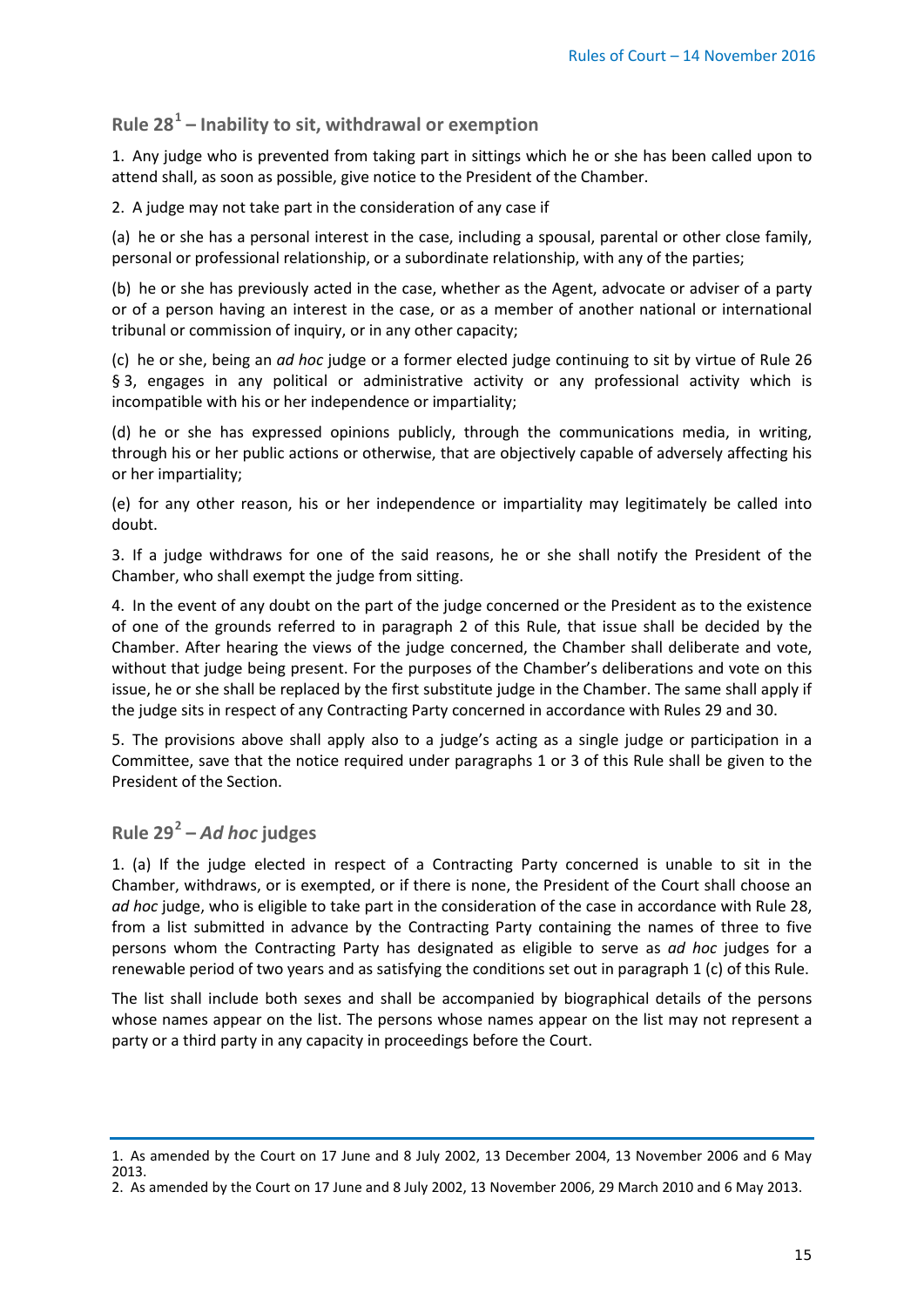(b) The procedure set out in paragraph 1 (a) of this Rule shall apply if the person so appointed is unable to sit or withdraws.

(c) An *ad hoc* judge shall possess the qualifications required by Article 21 § 1 of the Convention and must be in a position to meet the demands of availability and attendance provided for in paragraph 5 of this Rule. For the duration of their appointment, an *ad hoc* judge shall not represent any party or third party in any capacity in proceedings before the Court.

2. The President of the Court shall appoint another elected judge to sit as an *ad hoc* judge where

(a) at the time of notice being given of the application under Rule 54 § 2 (b), the Contracting Party concerned has not supplied the Registrar with a list as described in paragraph 1 (a) of this Rule, or

(b) the President of the Court finds that less than three of the persons indicated in the list satisfy the conditions laid down in paragraph 1 (c) of this Rule.

3. The President of the Court may decide not to appoint an *ad hoc* judge pursuant to paragraph 1 (a) or 2 of this Rule until notice of the application is given to the Contracting Party under Rule 54 § 2 (b). Pending the decision of the President of the Court, the first substitute judge shall sit.

4. An *ad hoc* judge shall, at the beginning of the first sitting held to consider the case after the judge has been appointed, take the oath or make the solemn declaration provided for in Rule 3. This act shall be recorded in minutes.

5. *Ad hoc* judges are required to make themselves available to the Court and, subject to Rule 26 § 2, to attend the meetings of the Chamber.

## <span id="page-25-0"></span>**Rule 30[1](#page-25-1) – Common interest**

1. If two or more applicant or respondent Contracting Parties have a common interest, the President of the Chamber may invite them to agree to appoint a single judge elected in respect of one of the Contracting Parties concerned as common-interest judge who will be called upon to sit *ex officio*. If the Parties are unable to agree, the President shall choose the common-interest judge by lot from the judges proposed by the Parties.

2. The President of the Chamber may decide not to invite the Contracting Parties concerned to make an appointment under paragraph 1 of this Rule until notice of the application has been given under Rule 54 § 2.

3. In the event of a dispute as to the existence of a common interest or as to any related matter, the Chamber shall decide, if necessary after obtaining written submissions from the Contracting Parties concerned.

<span id="page-25-1"></span><sup>1.</sup> As amended by the Court on 7 July 2003.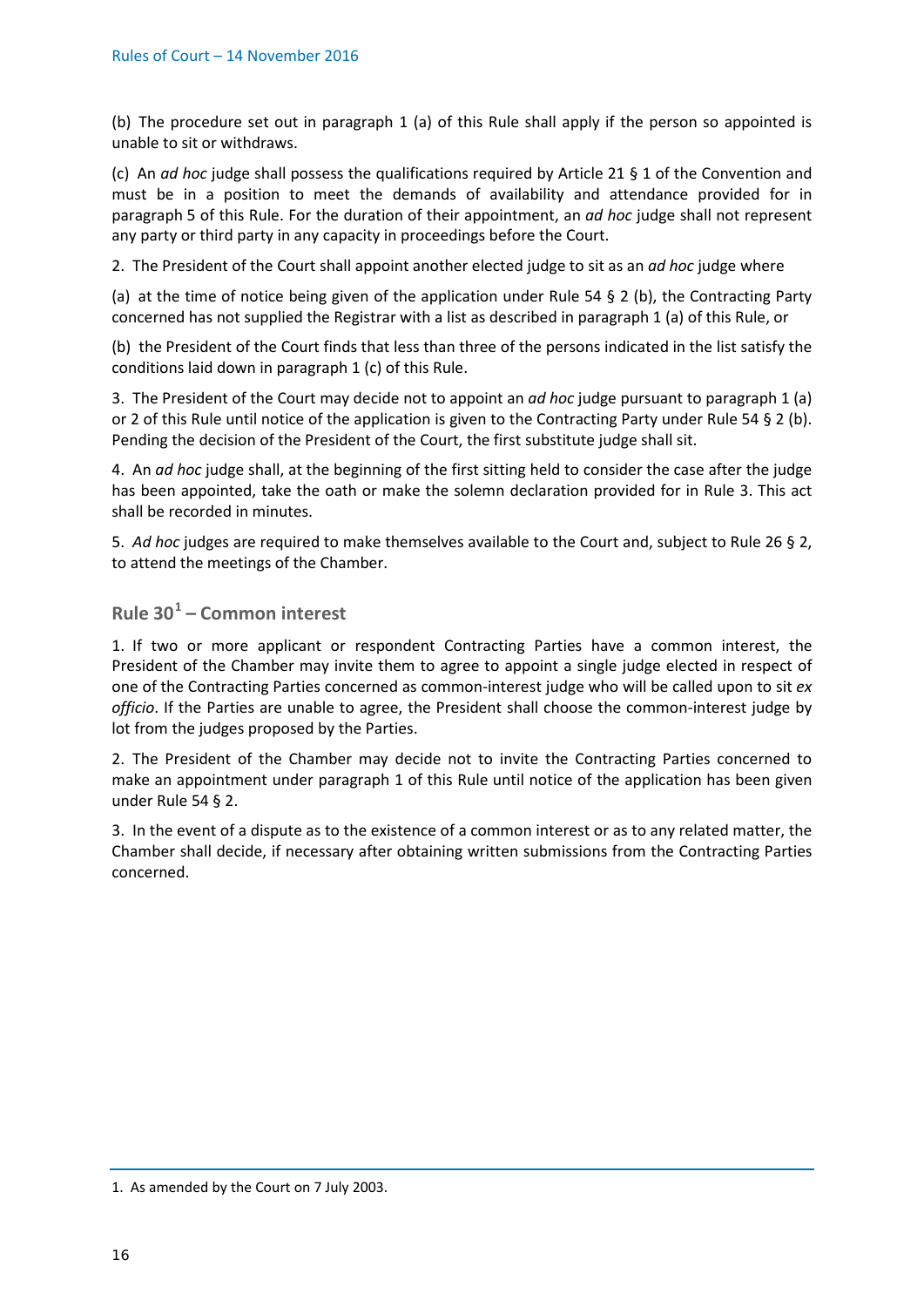# <span id="page-26-0"></span>**Title II – Procedure**

## <span id="page-26-2"></span><span id="page-26-1"></span>**Chapter I – General Rules**

### **Rule 31 – Possibility of particular derogations**

The provisions of this Title shall not prevent the Court from derogating from them for the consideration of a particular case after having consulted the parties where appropriate.

#### <span id="page-26-3"></span>**Rule 32 – Practice directions**

The President of the Court may issue practice directions, notably in relation to such matters as appearance at hearings and the filing of pleadings and other documents.

#### <span id="page-26-4"></span>**Rule 33[1](#page-26-6) – Public character of documents**

1. All documents deposited with the Registry by the parties or by any third party in connection with an application, except those deposited within the framework of friendly-settlement negotiations as provided for in Rule 62, shall be accessible to the public in accordance with arrangements determined by the Registrar, unless the President of the Chamber, for the reasons set out in paragraph 2 of this Rule, decides otherwise, either of his or her own motion or at the request of a party or any other person concerned.

2. Public access to a document or to any part of it may be restricted in the interests of morals, public order or national security in a democratic society, where the interests of juveniles or the protection of the private life of the parties or of any person concerned so require, or to the extent strictly necessary in the opinion of the President of the Chamber in special circumstances where publicity would prejudice the interests of justice.

3. Any request for confidentiality made under paragraph 1 of this Rule must include reasons and specify whether it is requested that all or part of the documents be inaccessible to the public.

4. Decisions and judgments given by a Chamber shall be accessible to the public. Decisions and judgments given by a Committee, including decisions covered by the proviso to Rule 53 § 5, shall be accessible to the public. The Court shall periodically make accessible to the public general information about decisions taken by single-judge formations pursuant to Rule 52A § 1 and by Committees in application of Rule 53 § 5.

<span id="page-26-5"></span>**Rule 34[2](#page-26-7) – Use of languages**

1. The official languages of the Court shall be English and French.

2. In connection with applications lodged under Article 34 of the Convention, and for as long as no Contracting Party has been given notice of such an application in accordance with these Rules, all communications with and oral and written submissions by applicants or their representatives, if not in one of the Court's official languages, shall be in one of the official languages of the Contracting Parties. If a Contracting Party is informed or given notice of an application in accordance with these Rules, the application and any accompanying documents shall be communicated to that State in the language in which they were lodged with the Registry by the applicant.

<span id="page-26-6"></span><sup>1.</sup> As amended by the Court on 17 June and 8 July 2002, 7 July 2003, 4 July 2005, 13 November 2006 and 14 May 2007.

<span id="page-26-7"></span><sup>2.</sup> As amended by the Court on 13 December 2004.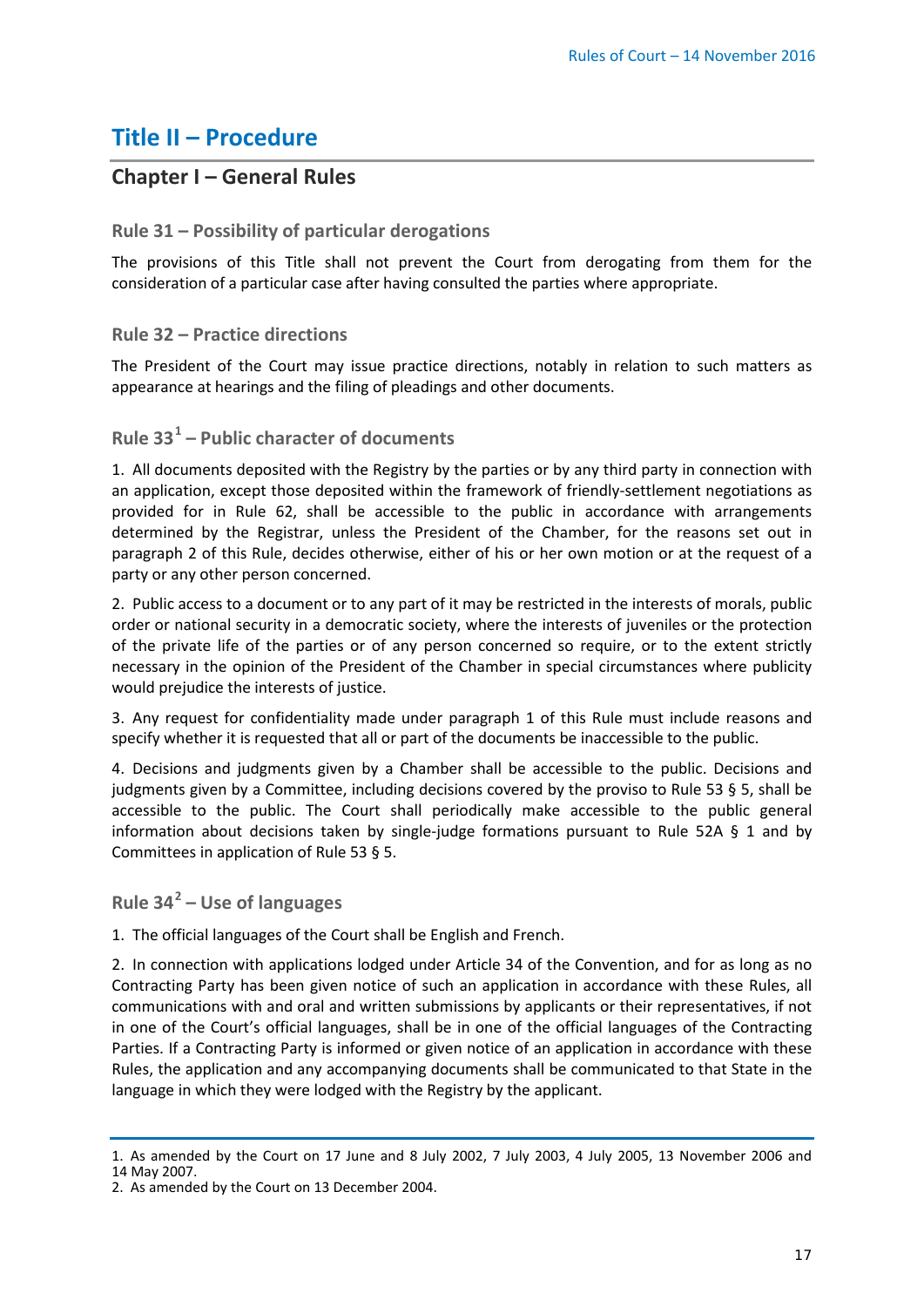3. (a) All communications with and oral and written submissions by applicants or their representatives in respect of a hearing, or after notice of an application has been given to a Contracting Party, shall be in one of the Court's official languages, unless the President of the Chamber grants leave for the continued use of the official language of a Contracting Party.

(b) If such leave is granted, the Registrar shall make the necessary arrangements for the interpretation and translation into English or French of the applicant's oral and written submissions respectively, in full or in part, where the President of the Chamber considers it to be in the interests of the proper conduct of the proceedings.

(c) Exceptionally the President of the Chamber may make the grant of leave subject to the condition that the applicant bear all or part of the costs of making such arrangements.

(d) Unless the President of the Chamber decides otherwise, any decision made under the foregoing provisions of this paragraph shall remain valid in all subsequent proceedings in the case, including those in respect of requests for referral of the case to the Grand Chamber and requests for interpretation or revision of a judgment under Rules 73, 79 and 80 respectively.

4. (a) All communications with and oral and written submissions by a Contracting Party which is a party to the case shall be in one of the Court's official languages. The President of the Chamber may grant the Contracting Party concerned leave to use one of its official languages for its oral and written submissions.

(b) If such leave is granted, it shall be the responsibility of the requesting Party

(i) to file a translation of its written submissions into one of the official languages of the Court within a time-limit to be fixed by the President of the Chamber. Should that Party not file the translation within that time-limit, the Registrar may make the necessary arrangements for such translation, the expenses to be charged to the requesting Party;

(ii) to bear the expenses of interpreting its oral submissions into English or French. The Registrar shall be responsible for making the necessary arrangements for such interpretation.

(c) The President of the Chamber may direct that a Contracting Party which is a party to the case shall, within a specified time, provide a translation into, or a summary in, English or French of all or certain annexes to its written submissions or of any other relevant document, or of extracts therefrom.

(d) The preceding sub-paragraphs of this paragraph shall also apply, *mutatis mutandis*, to thirdparty intervention under Rule 44 and to the use of a non-official language by a third party.

5. The President of the Chamber may invite the respondent Contracting Party to provide a translation of its written submissions in the or an official language of that Party in order to facilitate the applicant's understanding of those submissions.

6. Any witness, expert or other person appearing before the Court may use his or her own language if he or she does not have sufficient knowledge of either of the two official languages. In that event the Registrar shall make the necessary arrangements for interpreting or translation.

#### <span id="page-27-0"></span>**Rule 35 – Representation of Contracting Parties**

The Contracting Parties shall be represented by Agents, who may have the assistance of advocates or advisers.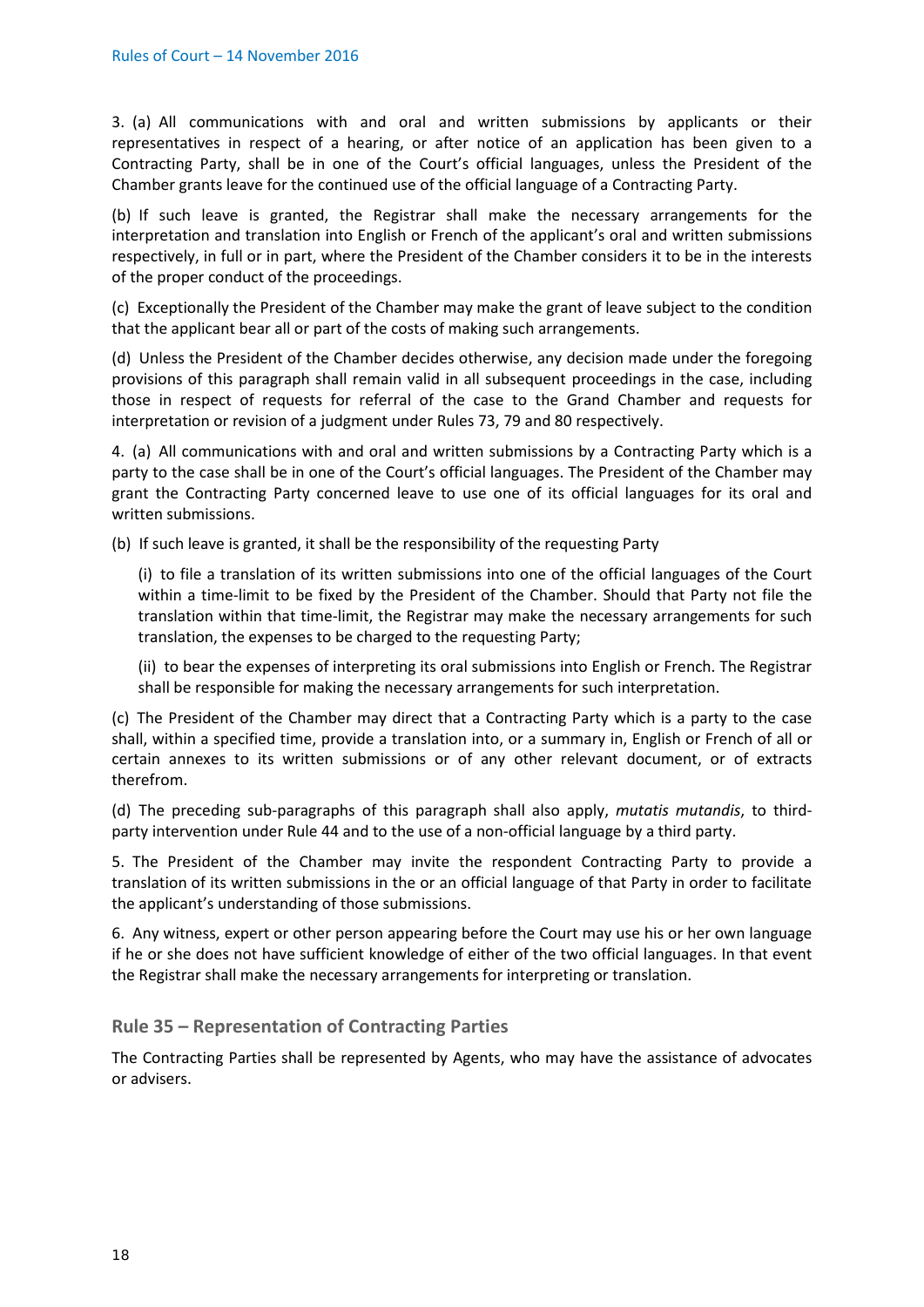## <span id="page-28-0"></span>**Rule 36[1](#page-28-3) – Representation of applicants**

1. Persons, non-governmental organisations or groups of individuals may initially present applications under Article 34 of the Convention themselves or through a representative.

2. Following notification of the application to the respondent Contracting Party under Rule 54 § 2 (b), the applicant should be represented in accordance with paragraph 4 of this Rule, unless the President of the Chamber decides otherwise.

3. The applicant must be so represented at any hearing decided on by the Chamber, unless the President of the Chamber exceptionally grants leave to the applicant to present his or her own case, subject, if necessary, to being assisted by an advocate or other approved representative.

4. (a) The representative acting on behalf of the applicant pursuant to paragraphs 2 and 3 of this Rule shall be an advocate authorised to practise in any of the Contracting Parties and resident in the territory of one of them, or any other person approved by the President of the Chamber.

(b) In exceptional circumstances and at any stage of the procedure, the President of the Chamber may, where he or she considers that the circumstances or the conduct of the advocate or other person appointed under the preceding sub-paragraph so warrant, direct that the latter may no longer represent or assist the applicant and that the applicant should seek alternative representation.

5. (a) The advocate or other approved representative, or the applicant in person who seeks leave to present his or her own case, must even if leave is granted under the following sub-paragraph have an adequate understanding of one of the Court's official languages.

(b) If he or she does not have sufficient proficiency to express himself or herself in one of the Court's official languages, leave to use one of the official languages of the Contracting Parties may be given by the President of the Chamber under Rule 34 § 3.

### <span id="page-28-1"></span>**Rule 37[2](#page-28-4) – Communications, notifications and summonses**

1. Communications or notifications addressed to the Agents or advocates of the parties shall be deemed to have been addressed to the parties.

2. If, for any communication, notification or summons addressed to persons other than the Agents or advocates of the parties, the Court considers it necessary to have the assistance of the Government of the State on whose territory such communication, notification or summons is to have effect, the President of the Court shall apply directly to that Government in order to obtain the necessary facilities.

#### <span id="page-28-2"></span>**Rule 38 – Written pleadings**

1. No written observations or other documents may be filed after the time-limit set by the President of the Chamber or the Judge Rapporteur, as the case may be, in accordance with these Rules. No written observations or other documents filed outside that time-limit or contrary to any practice direction issued under Rule 32 shall be included in the case file unless the President of the Chamber decides otherwise.

2. For the purposes of observing the time-limit referred to in paragraph 1 of this Rule, the material date is the certified date of dispatch of the document or, if there is none, the actual date of receipt at the Registry.

<span id="page-28-3"></span><sup>1.</sup> As amended by the Court on 7 July 2003.

<span id="page-28-4"></span><sup>2.</sup> As amended by the Court on 7 July 2003.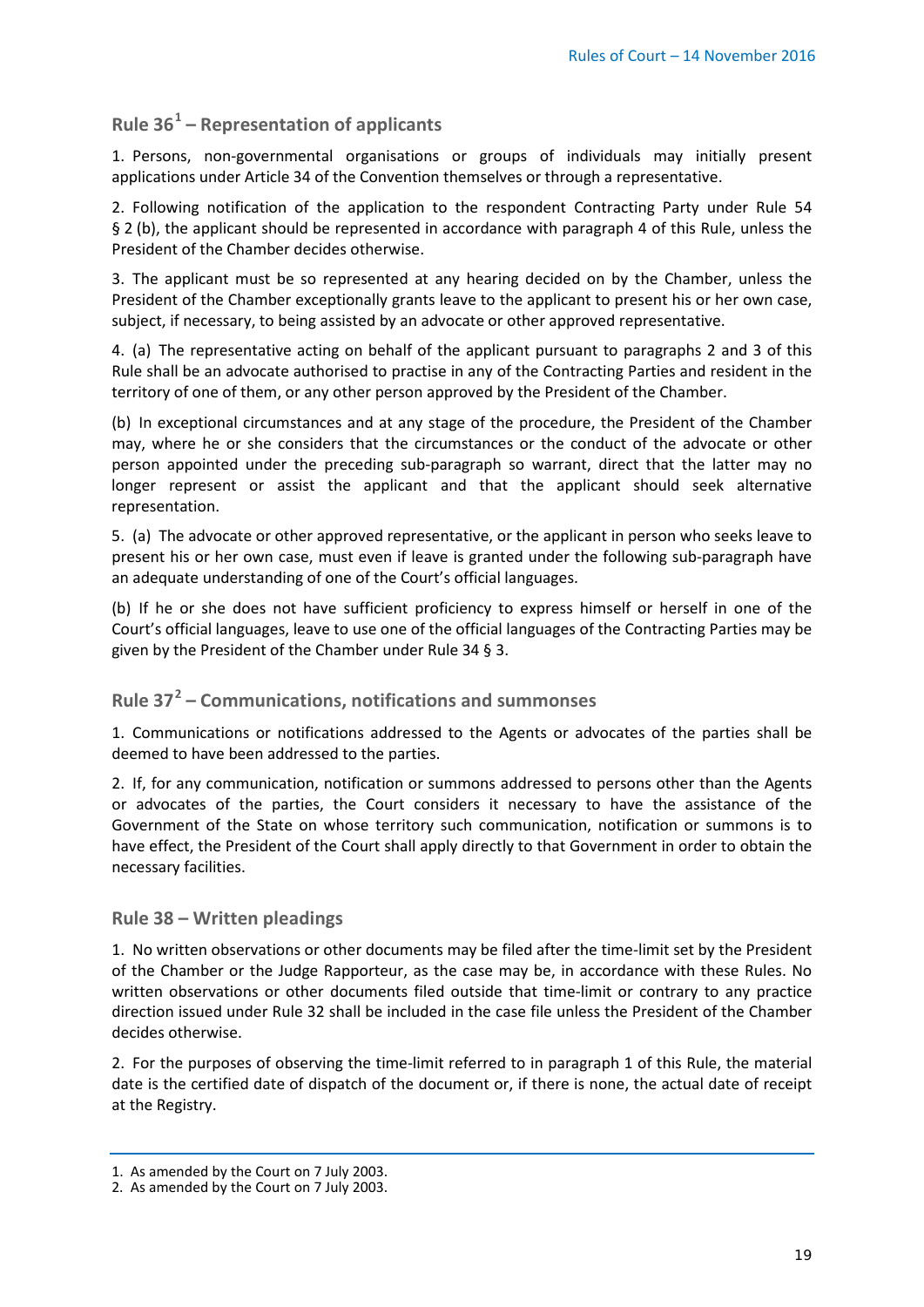## <span id="page-29-0"></span>**Rule 38A[1](#page-29-5) – Examination of matters of procedure**

Questions of procedure requiring a decision by the Chamber shall be considered simultaneously with the examination of the case, unless the President of the Chamber decides otherwise.

### <span id="page-29-1"></span>**Rule 39[2](#page-29-6) – Interim measures**

1. The Chamber or, where appropriate, the President of the Section or a duty judge appointed pursuant to paragraph 4 of this Rule may, at the request of a party or of any other person concerned, or of their own motion, indicate to the parties any interim measure which they consider should be adopted in the interests of the parties or of the proper conduct of the proceedings.

2. Where it is considered appropriate, immediate notice of the measure adopted in a particular case may be given to the Committee of Ministers.

3. The Chamber or, where appropriate, the President of the Section or a duty judge appointed pursuant to paragraph 4 of this Rule may request information from the parties on any matter connected with the implementation of any interim measure indicated.

4. The President of the Court may appoint Vice-Presidents of Sections as duty judges to decide on requests for interim measures.

#### <span id="page-29-2"></span>**Rule 40 – Urgent notification of an application**

In any case of urgency the Registrar, with the authorisation of the President of the Chamber, may, without prejudice to the taking of any other procedural steps and by any available means, inform a Contracting Party concerned in an application of the introduction of the application and of a summary of its objects.

## <span id="page-29-3"></span>**Rule 41[3](#page-29-7) – Order of dealing with cases**

In determining the order in which cases are to be dealt with, the Court shall have regard to the importance and urgency of the issues raised on the basis of criteria fixed by it. The Chamber, or its President, may, however, derogate from these criteria so as to give priority to a particular application.

<span id="page-29-4"></span>**Rule 42 – Joinder and simultaneous examination of applications**

**(former Rule 43)**

1. The Chamber may, either at the request of the parties or of its own motion, order the joinder of two or more applications.

2. The President of the Chamber may, after consulting the parties, order that the proceedings in applications assigned to the same Chamber be conducted simultaneously, without prejudice to the decision of the Chamber on the joinder of the applications.

<span id="page-29-5"></span><sup>1.</sup> Inserted by the Court on 17 June and 8 July 2002.

<sup>2.</sup> As amended by the Court on 4 July 2005, 16 January 2012 and 14 January 2013.

<span id="page-29-7"></span><span id="page-29-6"></span><sup>3.</sup> As amended by the Court on 17 June and 8 July 2002 and 29 June 2009.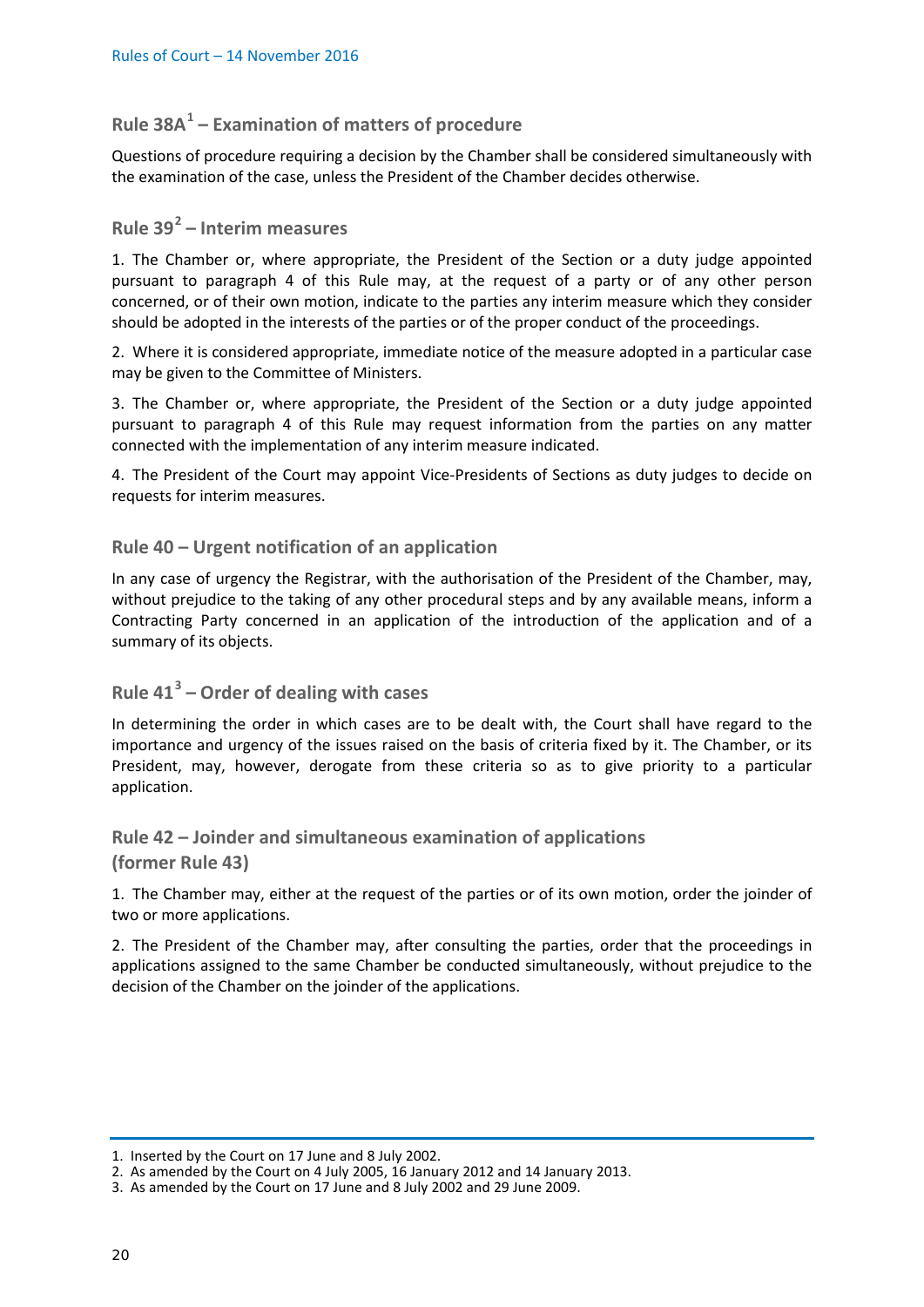<span id="page-30-0"></span>**Rule 43[1](#page-30-2) – Striking out and restoration to the list (former Rule 44)**

1. The Court may at any stage of the proceedings decide to strike an application out of its list of cases in accordance with Article 37 of the Convention.

2. When an applicant Contracting Party notifies the Registrar of its intention not to proceed with the case, the Chamber may strike the application out of the Court's list under Article 37 of the Convention if the other Contracting Party or Parties concerned in the case agree to such discontinuance.

3. If a friendly settlement is effected in accordance with Article 39 of the Convention, the application shall be struck out of the Court's list of cases by means of a decision. In accordance with Article 39 § 4 of the Convention, this decision shall be transmitted to the Committee of Ministers, which shall supervise the execution of the terms of the friendly settlement as set out in the decision. In other cases provided for in Article 37 of the Convention, the application shall be struck out by means of a judgment if it has been declared admissible or, if not declared admissible, by means of a decision. Where the application has been struck out by means of a judgment, the President of the Chamber shall forward that judgment, once it has become final, to the Committee of Ministers in order to allow the latter to supervise, in accordance with Article 46 § 2 of the Convention, the execution of any undertakings which may have been attached to the discontinuance or solution of the matter.

4. When an application has been struck out in accordance with Article 37 of the Convention, the costs shall be at the discretion of the Court. If an award of costs is made in a decision striking out an application which has not been declared admissible, the President of the Chamber shall forward the decision to the Committee of Ministers.

5. Where an application has been struck out in accordance with Article 37 of the Convention, the Court may restore it to its list if it considers that exceptional circumstances so justify.

## <span id="page-30-1"></span>**Rule 44[2](#page-30-3) – Third-party intervention**

1. (a) When notice of an application lodged under Article 33 or 34 of the Convention is given to the respondent Contracting Party under Rules 51 § 1 or 54 § 2 (b), a copy of the application shall at the same time be transmitted by the Registrar to any other Contracting Party one of whose nationals is an applicant in the case. The Registrar shall similarly notify any such Contracting Party of a decision to hold an oral hearing in the case.

(b) If a Contracting Party wishes to exercise its right under Article 36 § 1 of the Convention to submit written comments or to take part in a hearing, it shall so advise the Registrar in writing not later than twelve weeks after the transmission or notification referred to in the preceding sub-paragraph. Another time-limit may be fixed by the President of the Chamber for exceptional reasons.

2. If the Council of Europe Commissioner for Human Rights wishes to exercise the right under Article 36 § 3 of the Convention to submit written observations or take part in a hearing, he or she shall so advise the Registrar in writing not later than twelve weeks after transmission of the application to the respondent Contracting Party or notification to it of the decision to hold an oral hearing. Another time-limit may be fixed by the President of the Chamber for exceptional reasons.

<span id="page-30-2"></span><sup>1.</sup> As amended by the Court on 17 June and 8 July 2002, 7 July 2003, 13 November 2006 and 2 April 2012. 2. As amended by the Court on 7 July 2003 and 13 November 2006.

<span id="page-30-3"></span>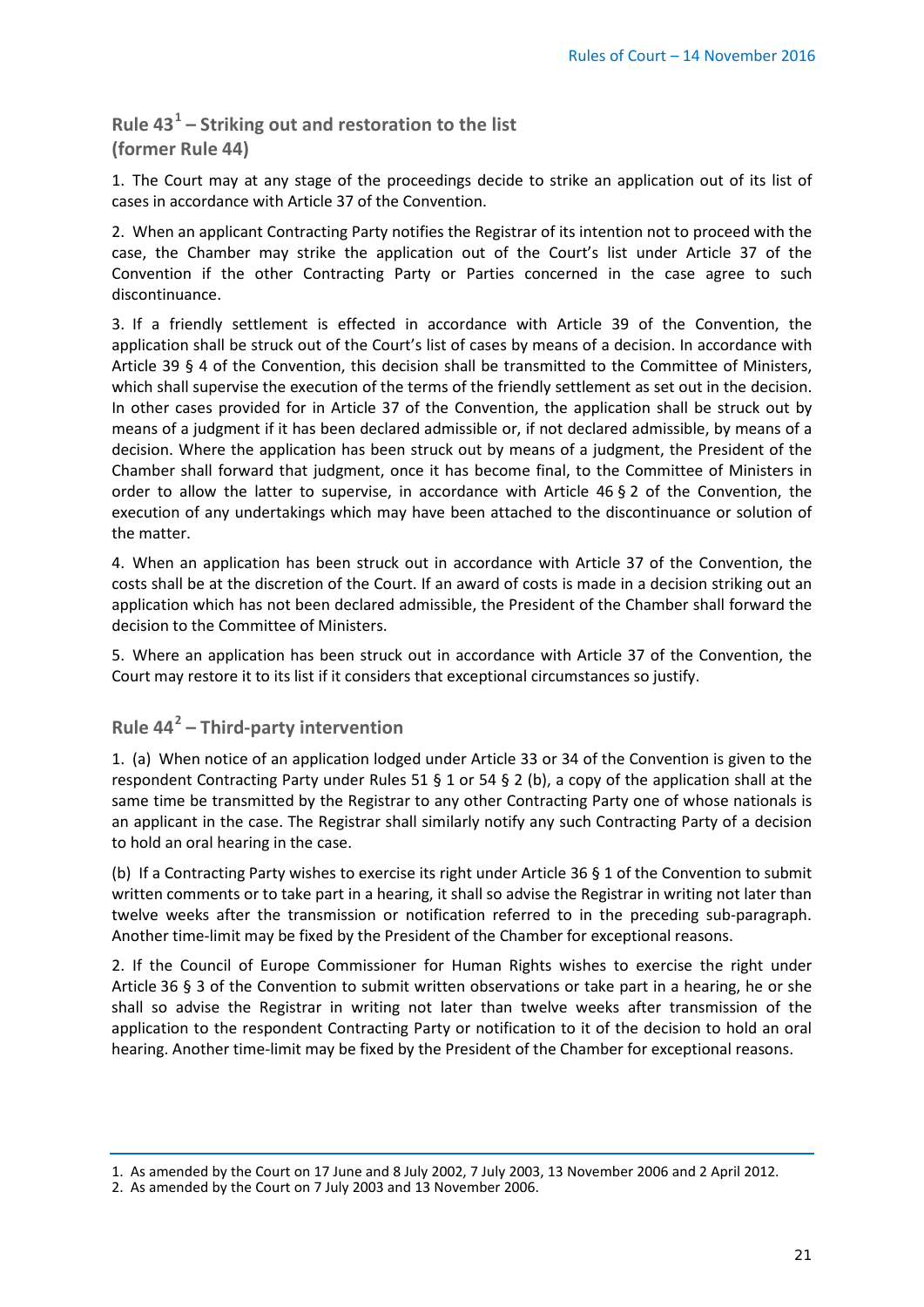Should the Commissioner for Human Rights be unable to take part in the proceedings before the Court himself, he or she shall indicate the name of the person or persons from his or her Office whom he or she has appointed to represent him. He or she may be assisted by an advocate.

3. (a) Once notice of an application has been given to the respondent Contracting Party under Rules 51 § 1 or 54 § 2 (b), the President of the Chamber may, in the interests of the proper administration of justice, as provided in Article 36 § 2 of the Convention, invite, or grant leave to, any Contracting Party which is not a party to the proceedings, or any person concerned who is not the applicant, to submit written comments or, in exceptional cases, to take part in a hearing.

(b) Requests for leave for this purpose must be duly reasoned and submitted in writing in one of the official languages as provided in Rule 34 § 4 not later than twelve weeks after notice of the application has been given to the respondent Contracting Party. Another time-limit may be fixed by the President of the Chamber for exceptional reasons.

4. (a) In cases to be considered by the Grand Chamber, the periods of time prescribed in the preceding paragraphs shall run from the notification to the parties of the decision of the Chamber under Rule 72 § 1 to relinquish jurisdiction in favour of the Grand Chamber or of the decision of the panel of the Grand Chamber under Rule 73 § 2 to accept a request by a party for referral of the case to the Grand Chamber.

(b) The time-limits laid down in this Rule may exceptionally be extended by the President of the Chamber if sufficient cause is shown.

5. Any invitation or grant of leave referred to in paragraph 3 (a) of this Rule shall be subject to any conditions, including time-limits, set by the President of the Chamber. Where such conditions are not complied with, the President may decide not to include the comments in the case file or to limit participation in the hearing to the extent that he or she considers appropriate.

6. Written comments submitted under this Rule shall be drafted in one of the official languages as provided in Rule 34 § 4. They shall be forwarded by the Registrar to the parties to the case, who shall be entitled, subject to any conditions, including time-limits, set by the President of the Chamber, to file written observations in reply or, where appropriate, to reply at the hearing.

<span id="page-31-0"></span>**Rule 44A[1](#page-31-2) – Duty to cooperate with the Court**

The parties have a duty to cooperate fully in the conduct of the proceedings and, in particular, to take such action within their power as the Court considers necessary for the proper administration of justice. This duty shall also apply to a Contracting Party not party to the proceedings where such cooperation is necessary.

### <span id="page-31-1"></span>**Rule 44B[2](#page-31-3) – Failure to comply with an order of the Court**

Where a party fails to comply with an order of the Court concerning the conduct of the proceedings, the President of the Chamber may take any steps which he or she considers appropriate.

<span id="page-31-2"></span><sup>1.</sup> Inserted by the Court on 13 December 2004.

<span id="page-31-3"></span><sup>2.</sup> Inserted by the Court on 13 December 2004.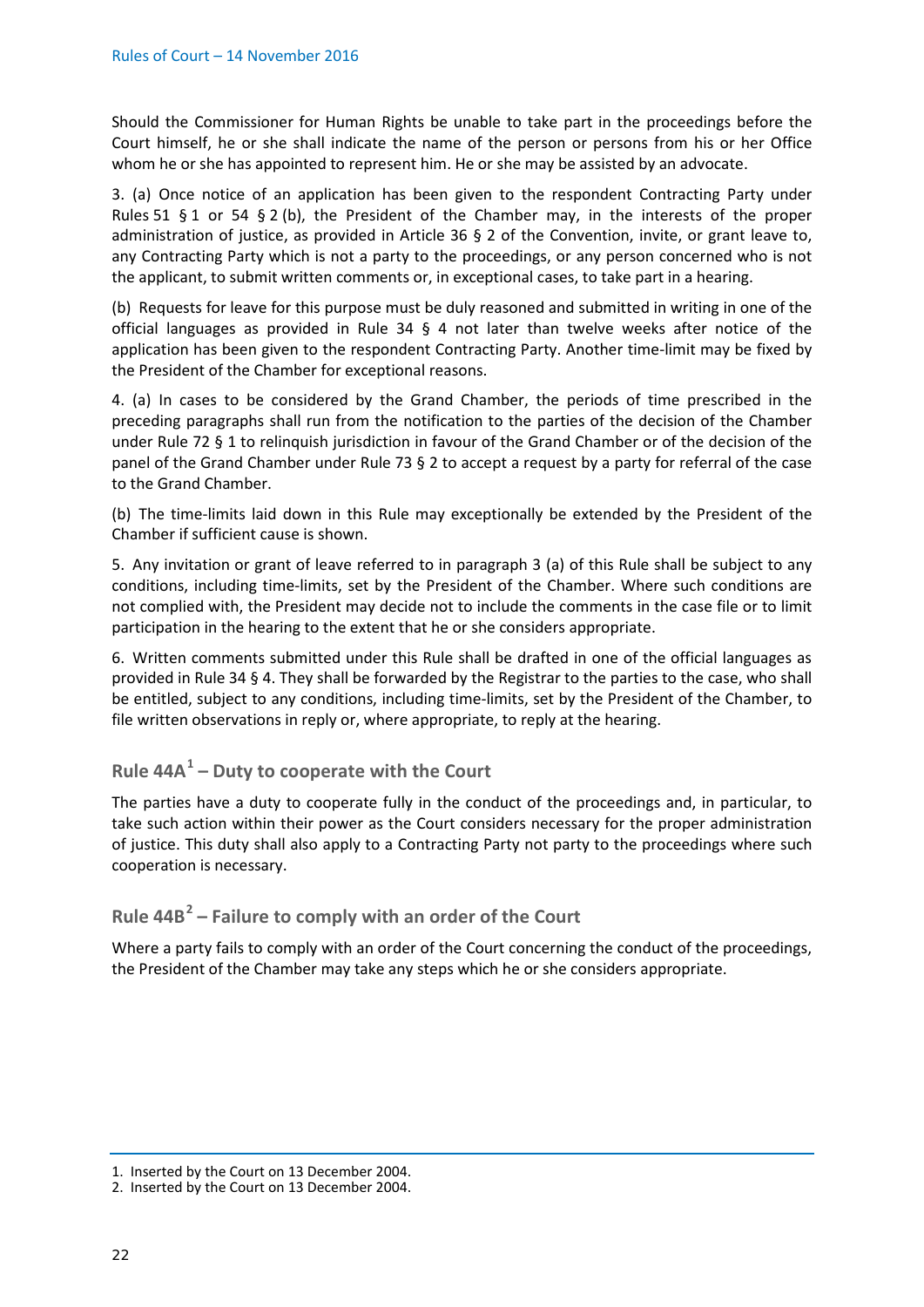## <span id="page-32-0"></span>**Rule 44C[1](#page-32-3) – Failure to participate effectively**

1. Where a party fails to adduce evidence or provide information requested by the Court or to divulge relevant information of its own motion or otherwise fails to participate effectively in the proceedings, the Court may draw such inferences as it deems appropriate.

2. Failure or refusal by a respondent Contracting Party to participate effectively in the proceedings shall not, in itself, be a reason for the Chamber to discontinue the examination of the application.

## <span id="page-32-1"></span>**Rule 44D[2](#page-32-4) – Inappropriate submissions by a party**

If the representative of a party makes abusive, frivolous, vexatious, misleading or prolix submissions, the President of the Chamber may exclude that representative from the proceedings, refuse to accept all or part of the submissions or make any other order which he or she considers it appropriate to make, without prejudice to Article 35 § 3 of the Convention.

## <span id="page-32-2"></span>**Rule 44E[3](#page-32-5) – Failure to pursue an application**

In accordance with Article 37 § 1 (a) of the Convention, if an applicant Contracting Party or an individual applicant fails to pursue the application, the Chamber may strike the application out of the Court's list under Rule 43.

<span id="page-32-3"></span><sup>1.</sup> Inserted by the Court on 13 December 2004.

<span id="page-32-4"></span><sup>2.</sup> Inserted by the Court on 13 December 2004.

<span id="page-32-5"></span><sup>3.</sup> Inserted by the Court on 13 December 2004.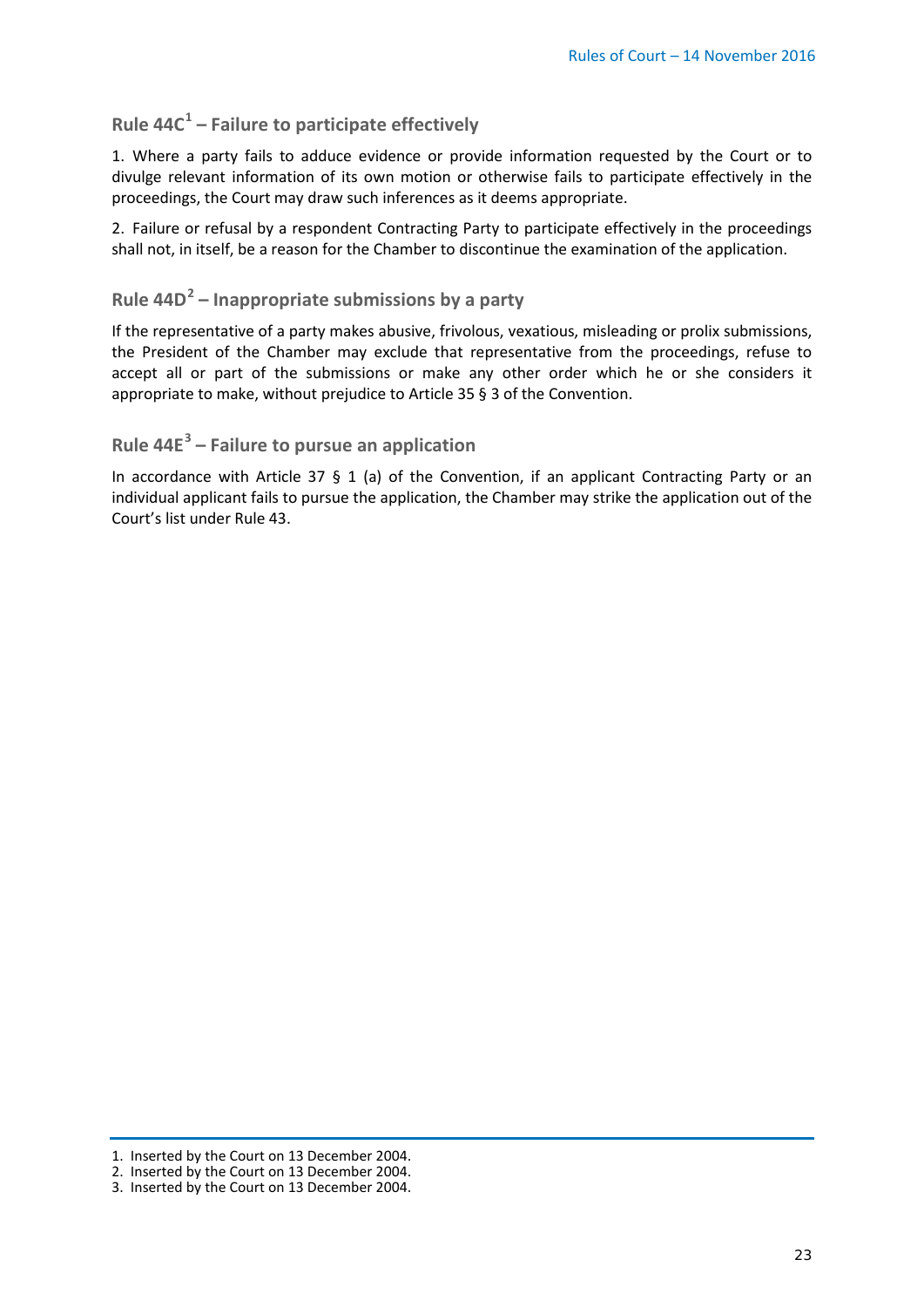# <span id="page-33-1"></span><span id="page-33-0"></span>**Chapter II – Institution of Proceedings**

#### **Rule 45 – Signatures**

1. Any application made under Articles 33 or 34 of the Convention shall be submitted in writing and shall be signed by the applicant or by the applicant's representative.

2. Where an application is made by a non-governmental organisation or by a group of individuals, it shall be signed by those persons competent to represent that organisation or group. The Chamber or Committee concerned shall determine any question as to whether the persons who have signed an application are competent to do so.

3. Where applicants are represented in accordance with Rule 36, a power of attorney or written authority to act shall be supplied by their representative or representatives.

#### <span id="page-33-2"></span>**Rule 46 – Contents of an inter-State application**

Any Contracting Party or Parties intending to bring a case before the Court under Article 33 of the Convention shall file with the Registry an application setting out

(a) the name of the Contracting Party against which the application is made;

(b) a statement of the facts;

(c) a statement of the alleged violation(s) of the Convention and the relevant arguments;

(d) a statement on compliance with the admissibility criteria (exhaustion of domestic remedies and the six-month rule) laid down in Article 35 § 1 of the Convention;

(e) the object of the application and a general indication of any claims for just satisfaction made under Article 41 of the Convention on behalf of the alleged injured party or parties; and

(f) the name and address of the person or persons appointed as Agent;

and accompanied by

(g) copies of any relevant documents and in particular the decisions, whether judicial or not, relating to the object of the application.

### <span id="page-33-3"></span>**Rule 47[1](#page-33-4) – Contents of an individual application**

1. An application under Article 34 of the Convention shall be made on the application form provided by the Registry, unless the Court decides otherwise. It shall contain all of the information requested in the relevant parts of the application form and set out

(a) the name, date of birth, nationality and address of the applicant and, where the applicant is a legal person, the full name, date of incorporation or registration, the official registration number (if any) and the official address;

(b) the name, address, telephone and fax numbers and e-mail address of the representative, if any;

(c) where the applicant is represented, the dated and original signature of the applicant on the authority section of the application form; the original signature of the representative showing that he or she has agreed to act for the applicant must also be on the authority section of the application form;

<span id="page-33-4"></span><sup>1.</sup> As amended by the Court on 17 June and 8 July 2002, 11 December 2007, 22 September 2008, 6 May 2013 and 1 June and 5 October 2015.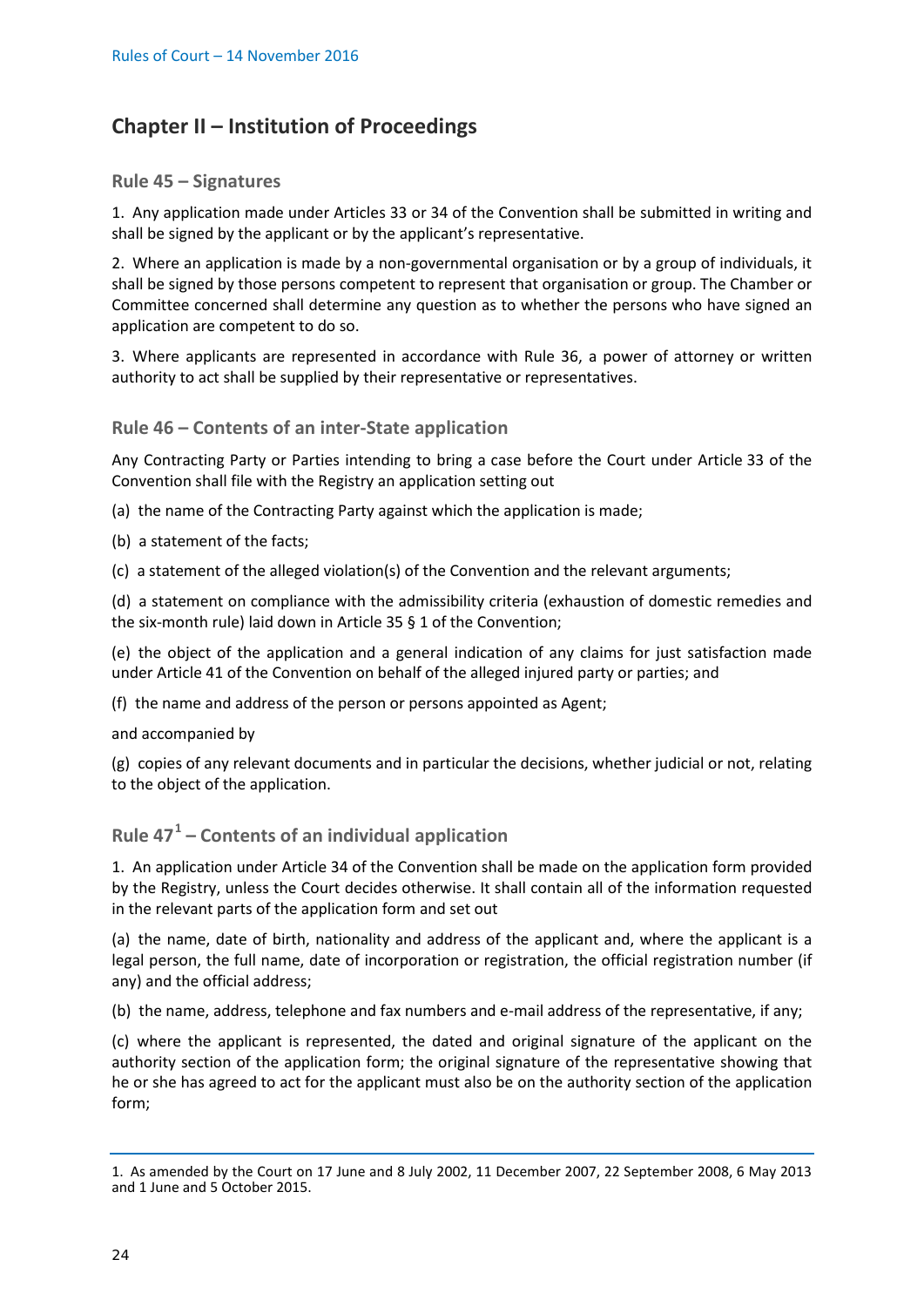(d) the name of the Contracting Party or Parties against which the application is made;

(e) a concise and legible statement of the facts;

(f) a concise and legible statement of the alleged violation(s) of the Convention and the relevant arguments; and

(g) a concise and legible statement confirming the applicant's compliance with the admissibility criteria laid down in Article 35 § 1 of the Convention.

2. (a) All of the information referred to in paragraph 1 (e) to (g) above that is set out in the relevant part of the application form should be sufficient to enable the Court to determine the nature and scope of the application without recourse to any other document.

(b) The applicant may however supplement the information by appending to the application form further details on the facts, alleged violations of the Convention and the relevant arguments. Such information shall not exceed 20 pages.

3.1. The application form shall be signed by the applicant or the applicant's representative and shall be accompanied by

(a) copies of documents relating to the decisions or measures complained of, judicial or otherwise;

(b) copies of documents and decisions showing that the applicant has complied with the exhaustion of domestic remedies requirement and the time-limit contained in Article 35 § 1 of the Convention;

(c) where appropriate, copies of documents relating to any other procedure of international investigation or settlement;

(d) where the applicant is a legal person as referred to in Rule 47 § 1 (a), a document or documents showing that the individual who lodged the application has the standing or authority to represent the applicant.

3.2. Documents submitted in support of the application shall be listed in order by date, numbered consecutively and be identified clearly.

4. Applicants who do not wish their identity to be disclosed to the public shall so indicate and shall submit a statement of the reasons justifying such a departure from the normal rule of public access to information in proceedings before the Court. The Court may authorise anonymity or grant it of its own motion.

5.1. Failure to comply with the requirements set out in paragraphs 1 to 3 of this Rule will result in the application not being examined by the Court, unless

(a) the applicant has provided an adequate explanation for the failure to comply;

(b) the application concerns a request for an interim measure;

(c) the Court otherwise directs of its own motion or at the request of an applicant.

5.2. The Court may in any case request an applicant to provide information or documents in any form or manner which may be appropriate within a fixed time-limit.

6. (a) The date of introduction of the application for the purposes of Article 35 § 1 of the Convention shall be the date on which an application form satisfying the requirements of this Rule is sent to the Court. The date of dispatch shall be the date of the postmark.

(b) Where it finds it justified, the Court may nevertheless decide that a different date shall be considered to be the date of introduction.

7. Applicants shall keep the Court informed of any change of address and of all circumstances relevant to the application.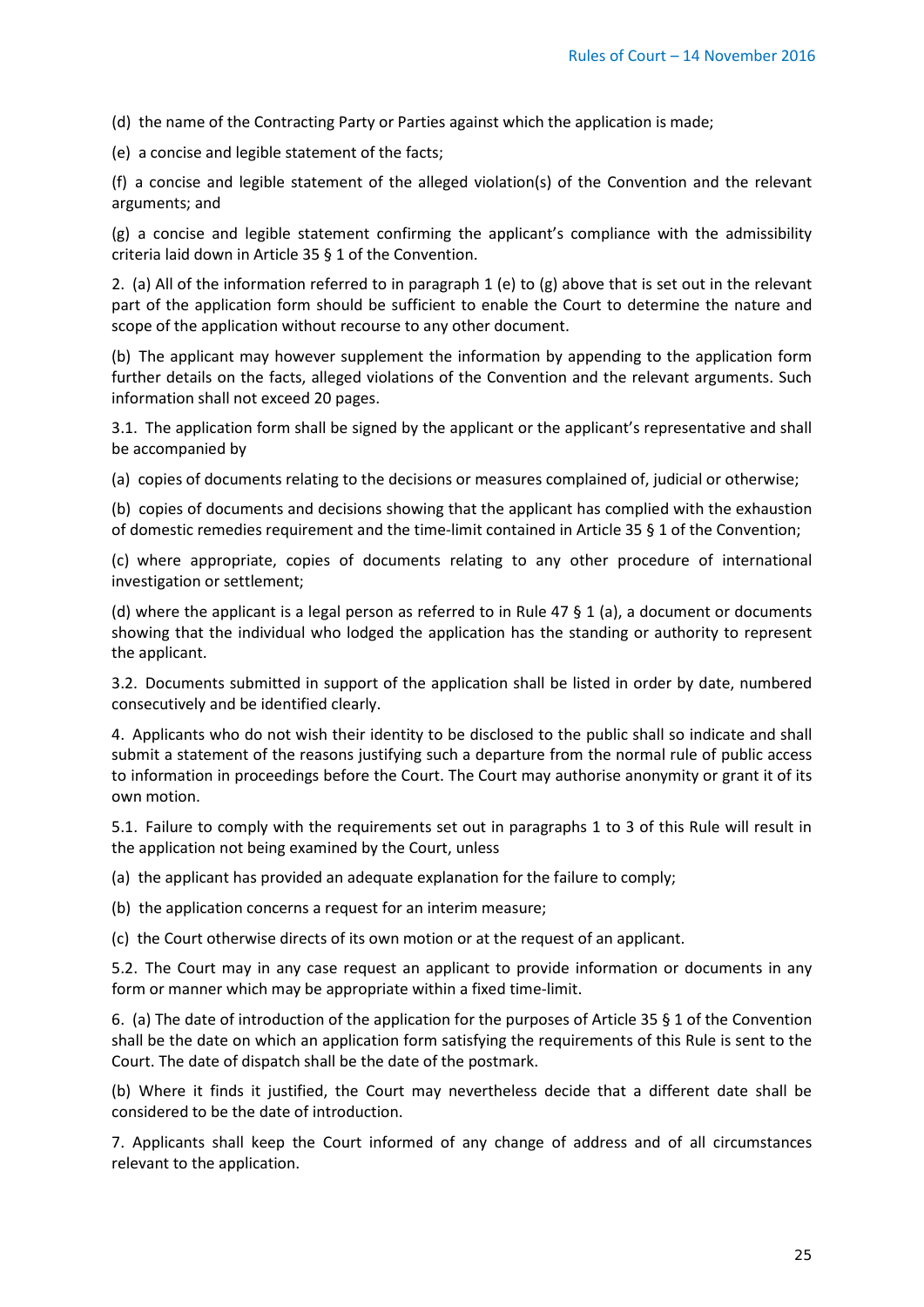# <span id="page-35-1"></span><span id="page-35-0"></span>**Chapter III – Judge Rapporteurs**

## **Rule 48[1](#page-35-4) – Inter-State applications**

1. Where an application is made under Article 33 of the Convention, the Chamber constituted to consider the case shall designate one or more of its judges as Judge Rapporteur(s), who shall submit a report on admissibility when the written observations of the Contracting Parties concerned have been received.

2. The Judge Rapporteur(s) shall submit such reports, drafts and other documents as may assist the Chamber and its President in carrying out their functions.

## <span id="page-35-2"></span>**Rule 49[2](#page-35-5) – Individual applications**

1. Where the material submitted by the applicant is on its own sufficient to disclose that the application is inadmissible or should be struck out of the list, the application shall be considered by a single-judge formation unless there is some special reason to the contrary.

2. Where an application is made under Article 34 of the Convention and its examination by a Chamber or a Committee exercising the functions attributed to it under Rule 53 § 2 seems justified, the President of the Section to which the case has been assigned shall designate a judge as Judge Rapporteur, who shall examine the application.

3. In their examination of applications, Judge Rapporteurs

(a) may request the parties to submit, within a specified time, any factual information, documents or other material which they consider to be relevant;

(b) shall, subject to the President of the Section directing that the case be considered by a Chamber or a Committee, decide whether the application is to be considered by a single-judge formation, by a Committee or by a Chamber;

(c) shall submit such reports, drafts and other documents as may assist the Chamber or the Committee or the respective President in carrying out their functions.

#### <span id="page-35-3"></span>**Rule 50 – Grand Chamber proceedings**

Where a case has been submitted to the Grand Chamber either under Article 30 or under Article 43 of the Convention, the President of the Grand Chamber shall designate as Judge Rapporteur(s) one or, in the case of an inter-State application, one or more of its members.

<span id="page-35-4"></span><sup>1.</sup> As amended by the Court on 17 June and 8 July 2002.

<span id="page-35-5"></span><sup>2.</sup> As amended by the Court on 17 June and 8 July 2002, 4 July 2005, 13 November 2006 and 14 May 2007.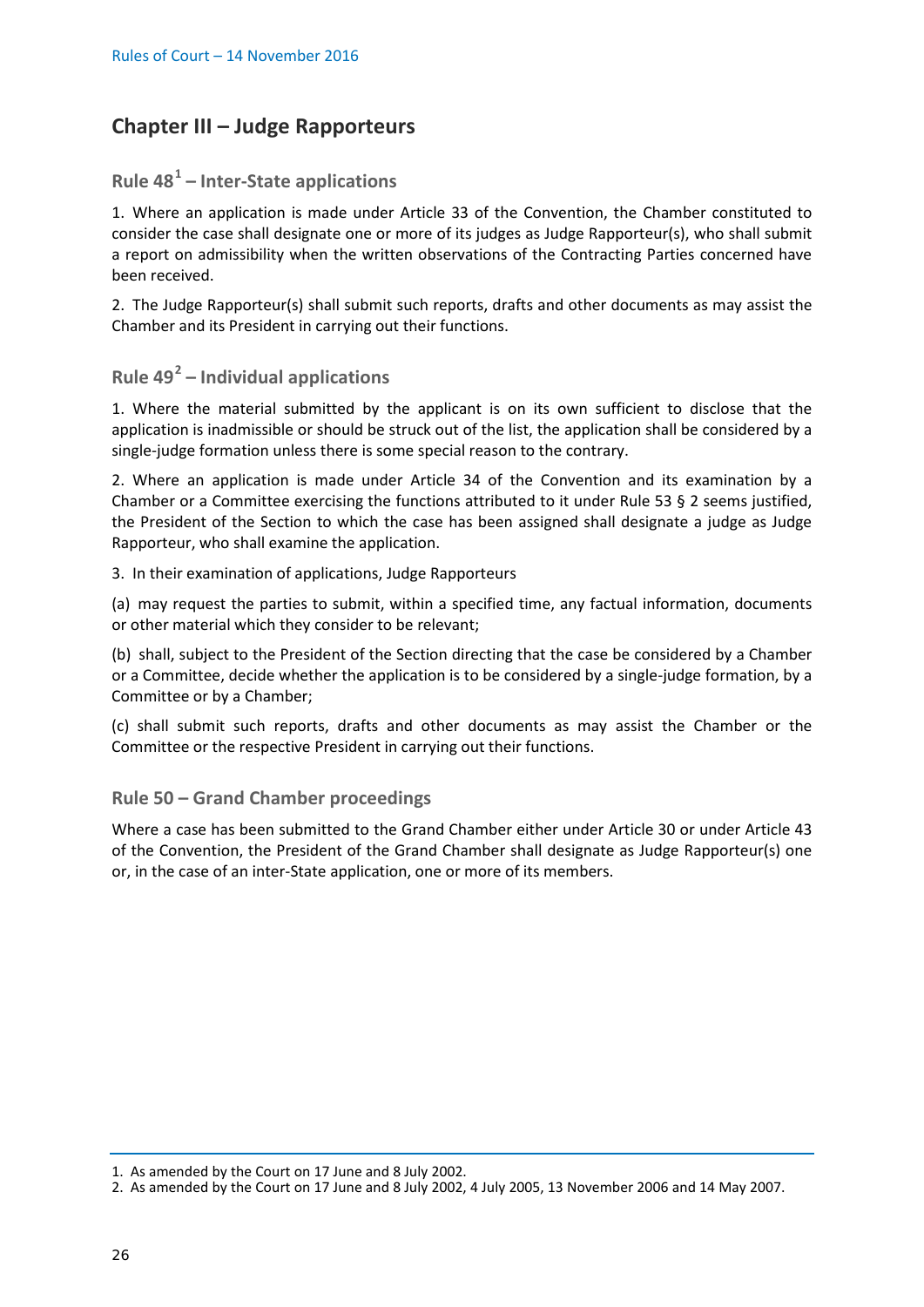# **Chapter IV – Proceedings on Admissibility**

## **Inter-State applications**

## **Rule 51[1](#page-36-0) – Assignment of applications and subsequent procedure**

1. When an application is made under Article 33 of the Convention, the President of the Court shall immediately give notice of the application to the respondent Contracting Party and shall assign the application to one of the Sections.

2. In accordance with Rule 26 § 1 (a), the judges elected in respect of the applicant and respondent Contracting Parties shall sit as *ex officio* members of the Chamber constituted to consider the case. Rule 30 shall apply if the application has been brought by several Contracting Parties or if applications with the same object brought by several Contracting Parties are being examined jointly under Rule 42.

3. On assignment of the case to a Section, the President of the Section shall constitute the Chamber in accordance with Rule 26 § 1 and shall invite the respondent Contracting Party to submit its observations in writing on the admissibility of the application. The observations so obtained shall be communicated by the Registrar to the applicant Contracting Party, which may submit written observations in reply.

4. Before the ruling on the admissibility of the application is given, the Chamber or its President may decide to invite the Parties to submit further observations in writing.

5. A hearing on the admissibility shall be held if one or more of the Contracting Parties concerned so requests or if the Chamber so decides of its own motion.

6. Before fixing the written and, where appropriate, oral procedure, the President of the Chamber shall consult the Parties.

**Individual applications**

**Rule 52[2](#page-36-1) – Assignment of applications to the Sections**

1. Any application made under Article 34 of the Convention shall be assigned to a Section by the President of the Court, who in so doing shall endeavour to ensure a fair distribution of cases between the Sections.

2. The Chamber of seven judges provided for in Article 26 § 1 of the Convention shall be constituted by the President of the Section concerned in accordance with Rule 26 § 1.

3. Pending the constitution of a Chamber in accordance with paragraph 2 of this Rule, the President of the Section shall exercise any powers conferred on the President of the Chamber by these Rules.

# **Rule 52A[3](#page-36-2) – Procedure before a single judge**

1. In accordance with Article 27 of the Convention, a single judge may declare inadmissible or strike out of the Court's list of cases an application submitted under Article 34, where such a decision can

<span id="page-36-0"></span><sup>1.</sup> As amended by the Court on 17 June and 8 July 2002.

<span id="page-36-1"></span><sup>2.</sup> As amended by the Court on 17 June and 8 July 2002.

<span id="page-36-2"></span><sup>3.</sup> Inserted by the Court on 13 November 2006.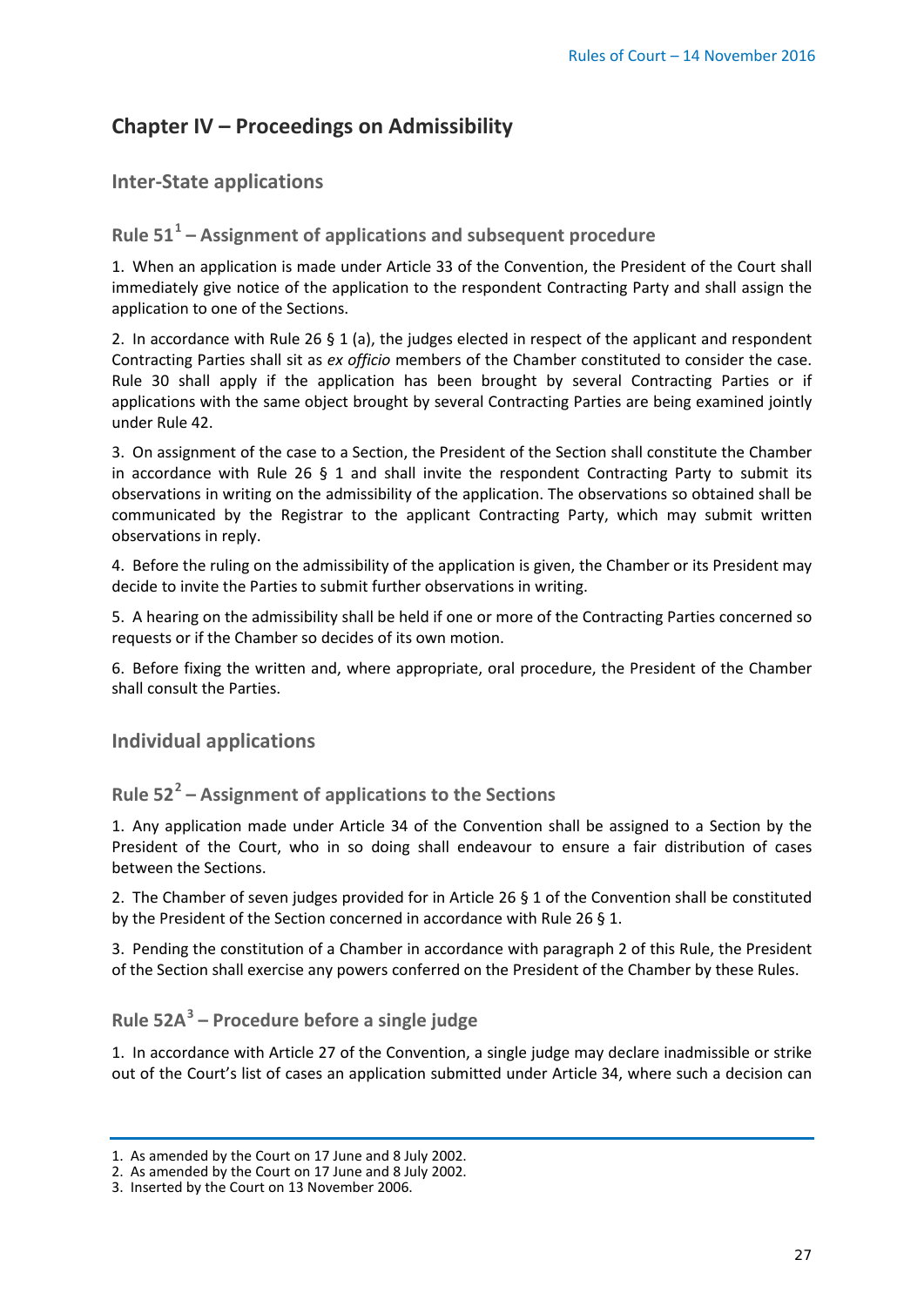be taken without further examination. The decision shall be final. The applicant shall be informed of the decision by letter.

2. In accordance with Article 26  $\S$  3 of the Convention, a single judge may not examine any application against the Contracting Party in respect of which that judge has been elected.

3. If the single judge does not take a decision of the kind provided for in the first paragraph of the present Rule, that judge shall forward the application to a Committee or to a Chamber for further examination.

**Rule 53[1](#page-37-0) – Procedure before a Committee**

1. In accordance with Article 28 § 1 (a) of the Convention, the Committee may, by a unanimous vote and at any stage of the proceedings, declare an application inadmissible or strike it out of the Court's list of cases where such a decision can be taken without further examination.

2. If the Committee is satisfied, in the light of the parties' observations received pursuant to Rule 54 § 2 (b), that the case falls to be examined in accordance with the procedure under Article 28 § 1 (b) of the Convention, it shall, by a unanimous vote, adopt a judgment including its decision on admissibility and, as appropriate, on just satisfaction.

3. If the judge elected in respect of the Contracting Party concerned is not a member of the Committee, the Committee may at any stage of the proceedings before it, by a unanimous vote, invite that judge to take the place of one of its members, having regard to all relevant factors, including whether that Party has contested the application of the procedure under Article 28 § 1 (b) of the Convention.

4. Decisions and judgments under Article 28 § 1 of the Convention shall be final.

5. The applicant, as well as the Contracting Parties concerned where these have previously been involved in the application in accordance with the present Rules, shall be informed of the decision of the Committee pursuant to Article 28  $\S$  1 (a) of the Convention by letter, unless the Committee decides otherwise.

6. If no decision or judgment is adopted by the Committee, the application shall be forwarded to the Chamber constituted under Rule 52 § 2 to examine the case.

7. The provisions of Rule 42 § 1 and Rules 79 to 81 shall apply, *mutatis mutandis*, to proceedings before a Committee.

**Rule 54[2](#page-37-1) – Procedure before a Chamber**

1. The Chamber may at once declare the application inadmissible or strike it out of the Court's list of cases. The decision of the Chamber may relate to all or part of the application.

2. Alternatively, the Chamber or the President of the Section may decide to

(a) request the parties to submit any factual information, documents or other material considered by the Chamber or its President to be relevant;

(b) give notice of the application or part of the application to the respondent Contracting Party and invite that Party to submit written observations thereon and, upon receipt thereof, invite the applicant to submit observations in reply;

<span id="page-37-0"></span><sup>1.</sup> As amended by the Court on 17 June and 8 July 2002, 4 July 2005, 14 May 2007 and 16 January 2012.

<span id="page-37-1"></span><sup>2.</sup> As amended by the Court on 17 June and 8 July 2002 and 14 January 2013.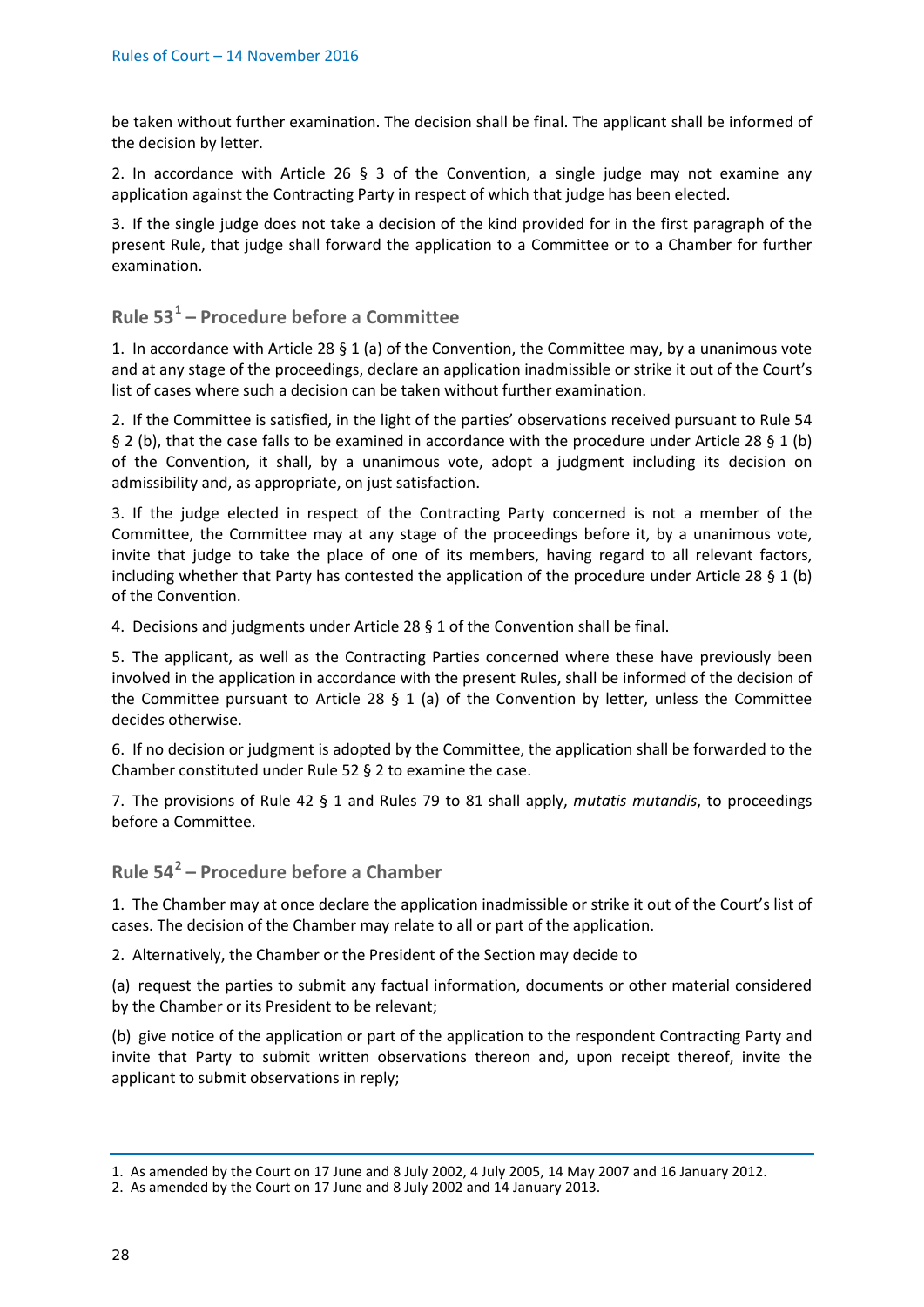(c) invite the parties to submit further observations in writing.

3. In the exercise of the competences under paragraph 2 (b) of this Rule, the President of the Section, acting as a single judge, may at once declare part of the application inadmissible or strike part of the application out of the Court's list of cases. The decision shall be final. The applicant shall be informed of the decision by letter.

4. Paragraphs 2 and 3 of this Rule shall also apply to Vice-Presidents of Sections appointed as duty judges in accordance with Rule 39 § 4 to decide on requests for interim measures.

5. Before taking a decision on admissibility, the Chamber may decide, either at the request of a party or of its own motion, to hold a hearing if it considers that the discharge of its functions under the Convention so requires. In that event, unless the Chamber shall exceptionally decide otherwise, the parties shall also be invited to address the issues arising in relation to the merits of the application.

**Rule 54A[1](#page-38-0) – Joint examination of admissibility and merits**

1. When giving notice of the application to the respondent Contracting Party pursuant to Rule 54 § 2 (b), the Chamber may also decide to examine the admissibility and merits at the same time in accordance with Article 29 § 1 of the Convention. The parties shall be invited to include in their observations any submissions concerning just satisfaction and any proposals for a friendly settlement. The conditions laid down in Rules 60 and 62 shall apply, *mutatis mutandis*. The Court may, however, decide at any stage, if necessary, to take a separate decision on admissibility.

2. If no friendly settlement or other solution is reached and the Chamber is satisfied, in the light of the parties' arguments, that the case is admissible and ready for a determination on the merits, it shall immediately adopt a judgment including the Chamber's decision on admissibility, save in cases where it decides to take such a decision separately.

**Inter-State and individual applications**

**Rule 55 – Pleas of inadmissibility**

Any plea of inadmissibility must, in so far as its character and the circumstances permit, be raised by the respondent Contracting Party in its written or oral observations on the admissibility of the application submitted as provided in Rule 51 or 54, as the case may be.

**Rule 56[2](#page-38-1) – Decision of a Chamber**

1. The decision of the Chamber shall state whether it was taken unanimously or by a majority and shall be accompanied or followed by reasons.

2. The decision of the Chamber shall be communicated by the Registrar to the applicant. It shall also be communicated to the Contracting Party or Parties concerned and to any third party, including the Council of Europe Commissioner for Human Rights, where these have previously been informed of the application in accordance with the present Rules. If a friendly settlement is effected, the decision to strike an application out of the list of cases shall be forwarded to the Committee of Ministers in accordance with Rule 43 § 3.

<span id="page-38-0"></span><sup>1.</sup> Inserted by the Court on 17 June and 8 July 2002 and amended on 13 December 2004 and 13 November 2006.

<span id="page-38-1"></span><sup>2.</sup> As amended by the Court on 17 June and 8 July 2002 and 13 November 2006.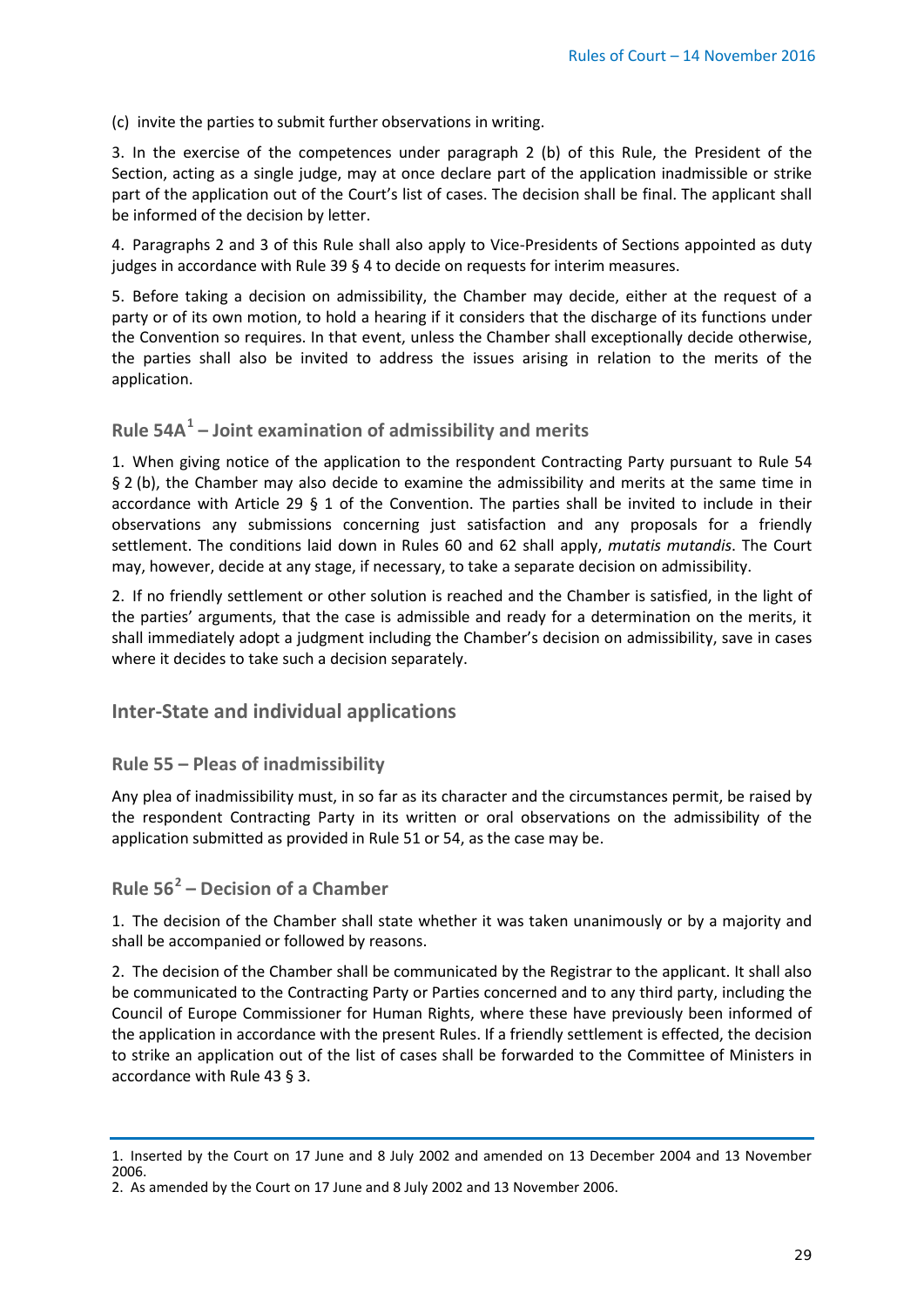**Rule 57[1](#page-39-0) – Language of the decision**

1. Unless the Court decides that a decision shall be given in both official languages, all decisions of Chambers shall be given either in English or in French.

2. Publication of such decisions in the official reports of the Court, as provided for in Rule 78, shall be in both official languages of the Court.

<span id="page-39-0"></span><sup>1.</sup> As amended by the Court on 17 June and 8 July 2002.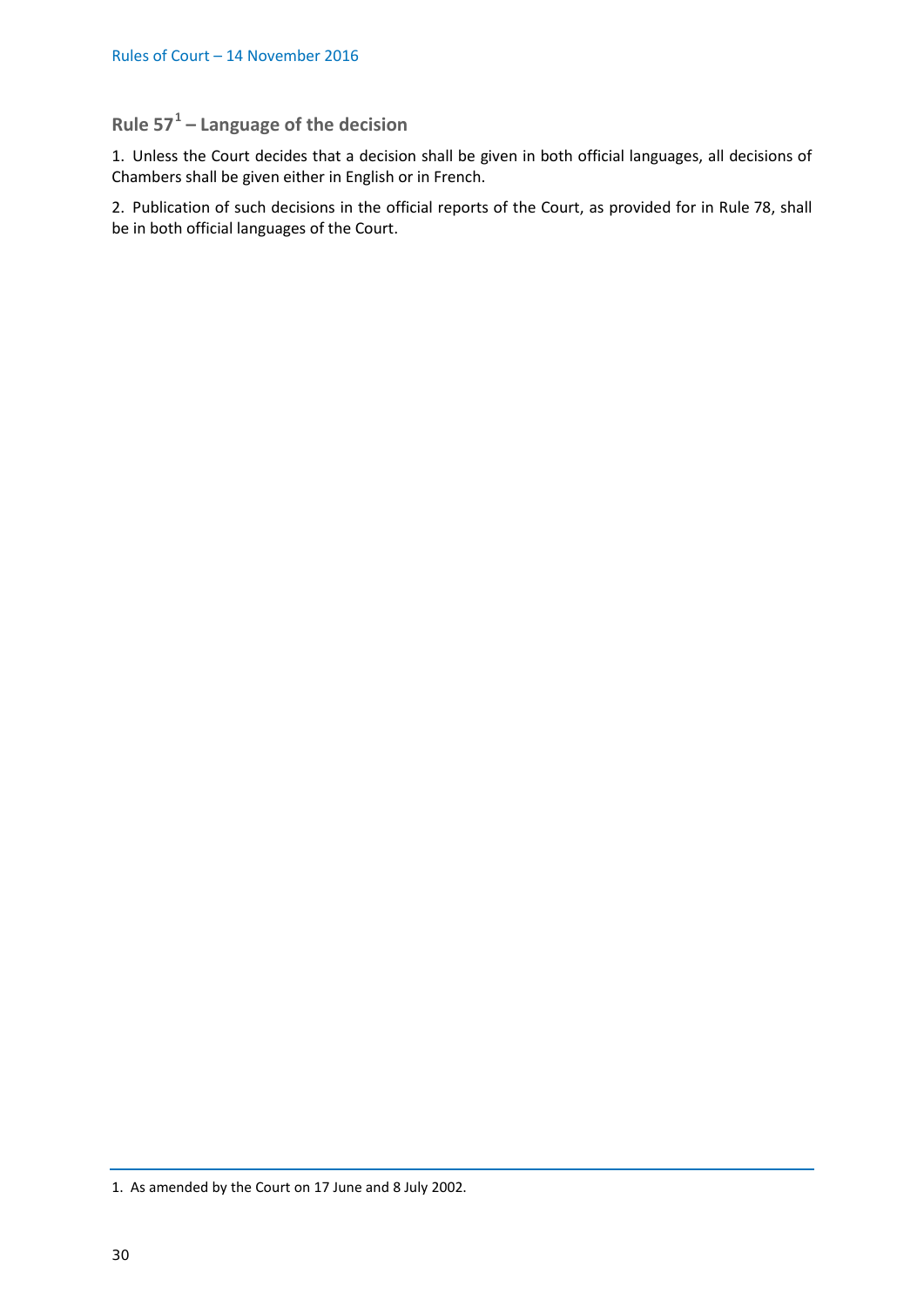# **Chapter V – Proceedings after the Admission of an Application**

## **Rule 58[1](#page-40-0) – Inter-State applications**

1. Once the Chamber has decided to admit an application made under Article 33 of the Convention, the President of the Chamber shall, after consulting the Contracting Parties concerned, lay down the time-limits for the filing of written observations on the merits and for the production of any further evidence. The President may however, with the agreement of the Contracting Parties concerned, direct that a written procedure is to be dispensed with.

2. A hearing on the merits shall be held if one or more of the Contracting Parties concerned so requests or if the Chamber so decides of its own motion. The President of the Chamber shall fix the oral procedure.

## **Rule 59[2](#page-40-1) – Individual applications**

1. Once an application made under Article 34 of the Convention has been declared admissible, the Chamber or its President may invite the parties to submit further evidence and written observations.

2. Unless decided otherwise, the parties shall be allowed the same time for submission of their observations.

3. The Chamber may decide, either at the request of a party or of its own motion, to hold a hearing on the merits if it considers that the discharge of its functions under the Convention so requires.

4. The President of the Chamber shall, where appropriate, fix the written and oral procedure.

## **Rule 60[3](#page-40-2) – Claims for just satisfaction**

1. An applicant who wishes to obtain an award of just satisfaction under Article 41 of the Convention in the event of the Court finding a violation of his or her Convention rights must make a specific claim to that effect.

2. The applicant must submit itemised particulars of all claims, together with any relevant supporting documents, within the time-limit fixed for the submission of the applicant's observations on the merits unless the President of the Chamber directs otherwise.

3. If the applicant fails to comply with the requirements set out in the preceding paragraphs the Chamber may reject the claims in whole or in part.

4. The applicant's claims shall be transmitted to the respondent Contracting Party for comment.

## **Rule 61[4](#page-40-3) – Pilot-judgment procedure**

1. The Court may initiate a pilot-judgment procedure and adopt a pilot judgment where the facts of an application reveal in the Contracting Party concerned the existence of a structural or systemic problem or other similar dysfunction which has given rise or may give rise to similar applications.

2. (a) Before initiating a pilot-judgment procedure, the Court shall first seek the views of the parties on whether the application under examination results from the existence of such a problem or

<span id="page-40-0"></span><sup>1.</sup> As amended by the Court on 17 June and 8 July 2002.

<span id="page-40-1"></span><sup>2.</sup> As amended by the Court on 17 June and 8 July 2002.

<span id="page-40-2"></span><sup>3.</sup> As amended by the Court on 13 December 2004.

<span id="page-40-3"></span><sup>4.</sup> Inserted by the Court on 21 February 2011.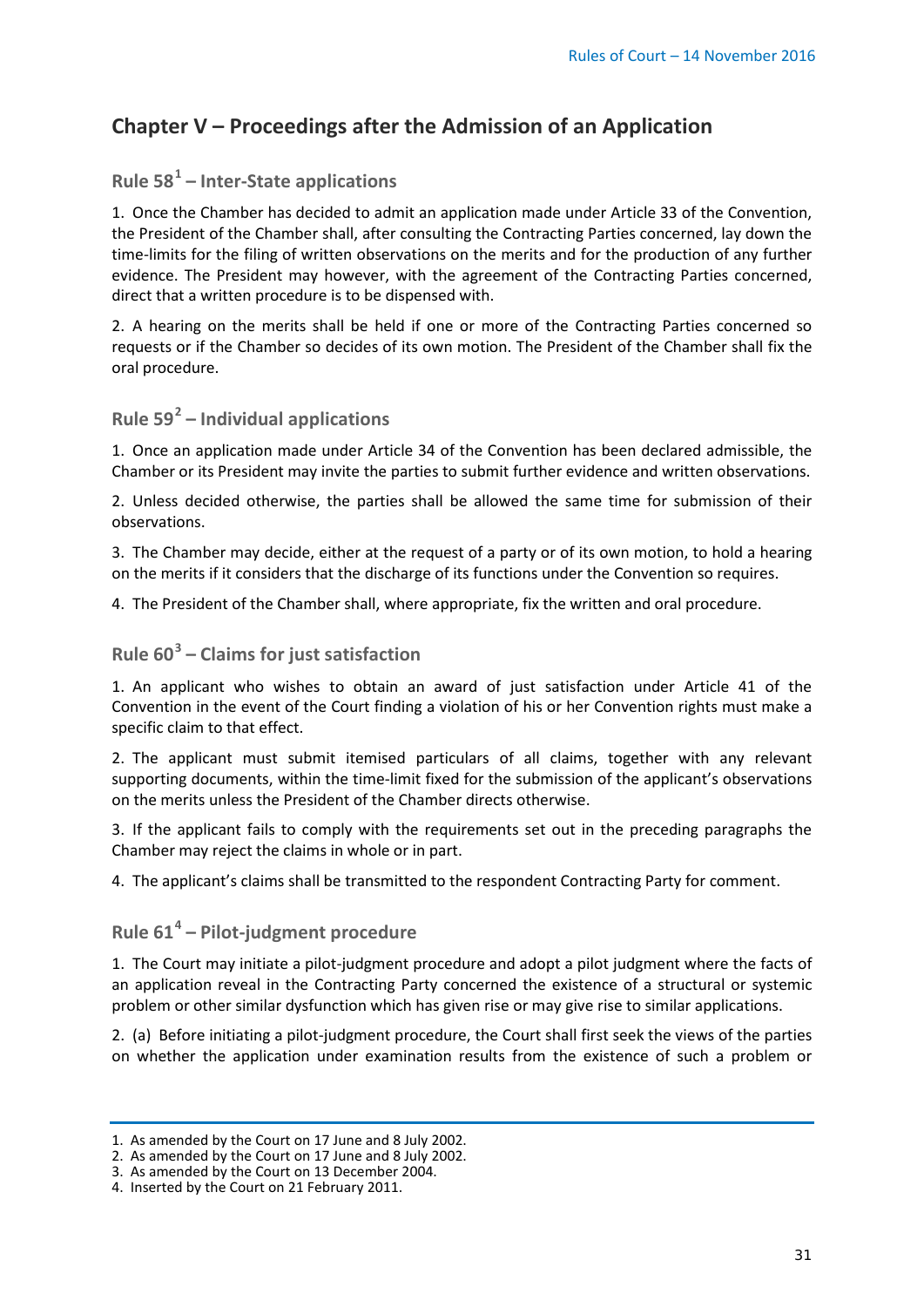dysfunction in the Contracting Party concerned and on the suitability of processing the application in accordance with that procedure.

(b) A pilot-judgment procedure may be initiated by the Court of its own motion or at the request of one or both parties.

(c) Any application selected for pilot-judgment treatment shall be processed as a matter of priority in accordance with Rule 41 of the Rules of Court.

3. The Court shall in its pilot judgment identify both the nature of the structural or systemic problem or other dysfunction as established as well as the type of remedial measures which the Contracting Party concerned is required to take at the domestic level by virtue of the operative provisions of the judgment.

4. The Court may direct in the operative provisions of the pilot judgment that the remedial measures referred to in paragraph 3 above be adopted within a specified time, bearing in mind the nature of the measures required and the speed with which the problem which it has identified can be remedied at the domestic level.

5. When adopting a pilot judgment, the Court may reserve the question of just satisfaction either in whole or in part pending the adoption by the respondent Contracting Party of the individual and general measures specified in the pilot judgment.

6. (a) As appropriate, the Court may adjourn the examination of all similar applications pending the adoption of the remedial measures required by virtue of the operative provisions of the pilot judgment.

(b) The applicants concerned shall be informed in a suitable manner of the decision to adjourn. They shall be notified as appropriate of all relevant developments affecting their cases.

(c) The Court may at any time examine an adjourned application where the interests of the proper administration of justice so require.

7. Where the parties to the pilot case reach a friendly-settlement agreement, such agreement shall comprise a declaration by the respondent Contracting Party on the implementation of the general measures identified in the pilot judgment as well as the redress to be afforded to other actual or potential applicants.

8. Subject to any decision to the contrary, in the event of the failure of the Contracting Party concerned to comply with the operative provisions of a pilot judgment, the Court shall resume its examination of the applications which have been adjourned in accordance with paragraph 6 above.

9. The Committee of Ministers, the Parliamentary Assembly of the Council of Europe, the Secretary General of the Council of Europe, and the Council of Europe Commissioner for Human Rights shall be informed of the adoption of a pilot judgment as well as of any other judgment in which the Court draws attention to the existence of a structural or systemic problem in a Contracting Party.

10. Information about the initiation of pilot-judgment procedures, the adoption of pilot judgments and their execution as well as the closure of such procedures shall be published on the Court's website.

**Rule 62[1](#page-41-0) – Friendly settlement**

1. Once an application has been declared admissible, the Registrar, acting on the instructions of the Chamber or its President, shall enter into contact with the parties with a view to securing a friendly

<span id="page-41-0"></span><sup>1.</sup> As amended by the Court on 17 June and 8 July 2002 and 13 November 2006.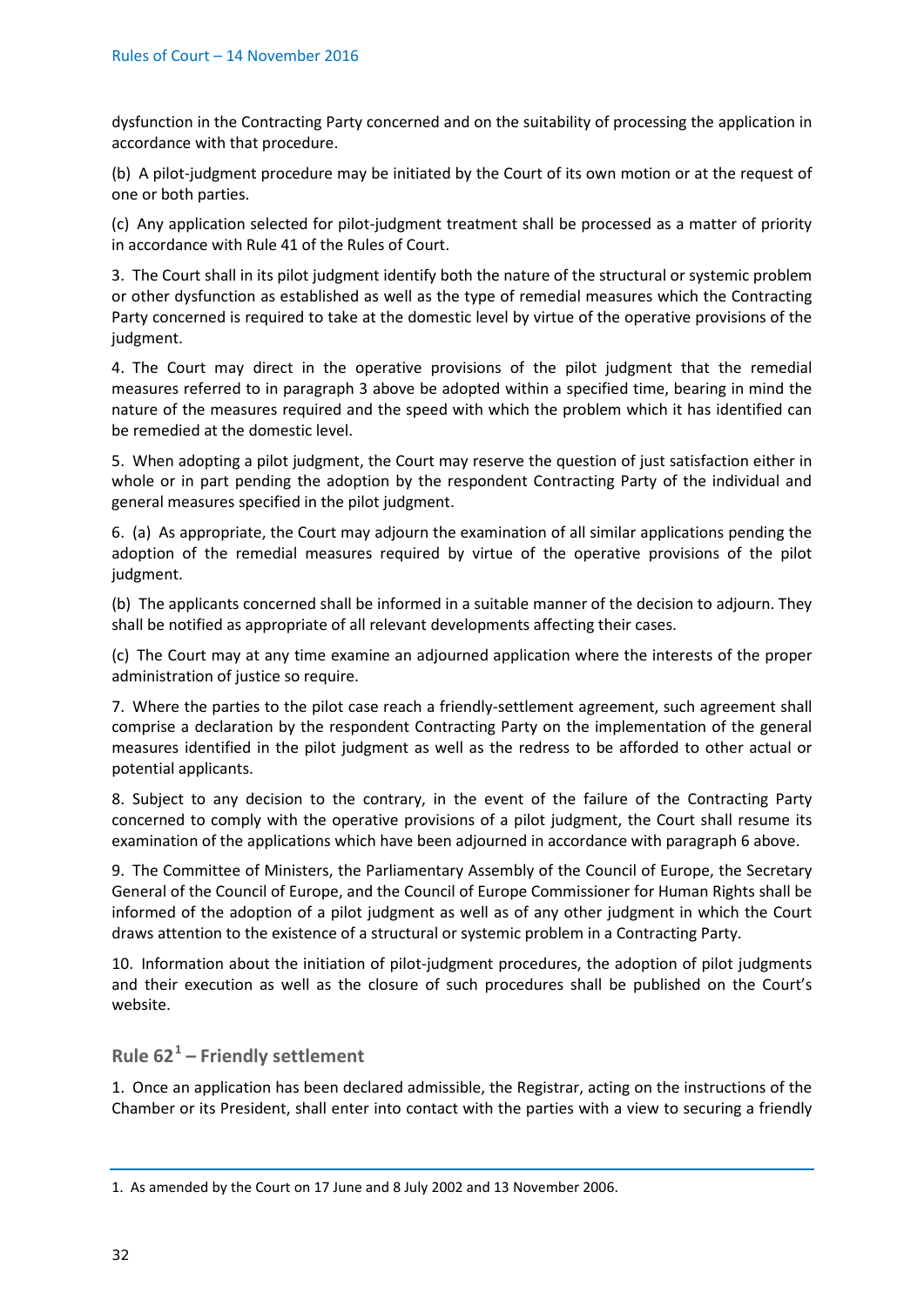settlement of the matter in accordance with Article 39 § 1 of the Convention. The Chamber shall take any steps that appear appropriate to facilitate such a settlement.

2. In accordance with Article 39 § 2 of the Convention, the friendly-settlement negotiations shall be confidential and without prejudice to the parties' arguments in the contentious proceedings. No written or oral communication and no offer or concession made in the framework of the attempt to secure a friendly settlement may be referred to or relied on in the contentious proceedings.

3. If the Chamber is informed by the Registrar that the parties have agreed to a friendly settlement, it shall, after verifying that the settlement has been reached on the basis of respect for human rights as defined in the Convention and the Protocols thereto, strike the case out of the Court's list in accordance with Rule 43 § 3.

4. Paragraphs 2 and 3 apply, *mutatis mutandis*, to the procedure under Rule 54A.

## **Rule 62A[1](#page-42-0) – Unilateral declaration**

1. (a) Where an applicant has refused the terms of a friendly-settlement proposal made pursuant to Rule 62, the Contracting Party concerned may file with the Court a request to strike the application out of the list in accordance with Article 37 § 1 of the Convention.

(b) Such request shall be accompanied by a declaration clearly acknowledging that there has been a violation of the Convention in the applicant's case together with an undertaking to provide adequate redress and, as appropriate, to take necessary remedial measures.

(c) The filing of a declaration under paragraph 1 (b) of this Rule must be made in public and adversarial proceedings conducted separately from and with due respect for the confidentiality of any friendly-settlement proceedings referred to in Article 39 § 2 of the Convention and Rule 62 § 2.

2. Where exceptional circumstances so justify, a request and accompanying declaration may be filed with the Court even in the absence of a prior attempt to reach a friendly settlement.

3. If it is satisfied that the declaration offers a sufficient basis for finding that respect for human rights as defined in the Convention and the Protocols thereto does not require it to continue its examination of the application, the Court may strike it out of the list, either in whole or in part, even if the applicant wishes the examination of the application to be continued.

4. This Rule applies, *mutatis mutandis*, to the procedure under Rule 54A.

<span id="page-42-0"></span><sup>1.</sup> Inserted by the Court on 2 April 2012.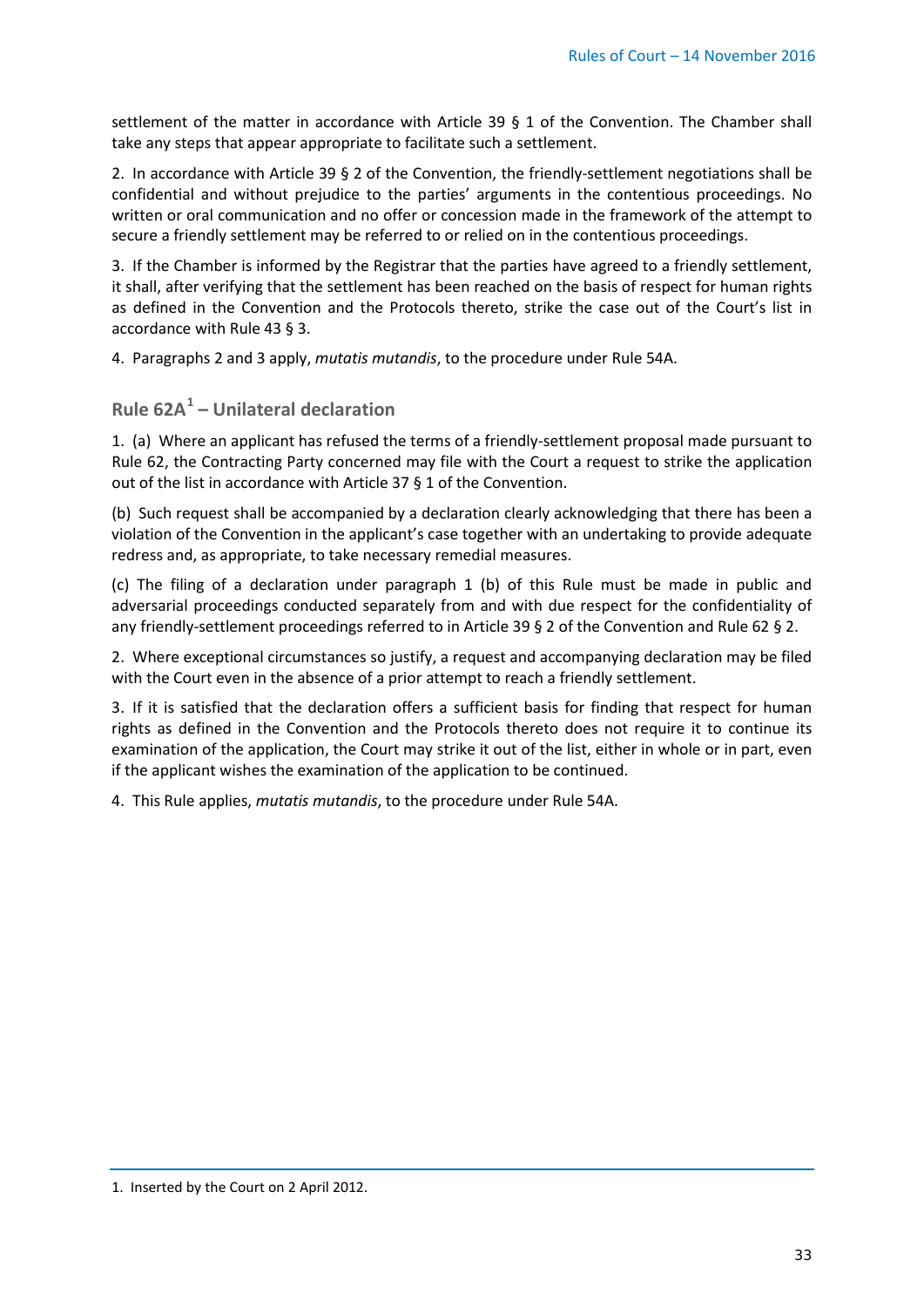# **Chapter VI – Hearings**

## **Rule 63[1](#page-43-0) – Public character of hearings**

1. Hearings shall be public unless, in accordance with paragraph 2 of this Rule, the Chamber in exceptional circumstances decides otherwise, either of its own motion or at the request of a party or any other person concerned.

2. The press and the public may be excluded from all or part of a hearing in the interests of morals, public order or national security in a democratic society, where the interests of juveniles or the protection of the private life of the parties so require, or to the extent strictly necessary in the opinion of the Chamber in special circumstances where publicity would prejudice the interests of justice.

3. Any request for a hearing to be held in camera made under paragraph 1 of this Rule must include reasons and specify whether it concerns all or only part of the hearing.

**Rule 64[2](#page-43-1) – Conduct of hearings**

1. The President of the Chamber shall organise and direct hearings and shall prescribe the order in which those appearing before the Chamber shall be called upon to speak.

2. Any judge may put questions to any person appearing before the Chamber.

**Rule 65[3](#page-43-2) – Failure to appear**

Where a party or any other person due to appear fails or declines to do so, the Chamber may, provided that it is satisfied that such a course is consistent with the proper administration of justice, nonetheless proceed with the hearing.

**Rules 66 to 69 deleted**

**Rule 70[4](#page-43-3) – Verbatim record of a hearing**

1. If the President of the Chamber so directs, the Registrar shall be responsible for the making of a verbatim record of the hearing. Any such record shall include:

- (a) the composition of the Chamber;
- (b) a list of those appearing before the Chamber;
- (c) the text of the submissions made, questions put and replies given;
- (d) the text of any ruling delivered during the hearing.

2. If all or part of the verbatim record is in a non-official language, the Registrar shall arrange for its translation into one of the official languages.

3. The representatives of the parties shall receive a copy of the verbatim record in order that they may, subject to the control of the Registrar or the President of the Chamber, make corrections, but

<span id="page-43-0"></span><sup>1.</sup> As amended by the Court on 7 July 2003.

<span id="page-43-1"></span><sup>2.</sup> As amended by the Court on 7 July 2003.

<span id="page-43-2"></span><sup>3.</sup> As amended by the Court on 7 July 2003.

<span id="page-43-3"></span><sup>4.</sup> As amended by the Court on 17 June and 8 July 2002.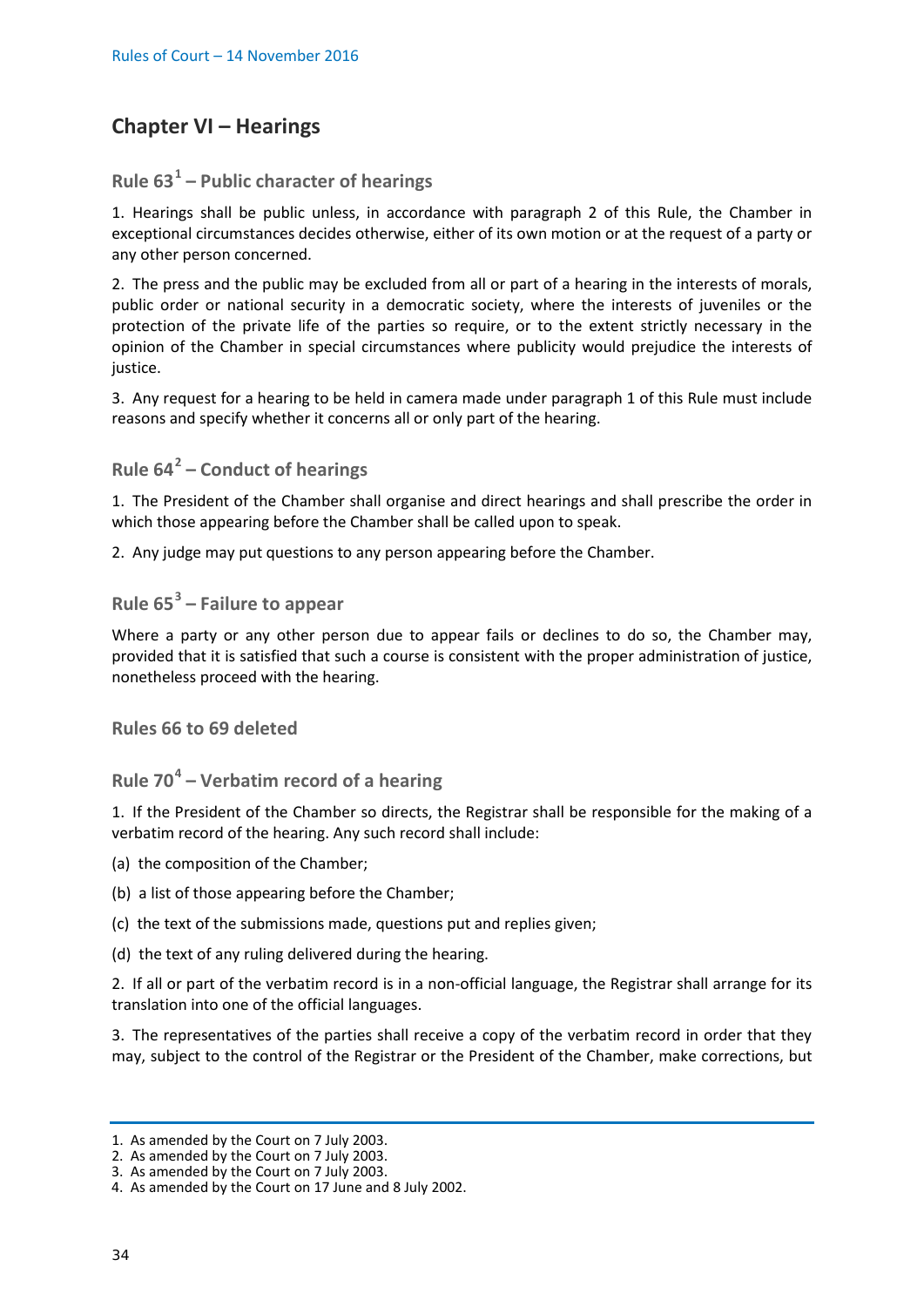in no case may such corrections affect the sense and bearing of what was said. The Registrar shall lay down, in accordance with the instructions of the President of the Chamber, the time-limits granted for this purpose.

4. The verbatim record, once so corrected, shall be signed by the President of the Chamber and the Registrar and shall then constitute certified matters of record.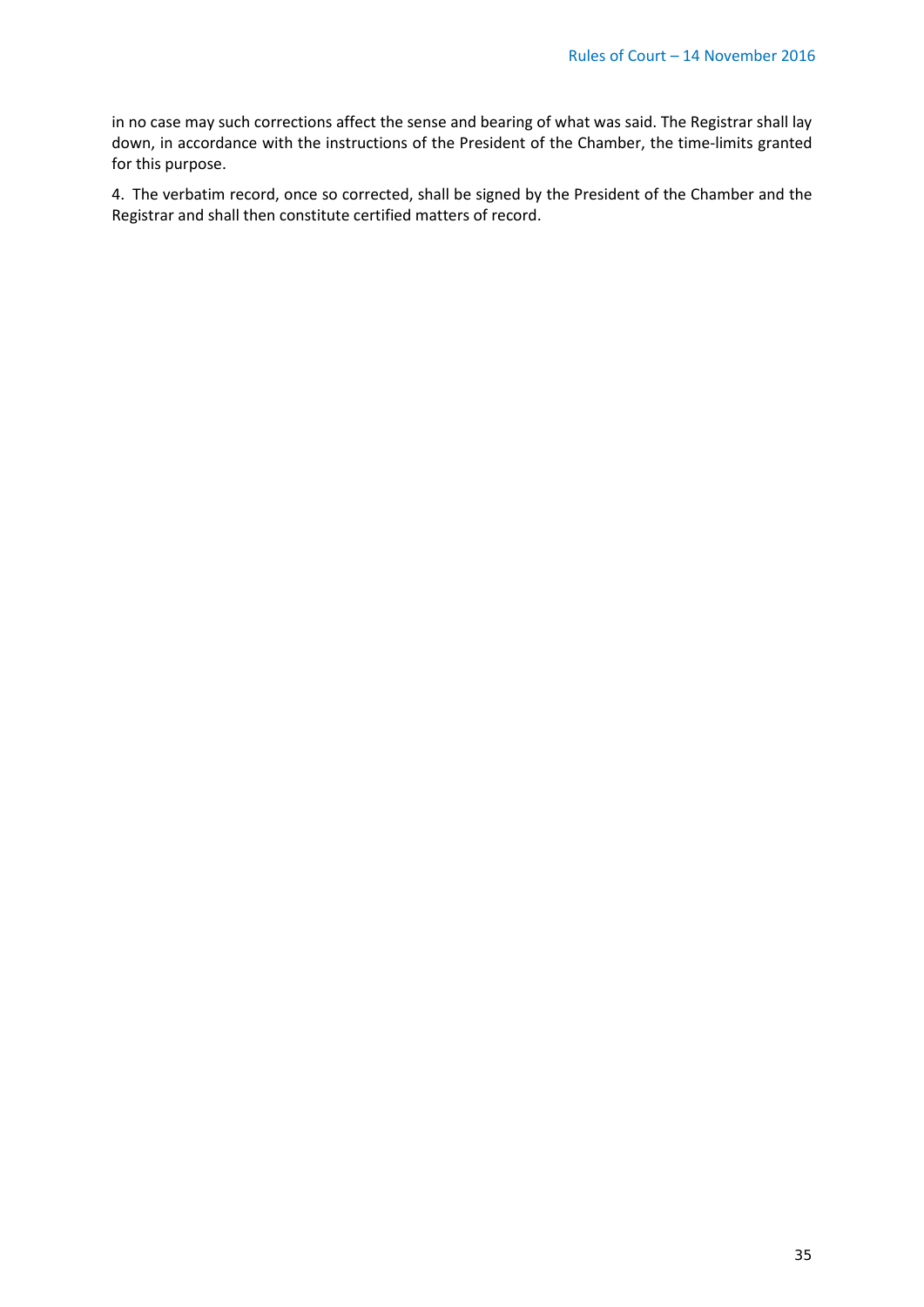# **Chapter VII – Proceedings before the Grand Chamber**

**Rule 71[1](#page-45-0) – Applicability of procedural provisions**

1. Any provisions governing proceedings before the Chambers shall apply, *mutatis mutandis*, to proceedings before the Grand Chamber.

2. The powers conferred on a Chamber by Rules 54 § 5 and 59 § 3 in relation to the holding of a hearing may, in proceedings before the Grand Chamber, also be exercised by the President of the Grand Chamber.

## **Rule 72[2](#page-45-1) – Relinquishment of jurisdiction in favour of the Grand Chamber**

1. Where a case pending before a Chamber raises a serious question affecting the interpretation of the Convention or the Protocols thereto, the Chamber may relinquish jurisdiction in favour of the Grand Chamber, unless one of the parties to the case has objected in accordance with paragraph 4 of this Rule.

2. Where the resolution of a question raised in a case before the Chamber might have a result inconsistent with the Court's case-law, the Chamber shall relinquish jurisdiction in favour of the Grand Chamber, unless one of the parties to the case has objected in accordance with paragraph 4 of this Rule.

3. Reasons need not be given for the decision to relinquish.

4. The Registrar shall notify the parties of the Chamber's intention to relinquish jurisdiction. The parties shall have one month from the date of that notification within which to file at the Registry a duly reasoned objection. An objection which does not fulfil these conditions shall be considered invalid by the Chamber.

## **Rule 73 – Request by a party for referral of a case to the Grand Chamber**

1. In accordance with Article 43 of the Convention, any party to a case may exceptionally, within a period of three months from the date of delivery of the judgment of a Chamber, file in writing at the Registry a request that the case be referred to the Grand Chamber. The party shall specify in its request the serious question affecting the interpretation or application of the Convention or the Protocols thereto, or the serious issue of general importance, which in its view warrants consideration by the Grand Chamber.

2. A panel of five judges of the Grand Chamber constituted in accordance with Rule 24 § 5 shall examine the request solely on the basis of the existing case file. It shall accept the request only if it considers that the case does raise such a question or issue. Reasons need not be given for a refusal of the request.

3. If the panel accepts the request, the Grand Chamber shall decide the case by means of a judgment.

<span id="page-45-0"></span><sup>1.</sup> As amended by the Court on 17 June and 8 July 2002.

<span id="page-45-1"></span><sup>2.</sup> As amended by the Court on 6 February 2013.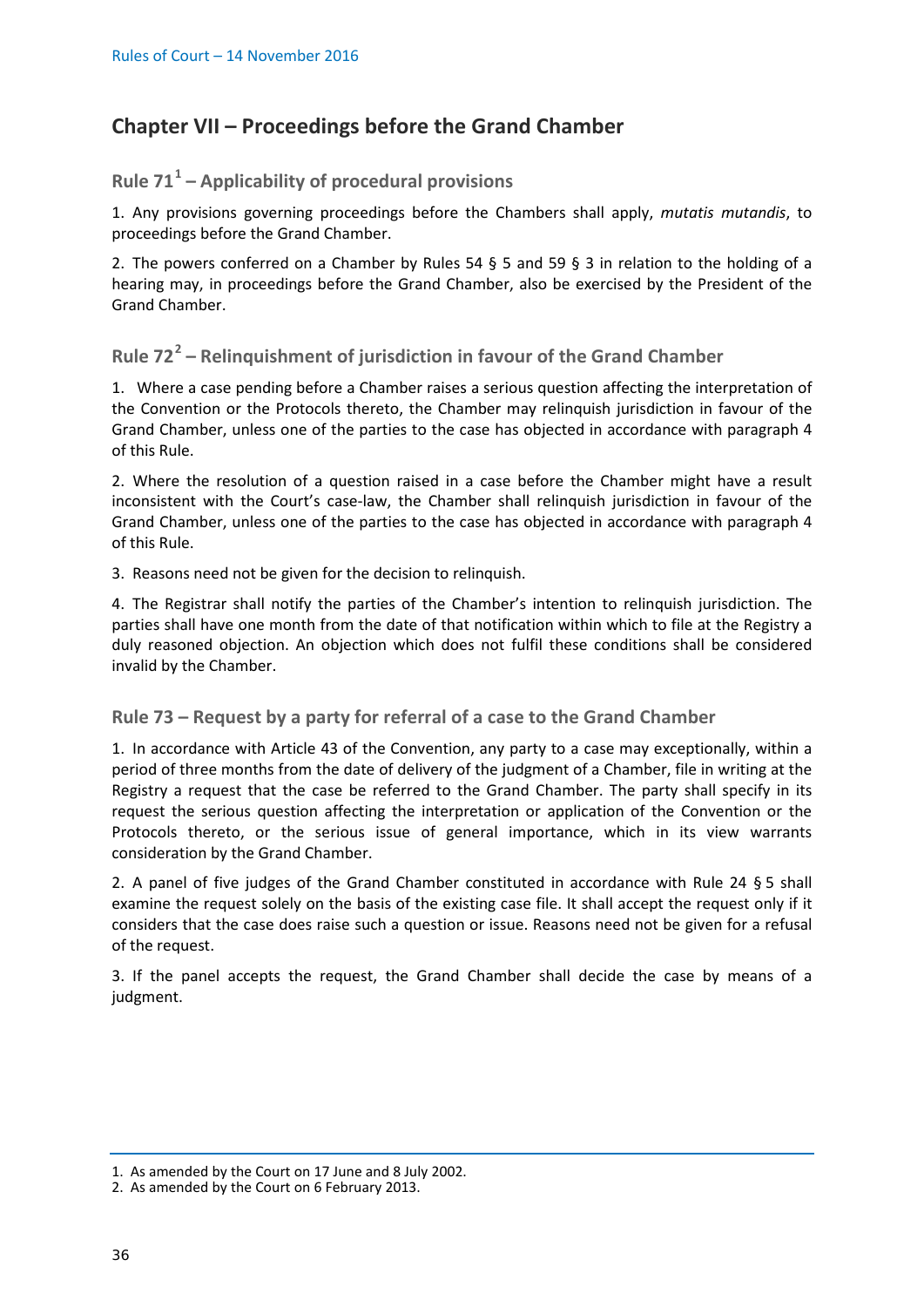## **Chapter VIII – Judgments**

**Rule 74[1](#page-46-0) – Contents of the judgment**

1. A judgment as referred to in Articles 28, 42 and 44 of the Convention shall contain

(a) the names of the President and the other judges constituting the Chamber or the Committee concerned, and the name of the Registrar or the Deputy Registrar;

(b) the dates on which it was adopted and delivered;

(c) a description of the parties;

(d) the names of the Agents, advocates or advisers of the parties;

(e) an account of the procedure followed;

(f) the facts of the case;

(g) a summary of the submissions of the parties;

(h) the reasons in point of law;

(i) the operative provisions;

(j) the decision, if any, in respect of costs;

(k) the number of judges constituting the majority;

(l) where appropriate, a statement as to which text is authentic.

2. Any judge who has taken part in the consideration of the case by a Chamber or by the Grand Chamber shall be entitled to annex to the judgment either a separate opinion, concurring with or dissenting from that judgment, or a bare statement of dissent.

## **Rule 75[2](#page-46-1) – Ruling on just satisfaction**

1. Where the Chamber or the Committee finds that there has been a violation of the Convention or the Protocols thereto, it shall give in the same judgment a ruling on the application of Article 41 of the Convention if a specific claim has been submitted in accordance with Rule 60 and the question is ready for decision; if the question is not ready for decision, the Chamber or the Committee shall reserve it in whole or in part and shall fix the further procedure.

2. For the purposes of ruling on the application of Article 41 of the Convention, the Chamber or the Committee shall, as far as possible, be composed of those judges who sat to consider the merits of the case. Where it is not possible to constitute the original Chamber or Committee, the President of the Section shall complete or compose the Chamber or Committee by drawing lots.

3. The Chamber or the Committee may, when affording just satisfaction under Article 41 of the Convention, direct that if settlement is not made within a specified time, interest is to be payable on any sums awarded.

4. If the Court is informed that an agreement has been reached between the injured party and the Contracting Party liable, it shall verify the equitable nature of the agreement and, where it finds the agreement to be equitable, strike the case out of the list in accordance with Rule 43 § 3.

<span id="page-46-0"></span><sup>1.</sup> As amended by the Court on 13 November 2006.

<span id="page-46-1"></span><sup>2.</sup> As amended by the Court on 13 December 2004 and 13 November 2006.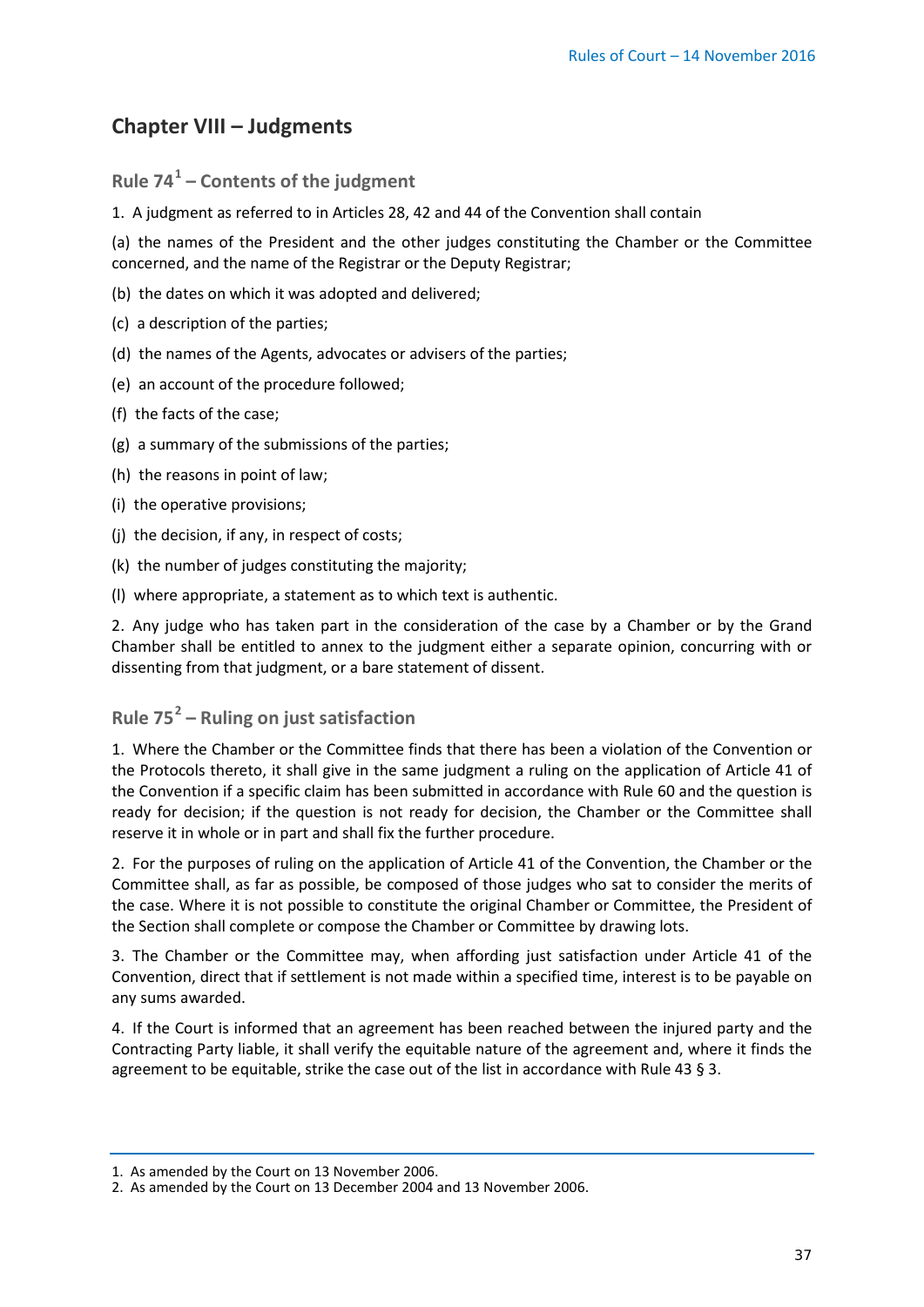## **Rule 76[1](#page-47-0) – Language of the judgment**

1. Unless the Court decides that a judgment shall be given in both official languages, all judgments shall be given either in English or in French.

2. Publication of such judgments in the official reports of the Court, as provided for in Rule 78, shall be in both official languages of the Court.

## **Rule 77[2](#page-47-1) – Signature, delivery and notification of the judgment**

1. Judgments shall be signed by the President of the Chamber or the Committee and the Registrar.

2. The judgment adopted by a Chamber may be read out at a public hearing by the President of the Chamber or by another judge delegated by him or her. The Agents and representatives of the parties shall be informed in due time of the date of the hearing. Otherwise, and in respect of judgments adopted by Committees, the notification provided for in paragraph 3 of this Rule shall constitute delivery of the judgment.

3. The judgment shall be transmitted to the Committee of Ministers. The Registrar shall send copies to the parties, to the Secretary General of the Council of Europe, to any third party, including the Council of Europe Commissioner for Human Rights, and to any other person directly concerned. The original copy, duly signed, shall be placed in the archives of the Court.

## **Rule 78 – Publication of judgments and other documents**

In accordance with Article 44 § 3 of the Convention, final judgments of the Court shall be published, under the responsibility of the Registrar, in an appropriate form. The Registrar shall in addition be responsible for the publication of official reports of selected judgments and decisions and of any document which the President of the Court considers it useful to publish.

## **Rule 79 – Request for interpretation of a judgment**

1. A party may request the interpretation of a judgment within a period of one year following the delivery of that judgment.

2. The request shall be filed with the Registry. It shall state precisely the point or points in the operative provisions of the judgment on which interpretation is required.

3. The original Chamber may decide of its own motion to refuse the request on the ground that there is no reason to warrant considering it. Where it is not possible to constitute the original Chamber, the President of the Court shall complete or compose the Chamber by drawing lots.

4. If the Chamber does not refuse the request, the Registrar shall communicate it to the other party or parties and shall invite them to submit any written comments within a time-limit laid down by the President of the Chamber. The President of the Chamber shall also fix the date of the hearing should the Chamber decide to hold one. The Chamber shall decide by means of a judgment.

## **Rule 80 – Request for revision of a judgment**

1. A party may, in the event of the discovery of a fact which might by its nature have a decisive influence and which, when a judgment was delivered, was unknown to the Court and could not

<span id="page-47-0"></span><sup>1.</sup> As amended by the Court on 17 June and 8 July 2002.

<span id="page-47-1"></span><sup>2.</sup> As amended by the Court on 13 November 2006, 1 December 2008 and 1 June 2015.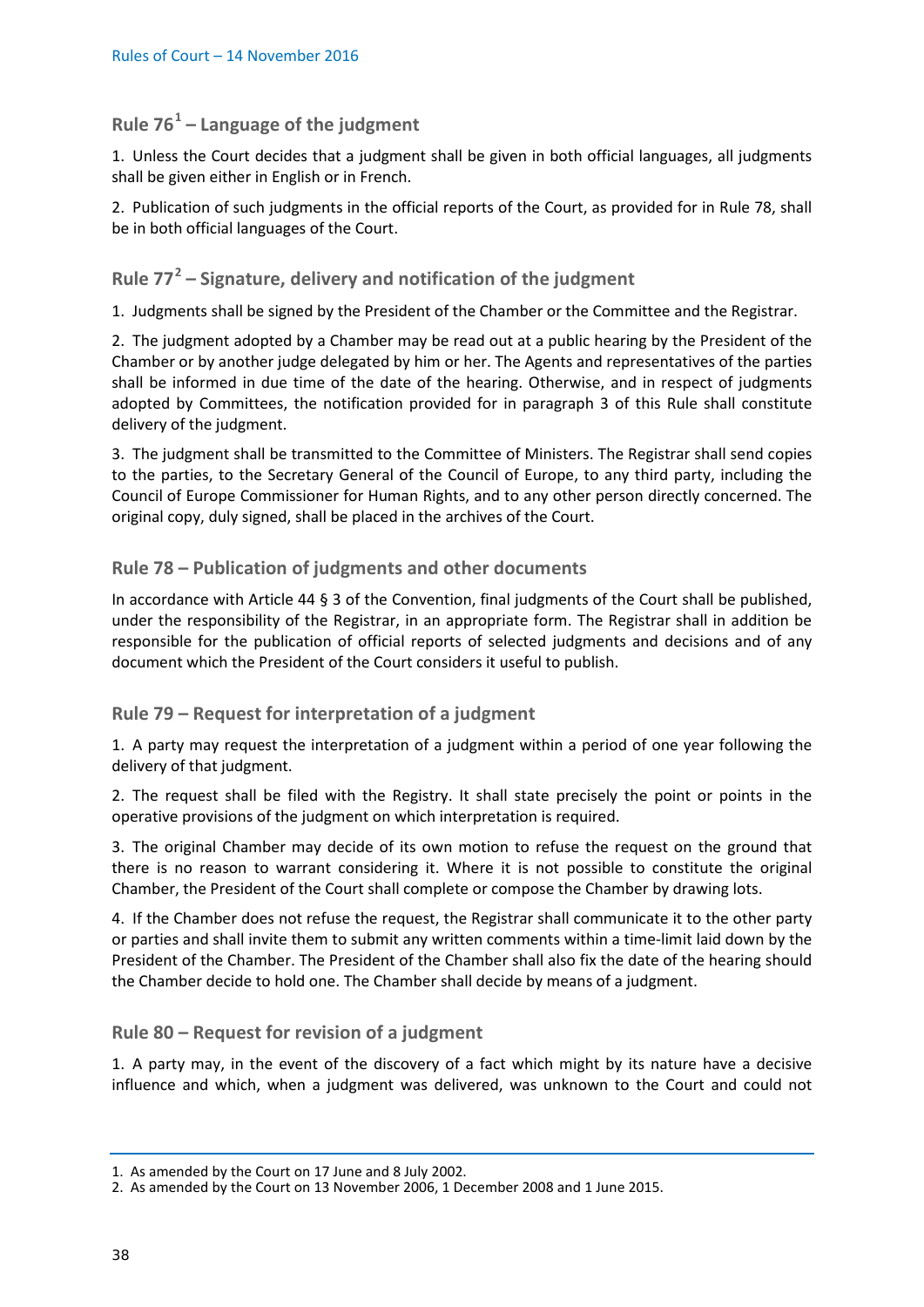reasonably have been known to that party, request the Court, within a period of six months after that party acquired knowledge of the fact, to revise that judgment.

2. The request shall mention the judgment of which revision is requested and shall contain the information necessary to show that the conditions laid down in paragraph 1 of this Rule have been complied with. It shall be accompanied by a copy of all supporting documents. The request and supporting documents shall be filed with the Registry.

3. The original Chamber may decide of its own motion to refuse the request on the ground that there is no reason to warrant considering it. Where it is not possible to constitute the original Chamber, the President of the Court shall complete or compose the Chamber by drawing lots.

4. If the Chamber does not refuse the request, the Registrar shall communicate it to the other party or parties and shall invite them to submit any written comments within a time-limit laid down by the President of the Chamber. The President of the Chamber shall also fix the date of the hearing should the Chamber decide to hold one. The Chamber shall decide by means of a judgment.

## **Rule 81 – Rectification of errors in decisions and judgments**

Without prejudice to the provisions on revision of judgments and on restoration to the list of applications, the Court may, of its own motion or at the request of a party made within one month of the delivery of a decision or a judgment, rectify clerical errors, errors in calculation or obvious mistakes.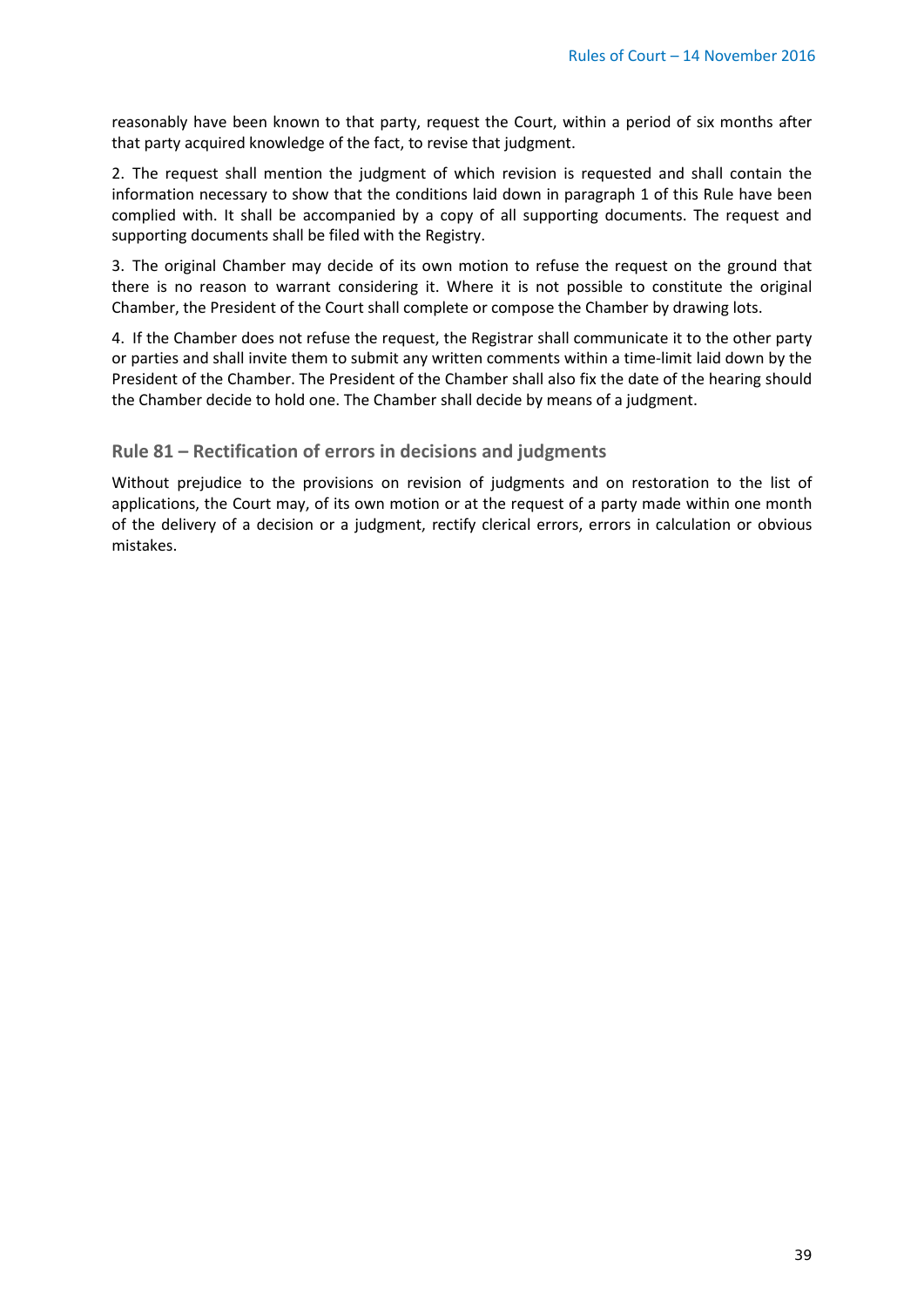# **Chapter IX – Advisory Opinions**

## **Rule 82**

In proceedings relating to advisory opinions the Court shall apply, in addition to the provisions of Articles 47, 48 and 49 of the Convention, the provisions which follow. It shall also apply the other provisions of these Rules to the extent to which it considers this to be appropriate.

**Rule 83[1](#page-49-0)**

The request for an advisory opinion shall be filed with the Registrar. It shall state fully and precisely the question on which the opinion of the Court is sought, and also

(a) the date on which the Committee of Ministers adopted the decision referred to in Article 47 § 3 of the Convention;

(b) the name and address of the person or persons appointed by the Committee of Ministers to give the Court any explanations which it may require.

The request shall be accompanied by all documents likely to elucidate the question.

**Rule 84[2](#page-49-1)**

1. On receipt of a request, the Registrar shall transmit a copy of it and of the accompanying documents to all members of the Court.

2. The Registrar shall inform the Contracting Parties that they may submit written comments on the request.

**Rule 85[3](#page-49-2)**

1. The President of the Court shall lay down the time-limits for filing written comments or other documents.

2. Written comments or other documents shall be filed with the Registrar. The Registrar shall transmit copies of them to all the members of the Court, to the Committee of Ministers and to each of the Contracting Parties.

**Rule 86**

After the close of the written procedure, the President of the Court shall decide whether the Contracting Parties which have submitted written comments are to be given an opportunity to develop them at an oral hearing held for the purpose.

**Rule 87[4](#page-49-3)**

1. A Grand Chamber shall be constituted to consider the request for an advisory opinion.

<span id="page-49-0"></span><sup>1.</sup> As amended by the Court on 4 July 2005.

<span id="page-49-1"></span><sup>2.</sup> As amended by the Court on 4 July 2005.

<span id="page-49-2"></span><sup>3.</sup> As amended by the Court on 4 July 2005.

<span id="page-49-3"></span><sup>4.</sup> As amended by the Court on 4 July 2005.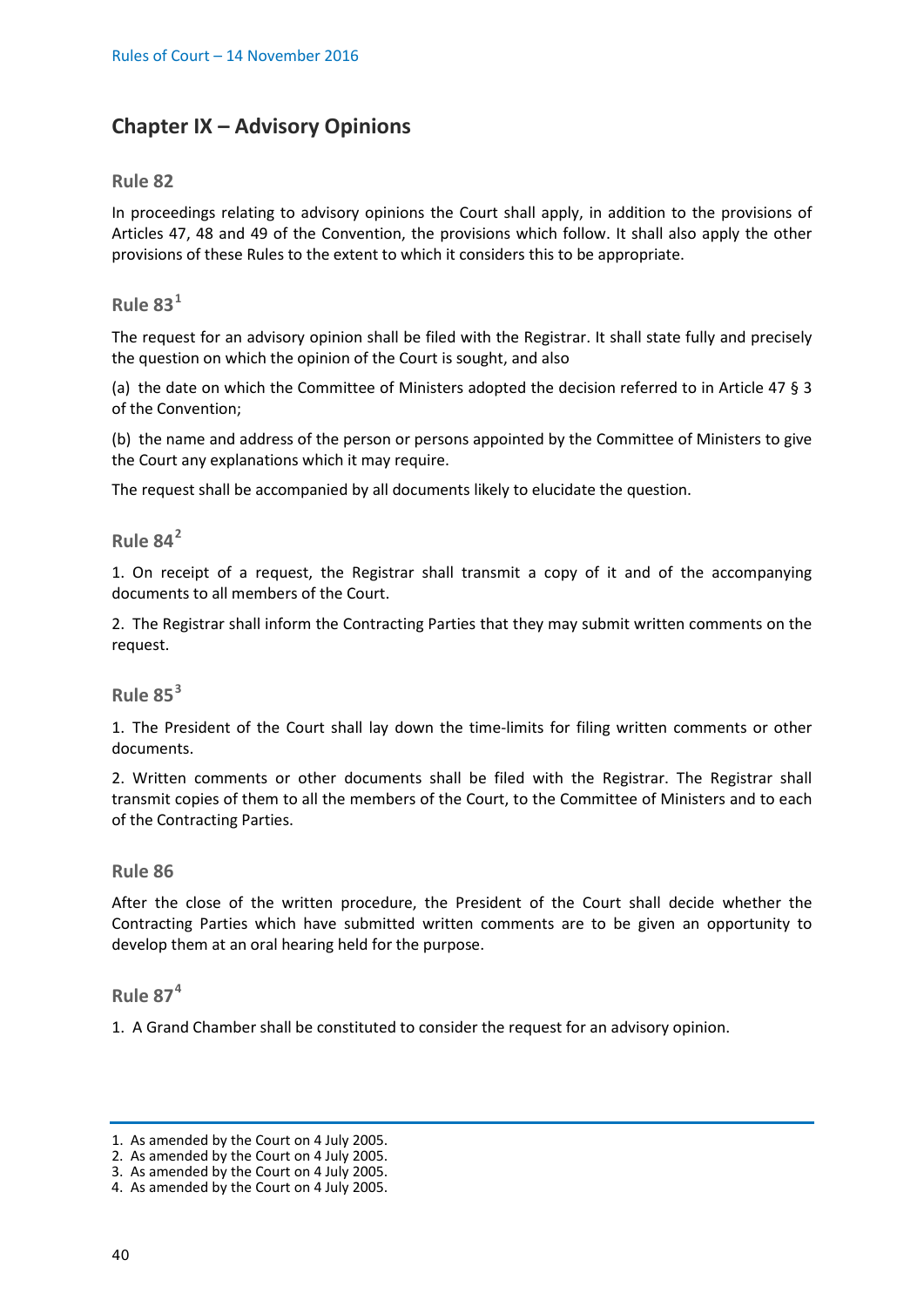2. If the Grand Chamber considers that the request is not within its competence as defined in Article 47 of the Convention, it shall so declare in a reasoned decision.

## **Rule 88[1](#page-50-0)**

1. Reasoned decisions and advisory opinions shall be given by a majority vote of the Grand Chamber. They shall mention the number of judges constituting the majority.

2. Any judge may, if he or she so desires, attach to the reasoned decision or advisory opinion of the Court either a separate opinion, concurring with or dissenting from the reasoned decision or advisory opinion, or a bare statement of dissent.

## **Rule 89[2](#page-50-1)**

The reasoned decision or advisory opinion may be read out in one of the two official languages by the President of the Grand Chamber, or by another judge delegated by the President, at a public hearing, prior notice having been given to the Committee of Ministers and to each of the Contracting Parties. Otherwise the notification provided for in Rule 90 shall constitute delivery of the opinion or reasoned decision.

## **Rule 90[3](#page-50-2)**

The advisory opinion or reasoned decision shall be signed by the President of the Grand Chamber and by the Registrar. The original copy, duly signed, shall be placed in the archives of the Court. The Registrar shall send certified copies to the Committee of Ministers, to the Contracting Parties and to the Secretary General of the Council of Europe.

<span id="page-50-0"></span><sup>1.</sup> As amended by the Court on 4 July 2005.

<span id="page-50-1"></span><sup>2.</sup> As amended by the Court on 4 July 2005.

<span id="page-50-2"></span><sup>3.</sup> As amended by the Court on 4 July 2005 and 1 June 2015.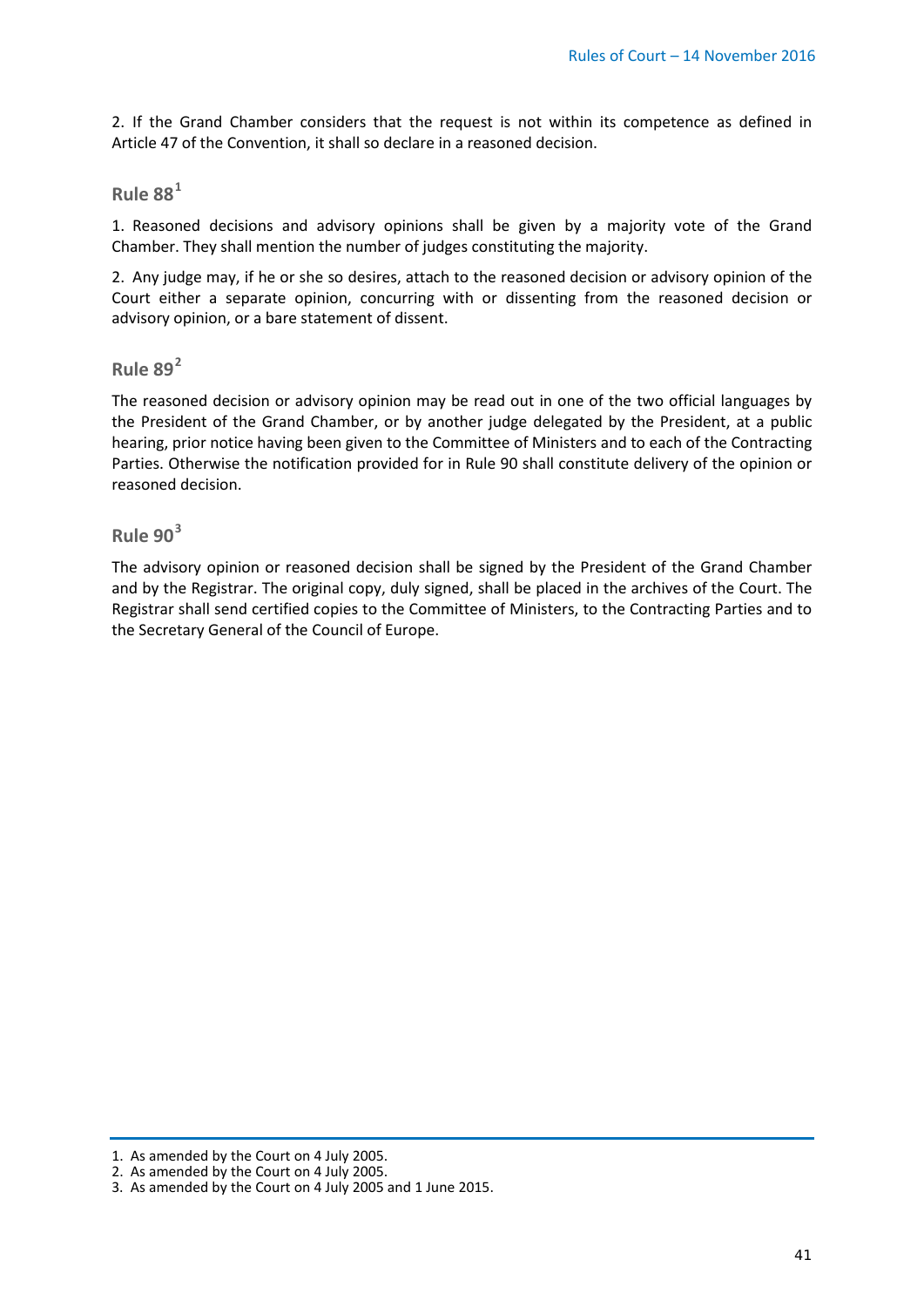# **Chapter X[1](#page-51-0) – Proceedings under Article 46 §§ 3, 4 and 5 of the Convention**

**Sub-chapter I – Proceedings under Article 46 § 3 of the Convention**

## **Rule 91**

Any request for interpretation under Article 46 § 3 of the Convention shall be filed with the Registrar. The request shall state fully and precisely the nature and source of the question of interpretation that has hindered execution of the judgment mentioned in the request and shall be accompanied by

(a) information about the execution proceedings, if any, before the Committee of Ministers in respect of the judgment;

(b) a copy of the decision referred to in Article 46 § 3 of the Convention;

(c) the name and address of the person or persons appointed by the Committee of Ministers to give the Court any explanations which it may require.

## **Rule 92**

1. The request shall be examined by the Grand Chamber, Chamber or Committee which rendered the judgment in question.

2. Where it is not possible to constitute the original Grand Chamber, Chamber or Committee, the President of the Court shall complete or compose it by drawing lots.

## **Rule 93**

The decision of the Court on the question of interpretation referred to it by the Committee of Ministers is final. No separate opinion of the judges may be delivered thereto. Copies of the ruling shall be transmitted to the Committee of Ministers and to the parties concerned as well as to any third party, including the Council of Europe Commissioner for Human Rights.

## **Sub-chapter II – Proceedings under Article 46 §§ 4 and 5 of the Convention**

## **Rule 94**

In proceedings relating to a referral to the Court of a question whether a Contracting Party has failed to fulfil its obligation under Article 46 § 1 of the Convention the Court shall apply, in addition to the provisions of Article 31 (b) and Article 46 §§ 4 and 5 of the Convention, the provisions which follow. It shall also apply the other provisions of these Rules to the extent to which it considers this to be appropriate.

## **Rule 95**

Any request made pursuant to Article 46 § 4 of the Convention shall be reasoned and shall be filed with the Registrar. It shall be accompanied by

<span id="page-51-0"></span><sup>1.</sup> Inserted by the Court on 13 November 2006 and 14 May 2007.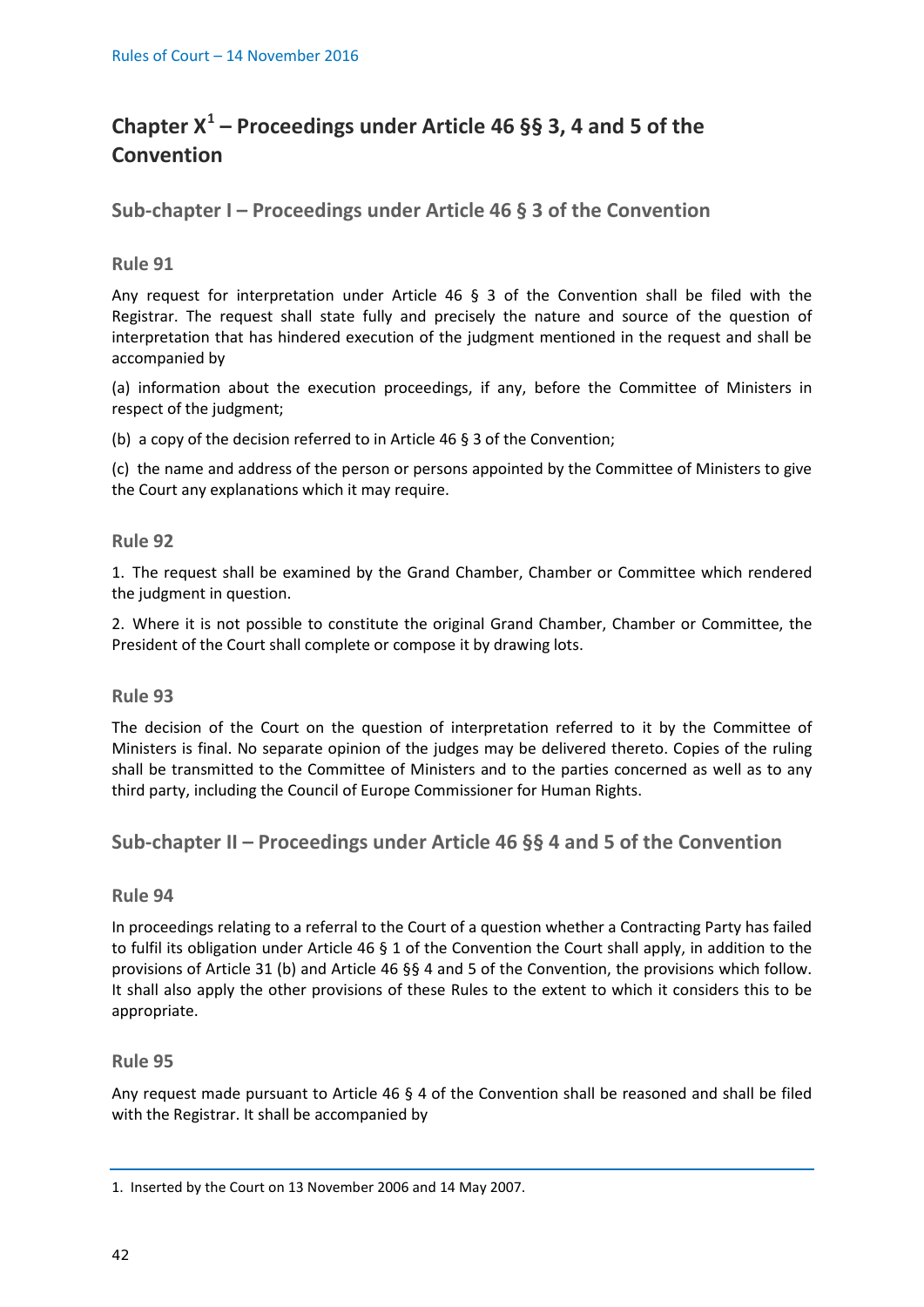#### (a) the judgment concerned;

(b) information about the execution proceedings before the Committee of Ministers in respect of the judgment concerned, including, if any, the views expressed in writing by the parties concerned and communications submitted in those proceedings;

(c) copies of the formal notice served on the respondent Contracting Party or Parties and the decision referred to in Article 46 § 4 of the Convention;

(d) the name and address of the person or persons appointed by the Committee of Ministers to give the Court any explanations which it may require;

(e) copies of all other documents likely to elucidate the question.

#### **Rule 96**

A Grand Chamber shall be constituted, in accordance with Rule 24 § 2 (g), to consider the question referred to the Court.

#### **Rule 97**

The President of the Grand Chamber shall inform the Committee of Ministers and the parties concerned that they may submit written comments on the question referred.

#### **Rule 98**

1. The President of the Grand Chamber shall lay down the time-limits for filing written comments or other documents.

2. The Grand Chamber may decide to hold a hearing.

#### **Rule 99**

The Grand Chamber shall decide by means of a judgment. Copies of the judgment shall be transmitted to the Committee of Ministers and to the parties concerned as well as to any third party, including the Council of Europe Commissioner for Human Rights.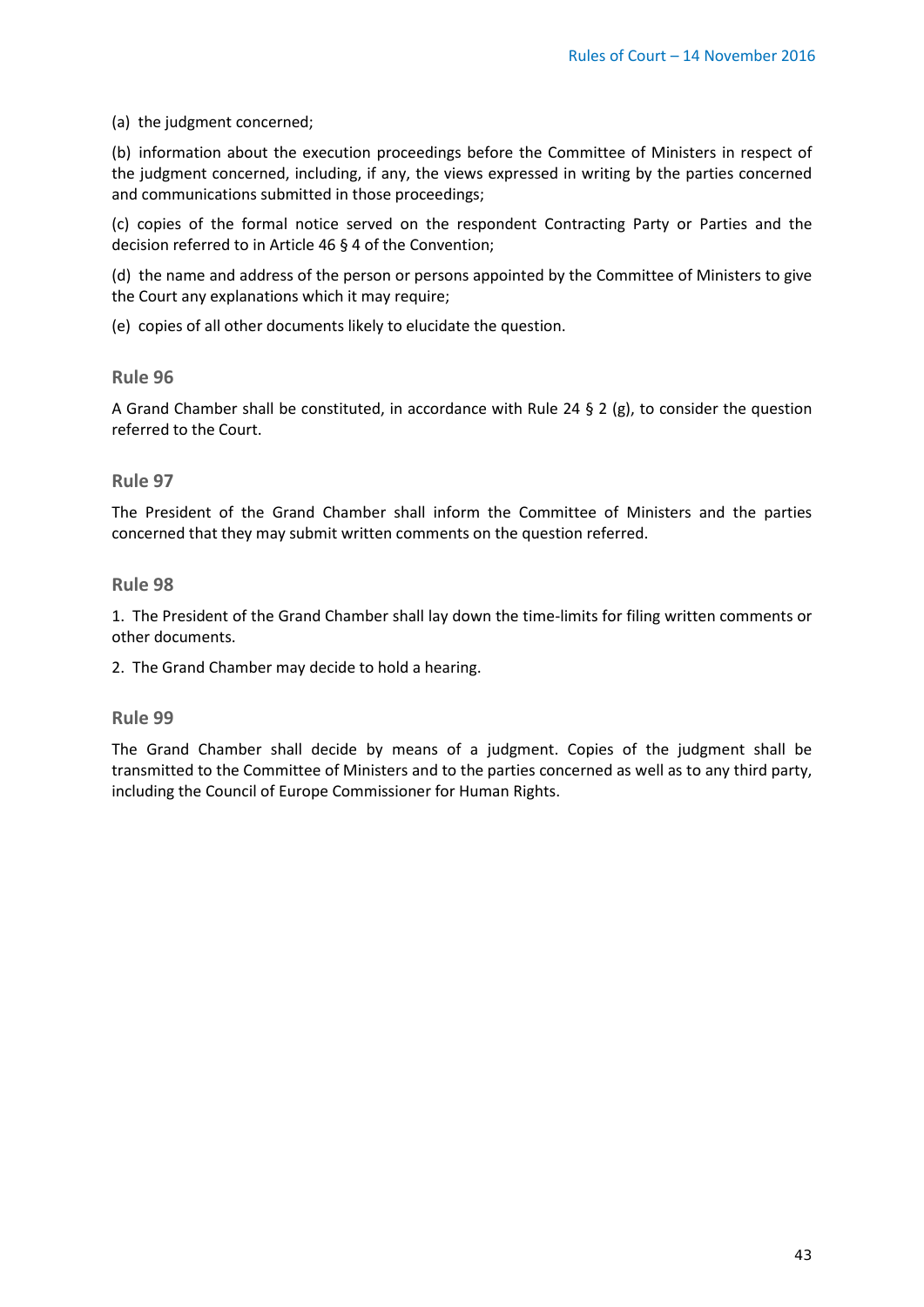# **Chapter XI – Legal Aid**

**Rule 100 (former Rule 91)**

1. The President of the Chamber may, either at the request of an applicant having lodged an application under Article 34 of the Convention or of his or her own motion, grant free legal aid to the applicant in connection with the presentation of the case from the moment when observations in writing on the admissibility of that application are received from the respondent Contracting Party in accordance with Rule 54 § 2 b, or where the time-limit for their submission has expired.

2. Subject to Rule 105, where the applicant has been granted legal aid in connection with the presentation of his or her case before the Chamber, that grant shall continue in force for the purposes of his or her representation before the Grand Chamber.

**Rule 101 (former Rule 92)**

Legal aid shall be granted only where the President of the Chamber is satisfied

(a) that it is necessary for the proper conduct of the case before the Chamber;

(b) that the applicant has insufficient means to meet all or part of the costs entailed.

**Rule 102 (former Rule 93[1](#page-53-0) )**

1. In order to determine whether or not applicants have sufficient means to meet all or part of the costs entailed, they shall be required to complete a form of declaration stating their income, capital assets and any financial commitments in respect of dependants, or any other financial obligations. The declaration shall be certified by the appropriate domestic authority or authorities.

2. The President of the Chamber may invite the Contracting Party concerned to submit its comments in writing.

3. After receiving the information mentioned in paragraph 1 of this Rule, the President of the Chamber shall decide whether or not to grant legal aid. The Registrar shall inform the parties accordingly.

**Rule 103 (former Rule 94)**

1. Fees shall be payable to the advocates or other persons appointed in accordance with Rule 36 § 4. Fees may, where appropriate, be paid to more than one such representative.

2. Legal aid may be granted to cover not only representatives' fees but also travelling and subsistence expenses and other necessary expenses incurred by the applicant or appointed representative.

<span id="page-53-0"></span><sup>1.</sup> As amended by the Court on 29 May 2006.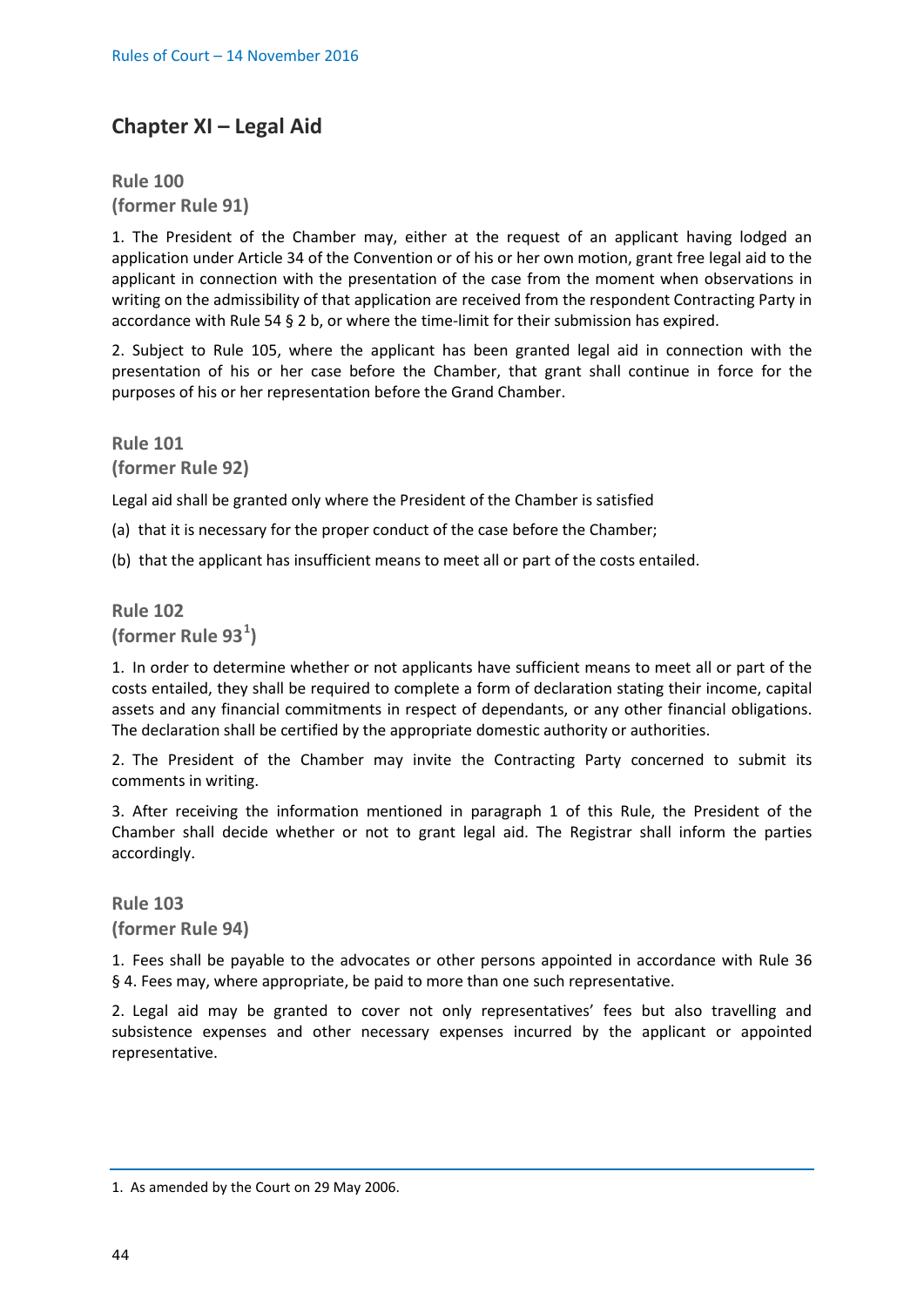**Rule 104 (former Rule 95)**

On a decision to grant legal aid, the Registrar shall fix

- (a) the rate of fees to be paid in accordance with the legal-aid scales in force;
- (b) the level of expenses to be paid.

**Rule 105 (former Rule 96)**

The President of the Chamber may, if satisfied that the conditions stated in Rule 101 are no longer fulfilled, revoke or vary a grant of legal aid at any time.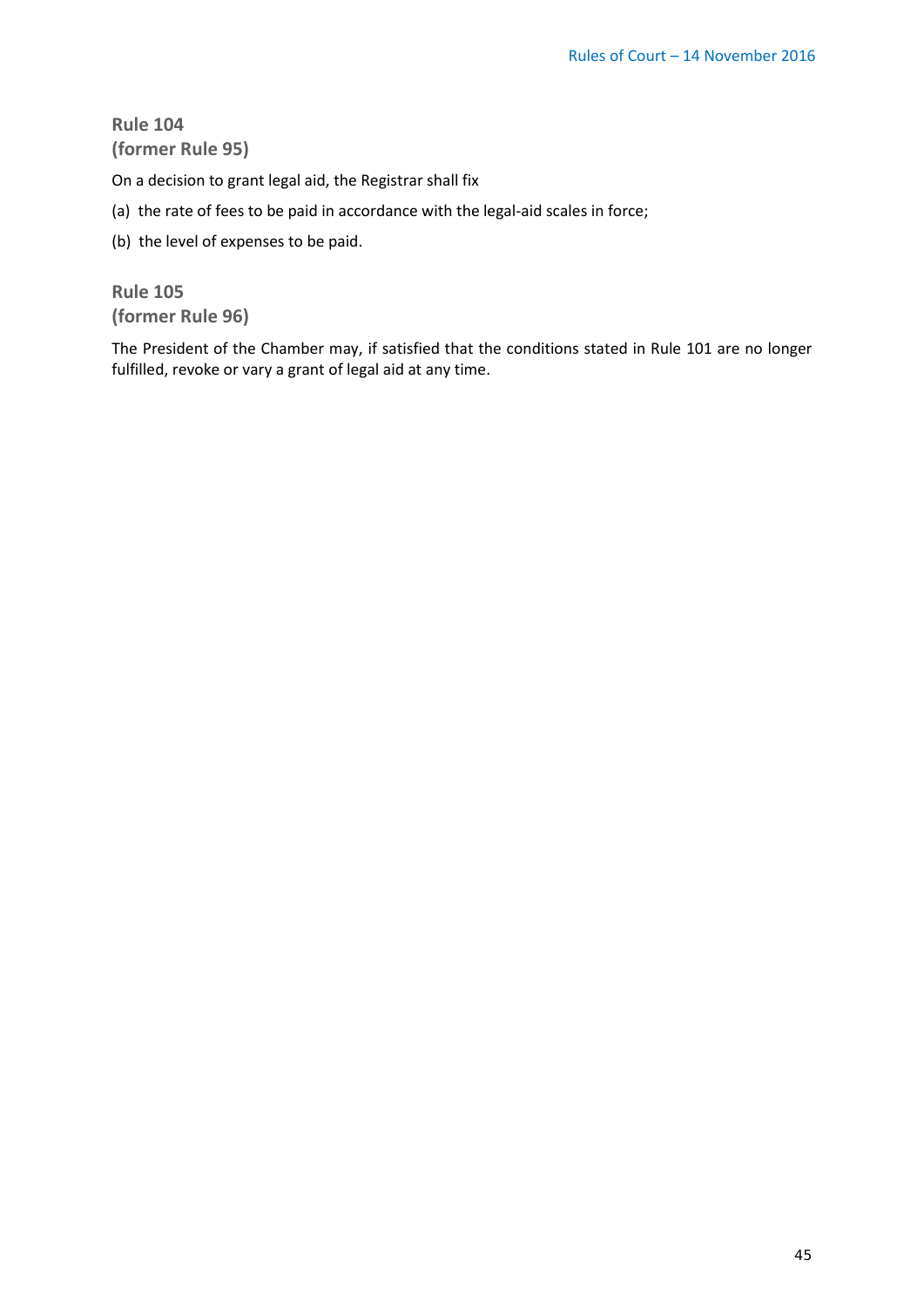# **Title III – Transitional Rules**

## **Former rules 97 and 98 deleted**

**Rule 106 – Relations between the Court and the Commission (former Rule 99)**

1. In cases brought before the Court under Article 5 §§ 4 and 5 of Protocol No. 11 to the Convention, the Court may invite the Commission to delegate one or more of its members to take part in the consideration of the case before the Court.

2. In cases referred to in paragraph 1 of this Rule, the Court shall take into consideration the report of the Commission adopted pursuant to former Article 31 of the Convention.

3. Unless the President of the Chamber decides otherwise, the said report shall be made available to the public through the Registrar as soon as possible after the case has been brought before the Court.

4. The remainder of the case file of the Commission, including all pleadings, in cases brought before the Court under Article 5 §§ 2 to 5 of Protocol No. 11 shall remain confidential unless the President of the Chamber decides otherwise.

5. In cases where the Commission has taken evidence but has been unable to adopt a report in accordance with former Article 31 of the Convention, the Court shall take into consideration the verbatim records, documentation and opinion of the Commission's delegations arising from such investigations.

**Rule 107 – Chamber and Grand Chamber proceedings (former Rule 100)**

1. In cases referred to the Court under Article 5 § 4 of Protocol No. 11 to the Convention, a panel of the Grand Chamber constituted in accordance with Rule 24 § 5 shall determine, solely on the basis of the existing case file, whether a Chamber or the Grand Chamber is to decide the case.

2. If the case is decided by a Chamber, the judgment of the Chamber shall, in accordance with Article 5 § 4 of Protocol No. 11, be final and Rule 73 shall be inapplicable.

3. Cases transmitted to the Court under Article 5 § 5 of Protocol No. 11 shall be forwarded by the President of the Court to the Grand Chamber.

4. For each case transmitted to the Grand Chamber under Article 5 § 5 of Protocol No. 11, the Grand Chamber shall be completed by judges designated by rotation within one of the groups mentioned in Rule 24 § 3<sup>[1](#page-55-0)</sup>, the cases being allocated to the groups on an alternate basis.

**Rule 108 – Grant of legal aid (former Rule 101)**

Subject to Rule 96, in cases brought before the Court under Article 5 §§ 2 to 5 of Protocol No. 11 to the Convention, a grant of legal aid made to an applicant in the proceedings before the Commission

<span id="page-55-0"></span><sup>1.</sup> As amended by the Court on 13 December 2004.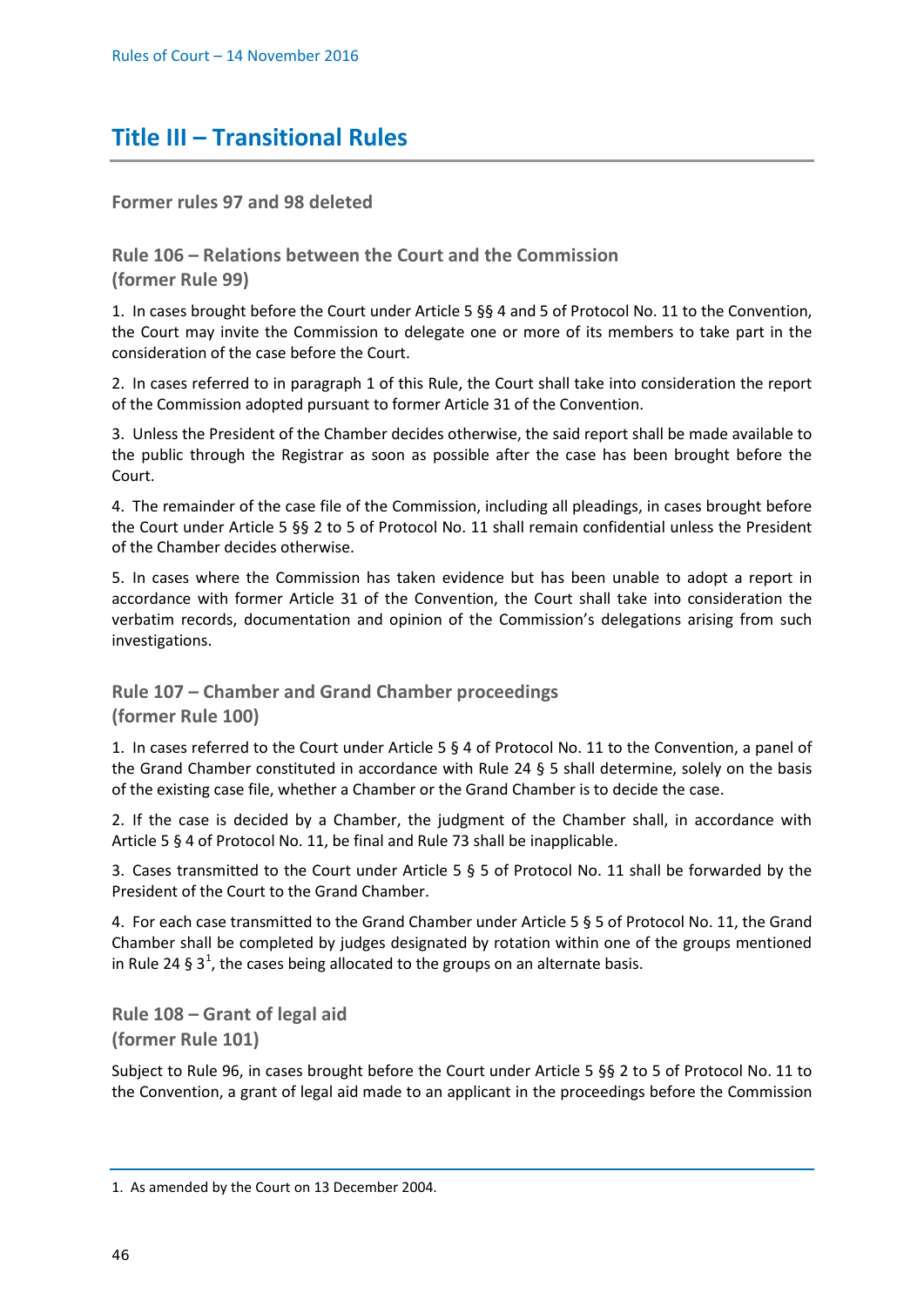or the former Court shall continue in force for the purposes of his or her representation before the Court.

**Rule 109 – Request for revision of a judgment (former Rule 102[1](#page-56-0) )**

1. Where a party requests revision of a judgment delivered by the former Court, the President of the Court shall assign the request to one of the Sections in accordance with the conditions laid down in Rule 51 or 52, as the case may be.

2. The President of the relevant Section shall, notwithstanding Rule 80 § 3, constitute a new Chamber to consider the request.

3. The Chamber to be constituted shall include as *ex officio* members

(a) the President of the Section;

and, whether or not they are members of the relevant Section,

(b) the judge elected in respect of any Contracting Party concerned or, if he or she is unable to sit, any judge appointed under Rule 29;

(c) any judge of the Court who was a member of the original Chamber that delivered the judgment in the former Court.

4. (a) The other members of the Chamber shall be designated by the President of the Section by means of a drawing of lots from among the members of the relevant Section.

(b) The members of the Section who are not so designated shall sit in the case as substitute judges.

<span id="page-56-0"></span><sup>1.</sup> As amended by the Court on 13 December 2004.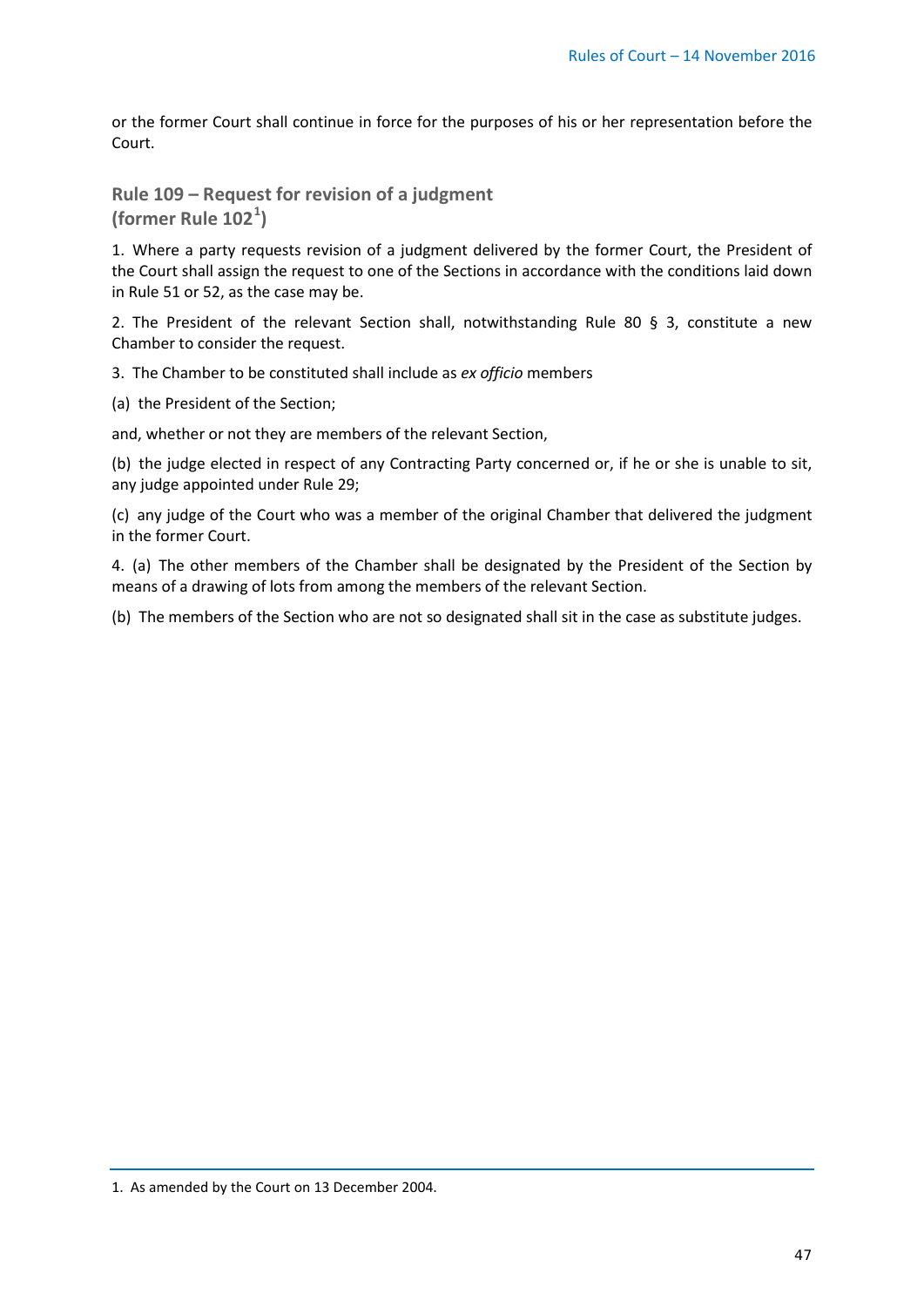# **Title IV – Final Clauses**

**Rule 110 – Suspension of a Rule (former Rule 103[1](#page-57-0) )** 

A Rule relating to the internal working of the Court may be suspended upon a motion made without notice, provided that this decision is taken unanimously by the Chamber concerned. The suspension of a Rule shall in this case be limited in its operation to the particular purpose for which it was sought.

**Rule 111 – Amendment of a Rule (former Rule 110)[2](#page-57-1) )** 

1. Any Rule may be amended upon a motion made after notice where such a motion is carried at the next session of the plenary Court by a majority of all the members of the Court. Notice of such a motion shall be delivered in writing to the Registrar at least one month before the session at which it is to be discussed. On receipt of such a notice of motion, the Registrar shall inform all members of the Court at the earliest possible moment.

2. The Registrar shall inform the Contracting Parties of any proposals by the Court to amend the Rules which directly concern the conduct of proceedings before it and invite them to submit written comments on such proposals. The Registrar shall also invite written comments from organisations with experience in representing applicants before the Court as well as from relevant Bar associations.

**Rule 112 – Entry into force of the Rules (former Rule 111[3](#page-57-2) )** 

The present Rules shall enter into force on 1 November 1998.

<span id="page-57-0"></span><sup>1.</sup> As amended by the Court on 14 November 2016.

<span id="page-57-1"></span><sup>2.</sup> As amended by the Court on 14 November 2016.

<span id="page-57-2"></span><sup>3.</sup> The amendments adopted on 8 December 2000 entered into force immediately. The amendments adopted on 17 June 2002 and 8 July 2002 entered into force on 1 October 2002. The amendments adopted on 7 July 2003 entered into force on 1 November 2003. The amendments adopted on 13 December 2004 entered into force on 1 March 2005. The amendments adopted on 4 July 2005 entered into force on 3 October 2005. The amendments adopted on 7 November 2005 entered into force on 1 December 2005. The amendments adopted on 29 May 2006 entered into force on 1 July 2006. The amendments adopted on 14 May 2007 entered into force on 1 July 2007. The amendments adopted on 11 December 2007, 22 September and 1 December 2008 entered into force on 1 January 2009. The amendments adopted on 29 June 2009 entered into force on 1 July 2009. The amendments relating to Protocol No. 14 to the Convention, adopted on 13 November 2006 and 14 May 2007, entered into force on 1 June 2010. The amendments adopted on 21 February 2011 entered into force on 1 April 2011. The amendments adopted on 16 January 2012 entered into force on 1 February 2012. The amendments adopted on 20 February 2012 entered into force on 1 May 2012. The amendments adopted on 2 April 2012 entered into force on 1 September 2012. The amendments adopted on 14 January and 6 February 2013 entered into force on 1 May 2013. The amendments adopted on 6 May 2013 entered into force on 1 July 2013 and 1 January 2014. The amendments adopted on 14 April and 23 June 2014 entered into force on 1 July 2014. Certain amendments adopted on 1 June 2015 entered immediately into force. The amendments to Rule 47 which were adopted on 1 June and 5 October 2015 entered into force on 1 January 2016. The amendments to Rule 8 which were adopted on 19 September 2016 entered into force on the same date. The amendments adopted on 14 November 2016 entered into force on the same date.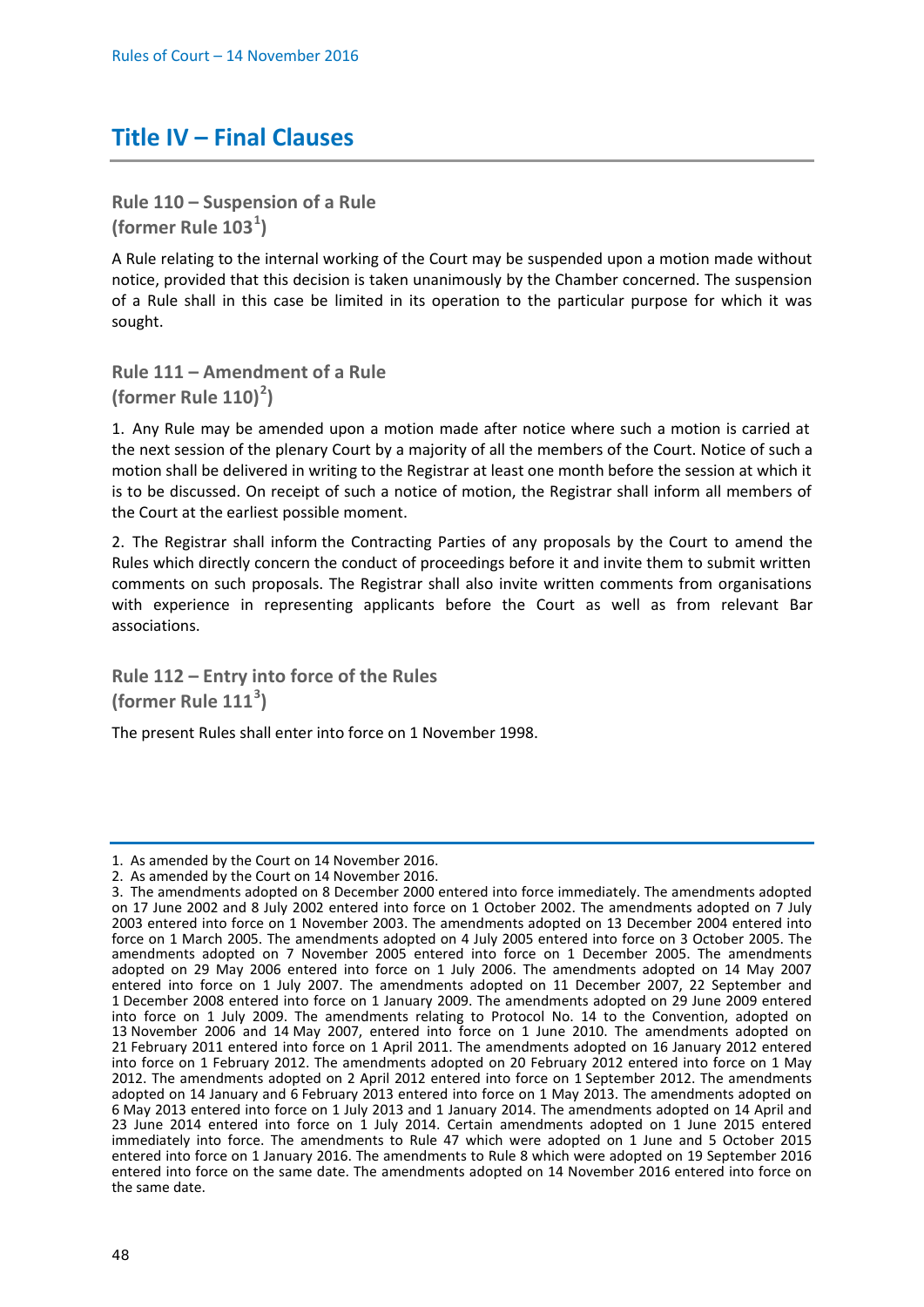# **Annex to the Rules[1](#page-58-0) (concerning investigations)**

## **Rule A1 – Investigative measures**

1. The Chamber may, at the request of a party or of its own motion, adopt any investigative measure which it considers capable of clarifying the facts of the case. The Chamber may, *inter alia*, invite the parties to produce documentary evidence and decide to hear as a witness or expert or in any other capacity any person whose evidence or statements seem likely to assist it in carrying out its tasks.

2. The Chamber may also ask any person or institution of its choice to express an opinion or make a written report on any matter considered by it to be relevant to the case.

3. After a case has been declared admissible or, exceptionally, before the decision on admissibility, the Chamber may appoint one or more of its members or of the other judges of the Court, as its delegate or delegates, to conduct an inquiry, carry out an on-site investigation or take evidence in some other manner. The Chamber may also appoint any person or institution of its choice to assist the delegation in such manner as it sees fit.

4. The provisions of this Chapter concerning investigative measures by a delegation shall apply, *mutatis mutandis*, to any such proceedings conducted by the Chamber itself.

5. Proceedings forming part of any investigation by a Chamber or its delegation shall be held in camera, save in so far as the President of the Chamber or the head of the delegation decides otherwise.

6. The President of the Chamber may, as he or she considers appropriate, invite, or grant leave to, any third party to participate in an investigative measure. The President shall lay down the conditions of any such participation and may limit that participation if those conditions are not complied with.

**Rule A2 – Obligations of the parties as regards investigative measures**

1. The applicant and any Contracting Party concerned shall assist the Court as necessary in implementing any investigative measures.

2. The Contracting Party on whose territory on-site proceedings before a delegation take place shall extend to the delegation the facilities and cooperation necessary for the proper conduct of the proceedings. These shall include, to the full extent necessary, freedom of movement within the territory and all adequate security arrangements for the delegation, for the applicant and for all witnesses, experts and others who may be heard by the delegation. It shall be the responsibility of the Contracting Party concerned to take steps to ensure that no adverse consequences are suffered by any person or organisation on account of any evidence given, or of any assistance provided, to the delegation.

## **Rule A3 – Failure to appear before a delegation**

Where a party or any other person due to appear fails or declines to do so, the delegation may, provided that it is satisfied that such a course is consistent with the proper administration of justice, nonetheless continue with the proceedings.

<span id="page-58-0"></span><sup>1.</sup> Inserted by the Court on 7 July 2003.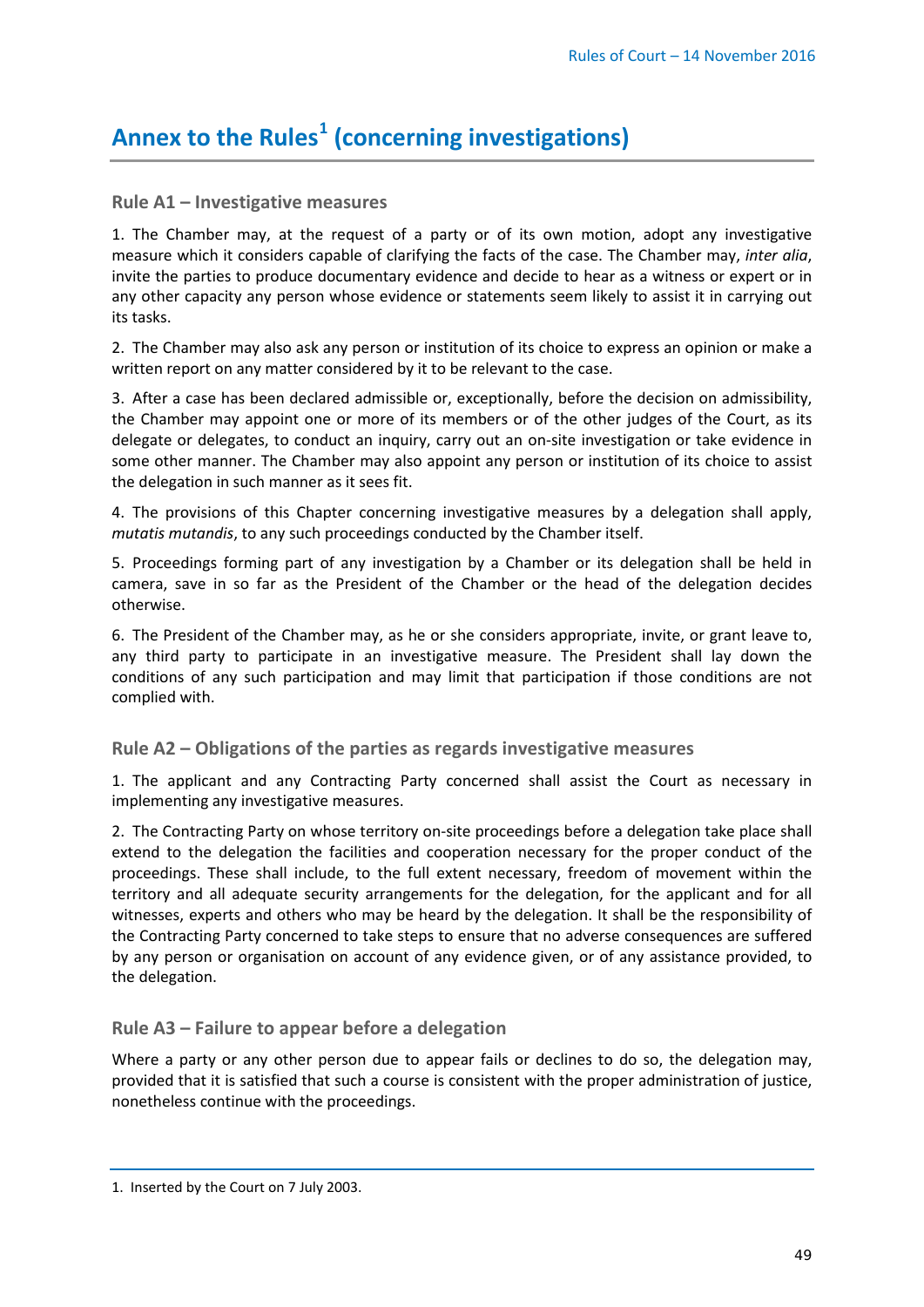**Rule A4 – Conduct of proceedings before a delegation**

1. The delegates shall exercise any relevant power conferred on the Chamber by the Convention or these Rules and shall have control of the proceedings before them.

2. The head of the delegation may decide to hold a preparatory meeting with the parties or their representatives prior to any proceedings taking place before the delegation.

**Rule A5 – Convocation of witnesses, experts and of other persons to proceedings before a delegation**

1. Witnesses, experts and other persons to be heard by the delegation shall be summoned by the Registrar.

2. The summons shall indicate

(a) the case in connection with which it has been issued;

(b) the object of the inquiry, expert opinion or other investigative measure ordered by the Chamber or the President of the Chamber;

(c) any provisions for the payment of sums due to the person summoned.

3. The parties shall provide, in so far as possible, sufficient information to establish the identity and addresses of witnesses, experts or other persons to be summoned.

4. In accordance with Rule 37 § 2, the Contracting Party in whose territory the witness resides shall be responsible for servicing any summons sent to it by the Chamber for service. In the event of such service not being possible, the Contracting Party shall give reasons in writing. The Contracting Party shall further take all reasonable steps to ensure the attendance of persons summoned who are under its authority or control.

5. The head of the delegation may request the attendance of witnesses, experts and other persons during on-site proceedings before a delegation. The Contracting Party on whose territory such proceedings are held shall, if so requested, take all reasonable steps to facilitate that attendance.

6. Where a witness, expert or other person is summoned at the request or on behalf of a Contracting Party, the costs of their appearance shall be borne by that Party unless the Chamber decides otherwise. The costs of the appearance of any such person who is in detention in the Contracting Party on whose territory on-site proceedings before a delegation take place shall be borne by that Party unless the Chamber decides otherwise. In all other cases, the Chamber shall decide whether such costs are to be borne by the Council of Europe or awarded against the applicant or third party at whose request or on whose behalf the person appears. In all cases, such costs shall be taxed by the President of the Chamber.

**Rule A6 – Oath or solemn declaration by witnesses and experts heard by a delegation**

1. After the establishment of the identity of a witness and before testifying, each witness shall take the oath or make the following solemn declaration:

"I swear" – or "I solemnly declare upon my honour and conscience" – "that I shall speak the truth, the whole truth and nothing but the truth."

This act shall be recorded in minutes.

2. After the establishment of the identity of the expert and before carrying out his or her task for the delegation, every expert shall take the oath or make the following solemn declaration: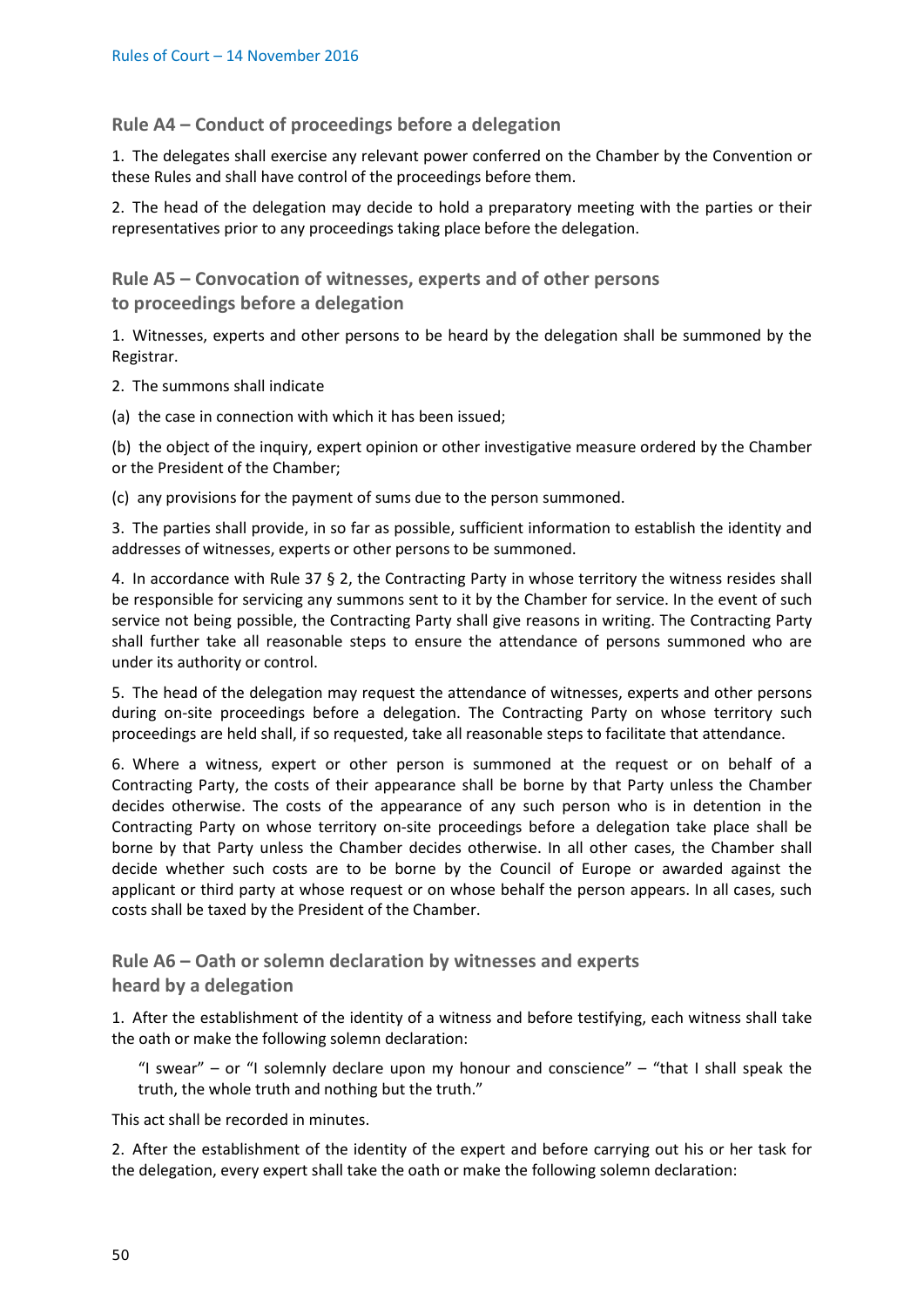"I swear" – or "I solemnly declare" – "that I will discharge my duty as an expert honourably and conscientiously."

This act shall be recorded in minutes.

**Rule A7 – Hearing of witnesses, experts and other persons by a delegation**

1. Any delegate may put questions to the Agents, advocates or advisers of the parties, to the applicant, witnesses and experts, and to any other persons appearing before the delegation.

2. Witnesses, experts and other persons appearing before the delegation may, subject to the control of the head of the delegation, be examined by the Agents and advocates or advisers of the parties. In the event of an objection to a question put, the head of the delegation shall decide.

3. Save in exceptional circumstances and with the consent of the head of the delegation, witnesses, experts and other persons to be heard by a delegation will not be admitted to the hearing room before they give evidence.

4. The head of the delegation may make special arrangements for witnesses, experts or other persons to be heard in the absence of the parties where that is required for the proper administration of justice.

5. The head of the delegation shall decide in the event of any dispute arising from an objection to a witness or expert. The delegation may hear for information purposes a person who is not qualified to be heard as a witness or expert.

**Rule A8 – Verbatim record of proceedings before a delegation**

1. A verbatim record shall be prepared by the Registrar of any proceedings concerning an investigative measure by a delegation. The verbatim record shall include:

(a) the composition of the delegation;

(b) a list of those appearing before the delegation, that is to say Agents, advocates and advisers of the parties taking part;

(c) the surname, forenames, description and address of each witness, expert or other person heard;

(d) the text of statements made, questions put and replies given;

(e) the text of any ruling delivered during the proceedings before the delegation or by the head of the delegation.

2. If all or part of the verbatim record is in a non-official language, the Registrar shall arrange for its translation into one of the official languages.

3. The representatives of the parties shall receive a copy of the verbatim record in order that they may, subject to the control of the Registrar or the head of the delegation, make corrections, but in no case may such corrections affect the sense and bearing of what was said. The Registrar shall lay down, in accordance with the instructions of the head of the delegation, the time-limits granted for this purpose.

4. The verbatim record, once so corrected, shall be signed by the head of the delegation and the Registrar and shall then constitute certified matters of record.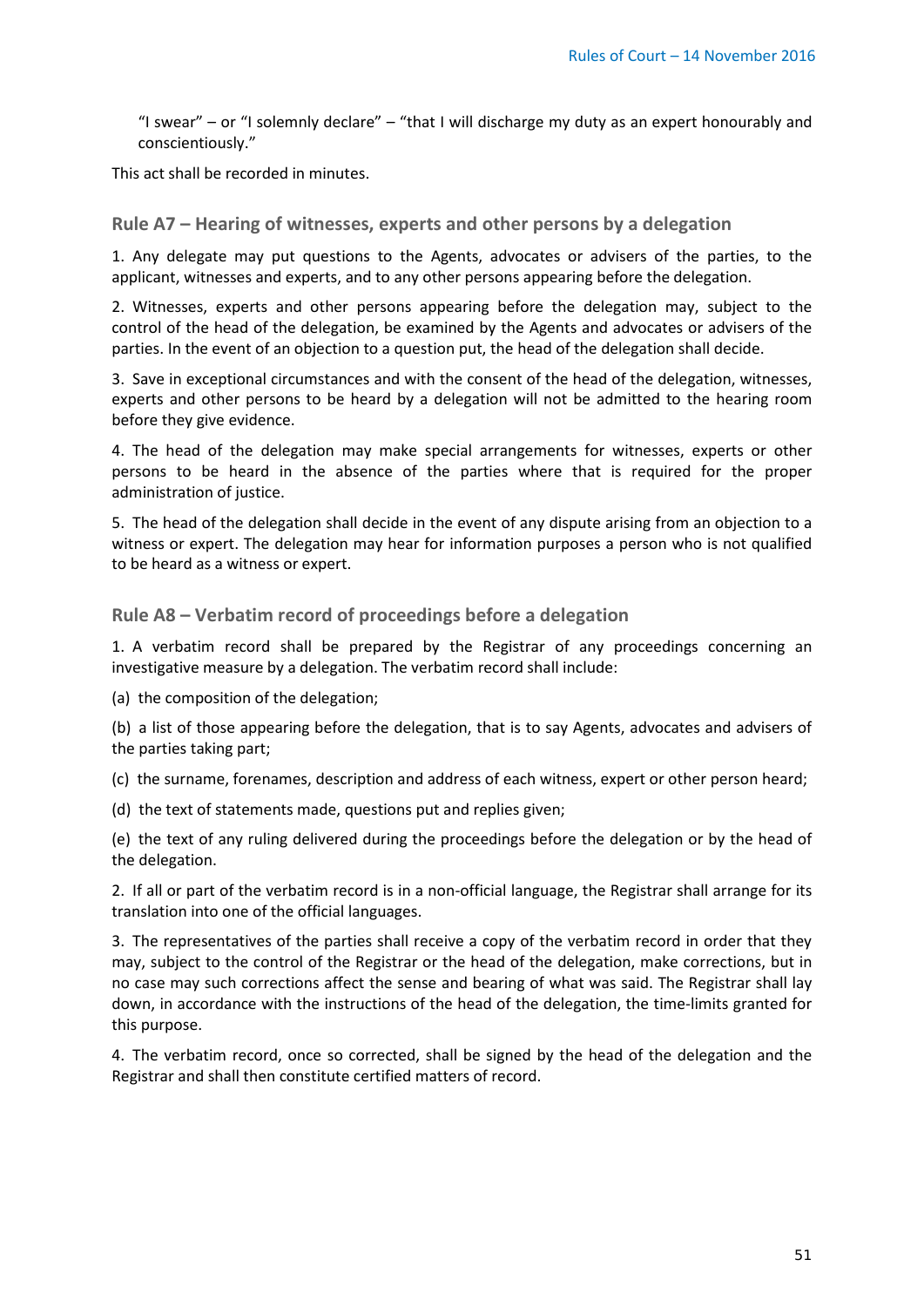# **Practice Directions**

# **Requests for interim measures[1](#page-61-0)**

## **(Rule 39 of the Rules of Court)**

By virtue of Rule 39 of the Rules of Court, the Court may issue interim measures which are binding on the State concerned. Interim measures are only applied in exceptional cases.

The Court will only issue an interim measure against a Member State where, having reviewed all the relevant information, it considers that the applicant faces a real risk of serious, irreversible harm if the measure is not applied.

Applicants or their legal representatives<sup>[2](#page-61-1)</sup> who make a request for an interim measure pursuant to Rule 39 of the Rules of Court should comply with the requirements set out below.

## **I. Accompanying information**

Any request lodged with the Court must state reasons. The applicant must in particular specify in detail the grounds on which his or her particular fears are based, the nature of the alleged risks and the Convention provisions alleged to have been violated.

A mere reference to submissions in other documents or domestic proceedings is not sufficient. It is essential that requests be accompanied by all necessary supporting documents, in particular relevant domestic court, tribunal or other decisions, together with any other material which is considered to substantiate the applicant's allegations.

The Court will not necessarily contact applicants whose request for interim measures is incomplete, and requests which do not include the information necessary to make a decision will not normally be submitted for a decision.

Where the case is already pending before the Court, reference should be made to the application number allocated to it.

In cases concerning extradition or deportation, details should be provided of the expected date and time of the removal, the applicant's address or place of detention and his or her official casereference number. The Court must be notified of any change to those details (date and time of removal, address etc.) as soon as possible.

The Court may decide to take a decision on the admissibility of the case at the same time as considering the request for interim measures.

## **II. Requests to be made by facsimile or letter[3](#page-61-2)**

Requests for interim measures under Rule 39 should be sent by facsimile or by post. The Court will not deal with requests sent by e-mail. The request should, where possible, be in one of the official languages of the Contracting Parties. All requests should be marked as follows in bold on the face of the request:

**"Rule 39 – Urgent Person to contact (name and contact details): …**

<span id="page-61-0"></span><sup>1.</sup> Practice direction issued by the President of the Court in accordance with Rule 32 of the Rules of Court on 5 March 2003 and amended on 16 October 2009 and on 7 July 2011.

<span id="page-61-1"></span><sup>2.</sup> It is essential that full contact details be provided.

<span id="page-61-2"></span><sup>3.</sup> According to the degree of urgency and bearing in mind that requests by letter must not be sent by standard post.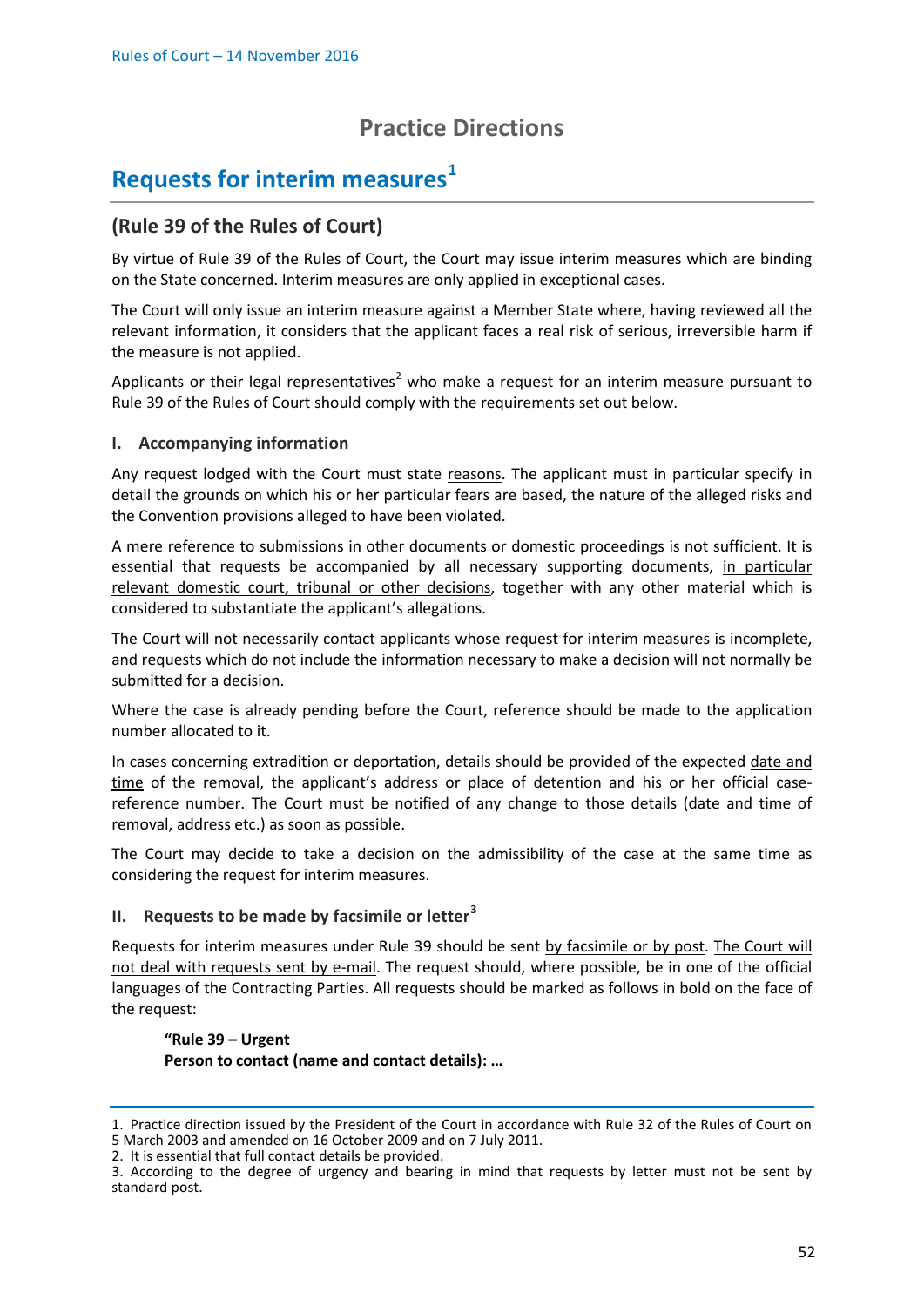## **[***In deportation or extradition cases***] Date and time of removal and destination: …"**

#### **III. Making requests in good time**

Requests for interim measures should normally be received as soon as possible after the final domestic decision has been taken, in order to enable the Court and its Registry to have sufficient time to examine the matter. The Court may not be able to deal with requests in removal cases received less than a working day before the planned time of removal<sup>[1](#page-62-0)</sup>.

Where the final domestic decision is imminent and there is a risk of immediate enforcement, especially in extradition or deportation cases, applicants and their representatives should submit the request for interim measures without waiting for that decision, indicating clearly the date on which it will be taken and that the request is subject to the final domestic decision being negative.

#### **IV. Domestic measures with suspensive effect**

The Court is not an appeal tribunal from domestic tribunals, and applicants in extradition and expulsion cases should pursue domestic avenues which are capable of suspending removal before applying to the Court for interim measures. Where it remains open to an applicant to pursue domestic remedies which have suspensive effect, the Court will not apply Rule 39 to prevent removal.

#### **V. Follow-up**

Applicants who apply for an interim measure under Rule 39 should ensure that they reply to correspondence from the Court's Registry. In particular, where a measure has been refused, they should inform the Court whether they wish to pursue the application. Where a measure has been applied, they must keep the Court regularly and promptly informed about the state of any continuing domestic proceedings. Failure to do so may lead to the case being struck out of the Court's list of cases.

<span id="page-62-0"></span><sup>1.</sup> The list of public and other holidays when the Court's Registry is closed can be consulted on the Court's internet site: [www.echr.coe.int/contact.](http://www.echr.coe.int/contact)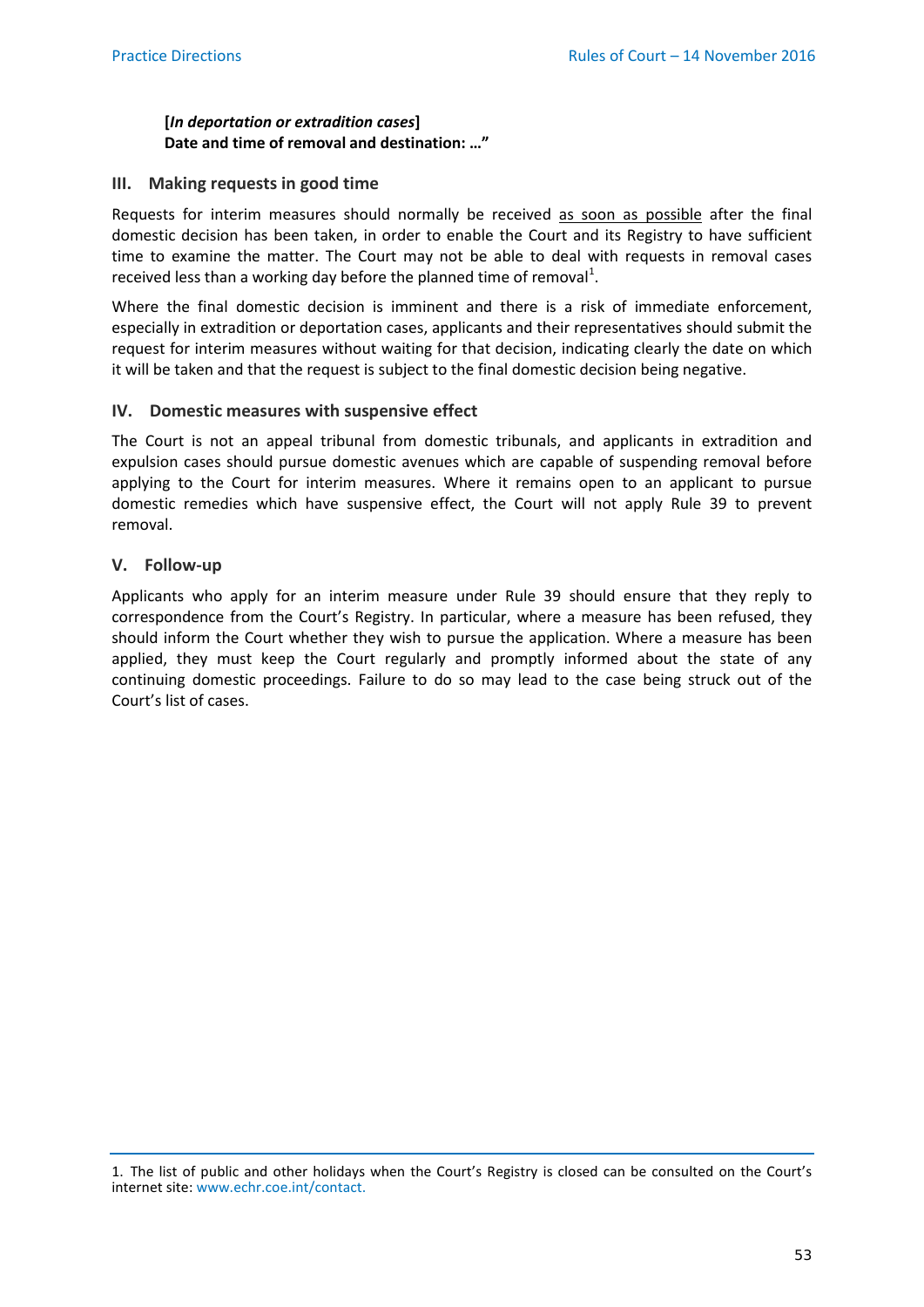# **Institution of proceedings[1](#page-63-0)**

## **(Individual applications under Article 34 of the Convention)**

#### **I. General**

1. An application under Article 34 of the Convention must be submitted in writing. No application may be made by telephone. Except as provided otherwise by Rule 47 of the Rules of Court, only a completed application form will interrupt the running of the six-month time-limit set out in Article 35 § 1 of the Convention. An application form is available online from the Court's website<sup>[2](#page-63-1)</sup>. Applicants are strongly encouraged to download and print the application form instead of contacting the Court for a paper copy to be sent by post. By doing this, applicants will save time and will be in a better position to ensure that their completed application form is submitted within the six-month time-limit. Help with the completion of the various fields is available online.

2. An application must be sent to the following address:

The Registrar European Court of Human Rights Council of Europe F-67075 Strasbourg Cedex

3. Applications sent by fax will not interrupt the running of the six-month time-limit set out in Article 35 § 1 of the Convention. Applicants must also dispatch the signed original by post within the same six-month time-limit.

4. An applicant should be diligent in corresponding with the Court's Registry. A delay in replying or failure to reply may be regarded as a sign that the applicant is no longer interested in pursuing his or her application.

#### **II. Form and contents**

5. The submissions in the application form concerning the facts, complaints and compliance with the requirements of exhaustion of domestic remedies and the time-limit set out in Article 35 § 1 of the Convention must respect the conditions set out in Rule 47 of the Rules of Court. Any additional submissions, presented as a separate document, must not exceed 20 pages (see Rule 47 § 2 (b)) and should:

a) be in an A4 page format with a margin of not less than 3.5 cm;

b) be wholly legible and, if typed, the text should be at least 12 pt in the body of the document and 10 pt in the footnotes, with one and a half line spacing;

- c) have all numbers expressed as figures;
- d) have pages numbered consecutively;
- e) be divided into numbered paragraphs;

f) be divided into headings corresponding to "Facts", "Complaints or statements of violations" and "Information about the exhaustion of domestic remedies and compliance with the time-limit set out in Article 35 § 1".

<span id="page-63-1"></span>2. [www.echr.coe.int.](http://www.echr.coe.int/)

<span id="page-63-0"></span><sup>1.</sup> Practice direction issued by the President of the Court in accordance with Rule 32 of the Rules of Court on 1 November 2003 and amended on 22 September 2008, 24 June 2009, 6 November 2013 and 5 October 2015. This practice direction supplements Rules 45 and 47.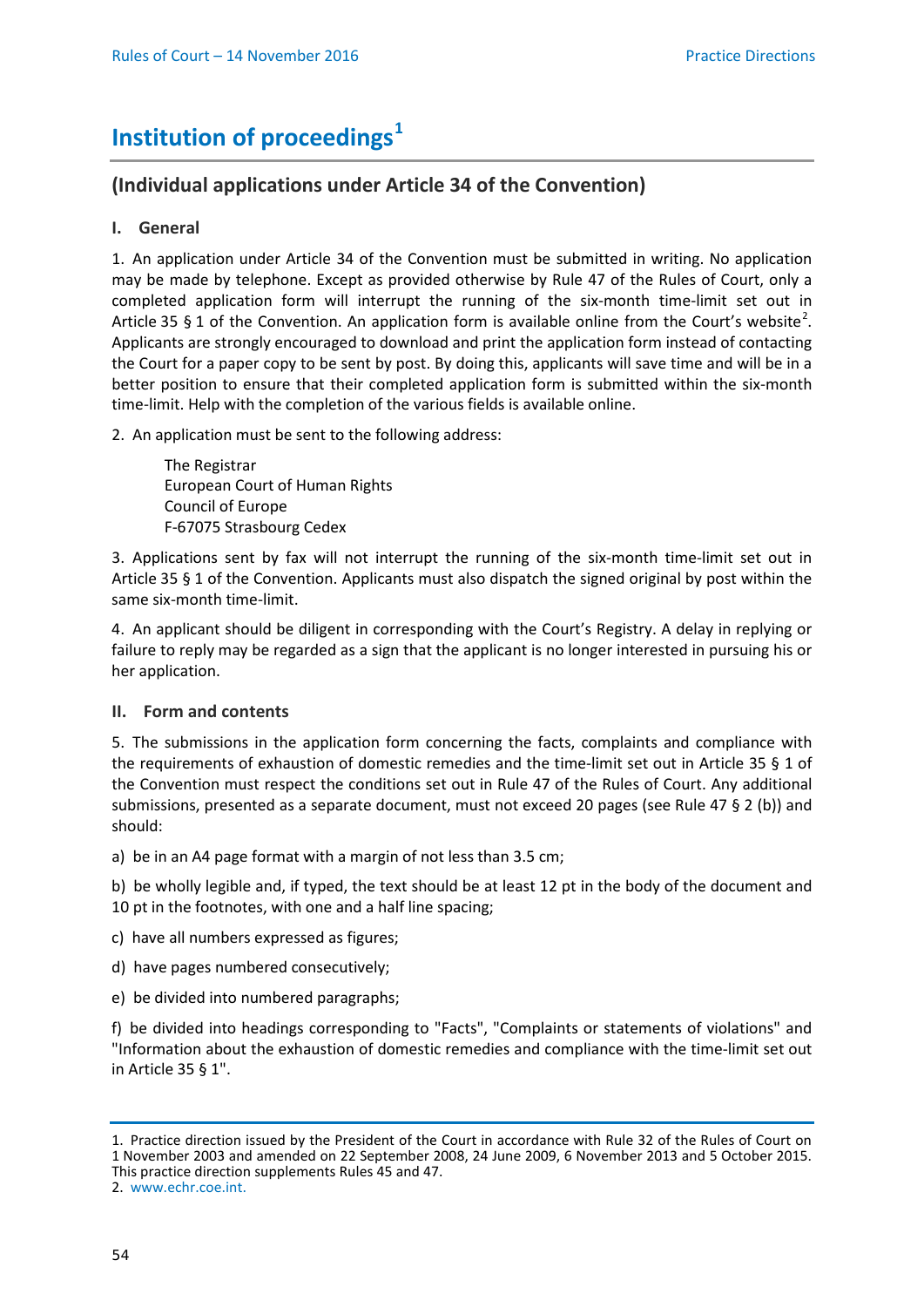6. All applicable fields in the application form must be filled in by use of words. Avoid using symbols, signs or abbreviations. Explain in words, even if the answer is negative or the question does not appear relevant.

7. The applicant must set out the facts of the case, his or her complaints and the explanations as to compliance with the admissibility criteria in the space provided in the application form. The information should be enough to enable the Court to determine the nature and scope of the application and, as such, the completed application form alone should suffice. It is not acceptable merely to annex a statement of facts, complaints and compliance to the application form, with or without the mention "see attached". Filling in this information on the application form is to assist the Court in speedily assessing and allocating incoming cases. Additional explanations may be appended, if necessary, in a separate document up to a maximum of 20 pages: these only develop and cannot replace the statement of facts, complaints and compliance with the admissibility criteria that must be on the application form itself. An application form will not be regarded as compliant with Rule 47 if this information is not found on the form itself.

8. A legal person (which includes a company, non-governmental organisation or association) that applies to the Court must do so through a representative of that legal person who is identified in the relevant section of the application form and who provides contact details and explains his or her capacity or relationship with the legal person. Proof must be supplied with the application form that the representative has authority to act on behalf of the legal person, for example an extract from the Chamber of Commerce register or minutes of the governing body. The representative of the legal person is distinct from the lawyer authorised to act before the Court as legal representative. It may be that a legal person's representative is also a lawyer or legal officer and has the capacity to act additionally as legal representative. Both parts of the application form concerning representation must still be filled in, and requisite documentary proof provided of authority to represent the legal person must be attached.

9. An applicant does not have to have legal representation at the introductory stage of proceedings. If he or she does instruct a lawyer, the authority section on the application form must be filled in. Both the applicant and the representative must sign the authority section. A separate power of attorney is not acceptable at this stage as the Court requires all essential information to be contained in its application form. If it is claimed that it is not possible to obtain the applicant's signature on the authority section in the application form due to insurmountable practical difficulties, this should be explained to the Court with any substantiating elements. The requirement of completing the application form speedily within the six-month time-limit will not be accepted as an adequate explanation.

10. An application form must be accompanied by the relevant documents

(a) relating to the decisions or measures complained of;

(b) showing that the applicant has complied with the exhaustion of available domestic remedies and the time-limit contained in Article 35 § 1 of the Convention;

(c) showing, where applicable, information regarding other international proceedings.

If the applicant is unable to provide a copy of any of these documents, he or she must provide an adequate explanation: merely stating that he or she encountered difficulties (in obtaining the documents) will not suffice if it can be reasonably expected for the explanation to be supported by documentary evidence, such as proof of indigence, a refusal of an authority to furnish a decision or otherwise demonstrating the applicant's inability to access the document. If the explanation is not forthcoming or adequate, the application will not be allocated to a judicial formation.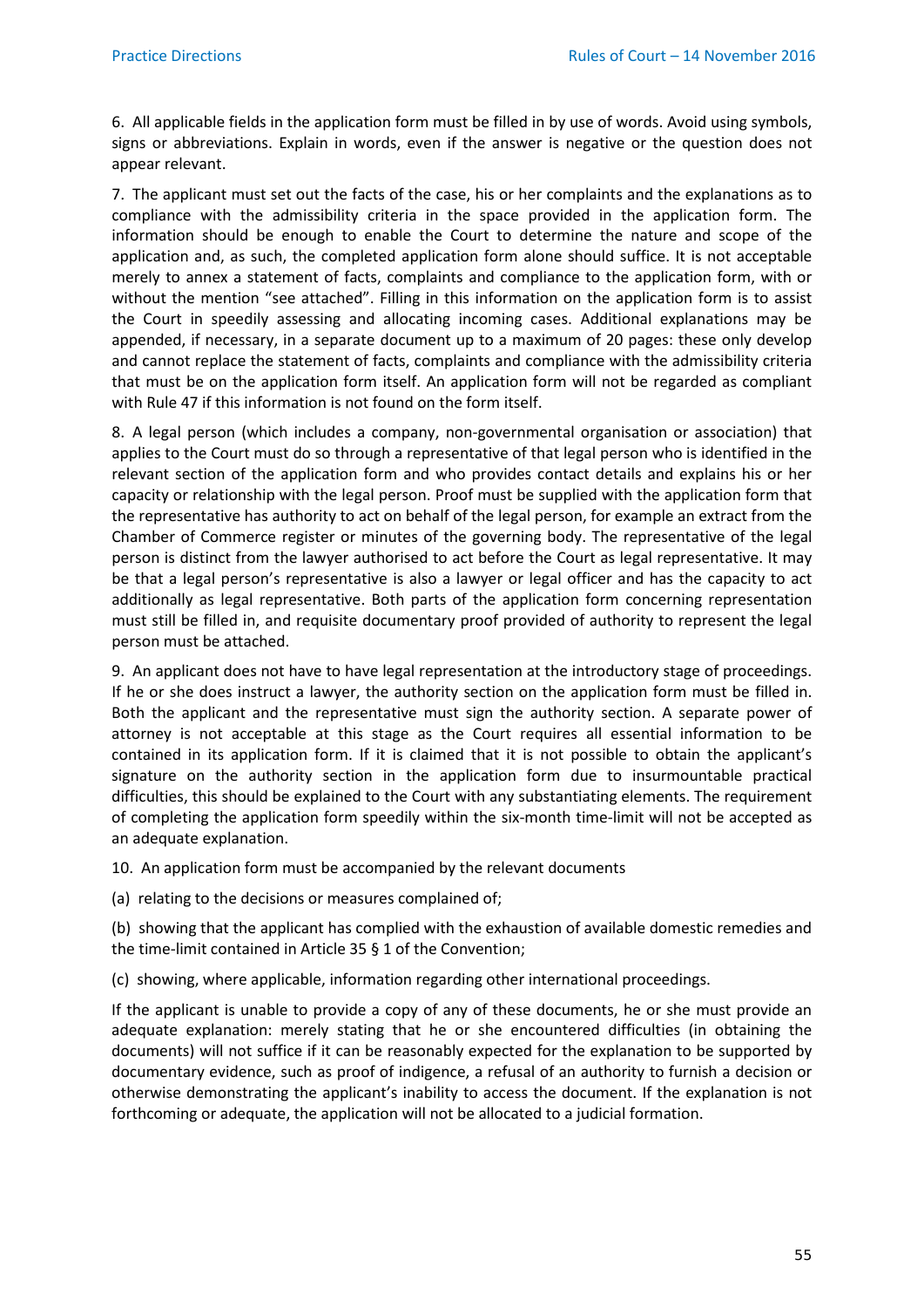Where documents are provided by electronic means, they must be in the format required by this practice direction; they must also be arranged and numbered in accordance with the list of documents on the application form.

11. An applicant who has already had a previous application or applications decided by the Court or who has an application or applications pending before the Court must inform the Registry accordingly, stating the application number or numbers.

12. (a) Where an applicant does not wish to have his or her identity disclosed, he or she should state the reasons for his or her request in writing, pursuant to Rule 47 § 4.

(b) The applicant should also state whether, in the event of anonymity being authorised by the President of the Chamber, he or she wishes to be designated by his or her initials or by a single letter (e.g. "X", "Y" or "Z").

13. The applicant or the designated representative must sign the application form. If represented, both the applicant and the representative must sign the authority section of the application form. Neither the application form nor the authority section can be signed *per procurationem* (p.p.).

#### **III. Grouped applications and multiple applicants**

14. Where an applicant or representative lodges complaints on behalf of two or more applicants whose applications are based on different facts, a separate application form should be filled in for each individual giving all the information required. The documents relevant to each applicant should also be annexed to that individual's application form.

15. Where there are more than five applicants, the representative should provide – in addition to the application forms and documents – a table setting out for each applicant the required personal information; this table may be downloaded from the Court's website<sup>[1](#page-65-0)</sup>. Where the representative is a lawyer, the table should also be provided in electronic form.

16. In cases of large groups of applicants or applications, applicants or their representatives may be directed by the Court to provide the text of their submissions or documents by electronic or other means. Other directions may be given by the Court as to steps required to facilitate the effective and speedy processing of applications.

#### **IV. Failure to comply with requests for information or directions**

17. Failure, within the specified time-limit, to provide further information or documents at the Court's request or to comply with the Court's directions as to the form or manner of the lodging of an application – including grouped applications or applications by multiple applicants – may result, depending on the stage reached in the proceedings, in the complaint(s) not being examined by the Court or the application(s) being declared inadmissible or struck out of the Court's list of cases.

<span id="page-65-0"></span><sup>1.</sup> [www.echr.coe.int.](http://www.echr.coe.int/)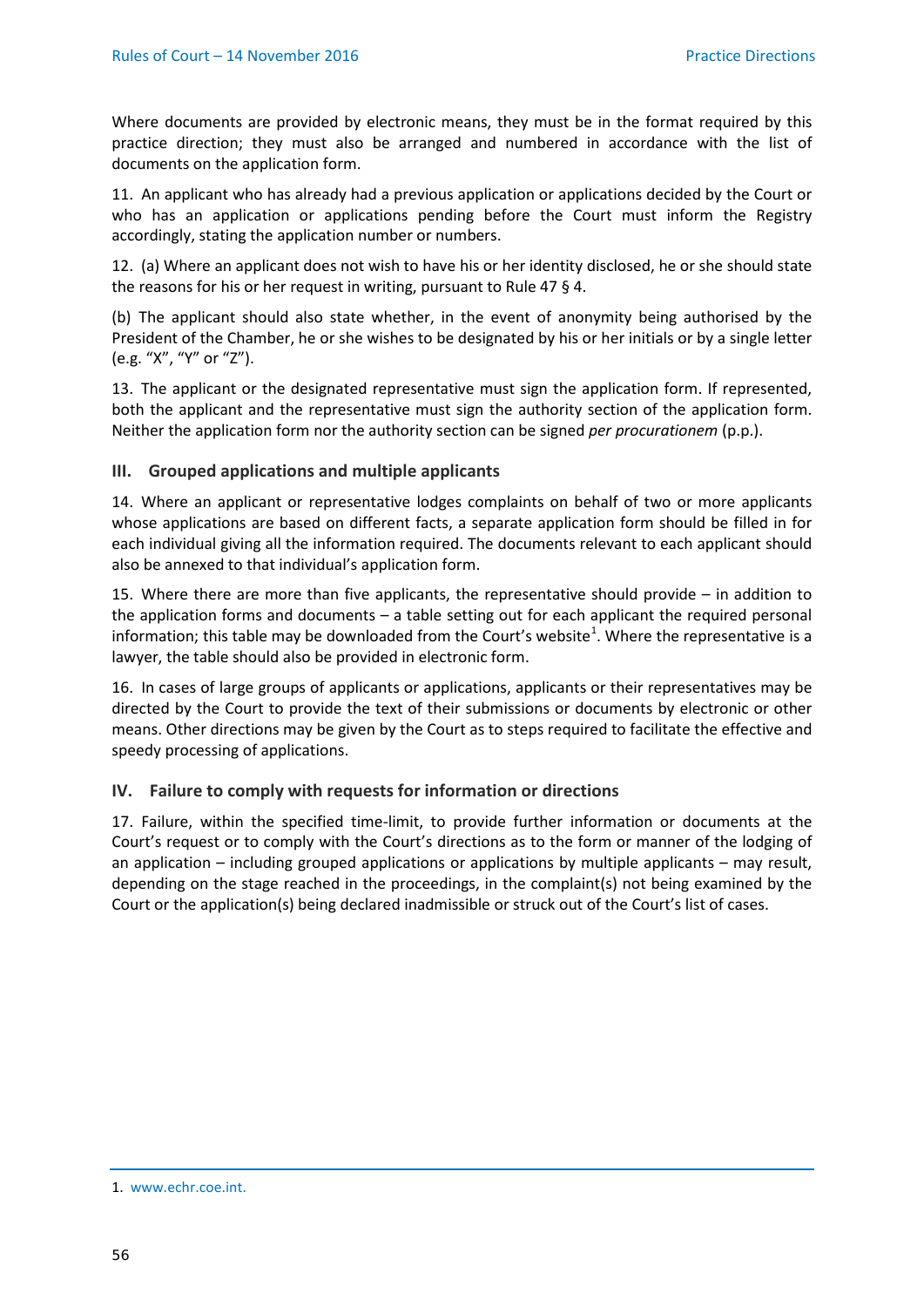# **Written pleadings[1](#page-66-0)**

## **I. Filing of pleadings**

#### **General**

1. A pleading must be filed with the Registry within the time-limit fixed in accordance with Rule 38 of the Rules of Court and in the manner described in paragraph 2 of that Rule.

2. The date on which a pleading or other document is received at the Court's Registry will be recorded on that document by a receipt stamp.

3. With the exception of pleadings and documents for which a system of electronic filing has been set up (see the relevant practice directions), all other pleadings, as well as all documents annexed thereto, should be submitted to the Court's Registry in three copies sent by post or in one copy by  $\text{far}^2$  $\text{far}^2$ , followed by three copies sent by post.

4. Pleadings or other documents submitted by electronic mail shall not be accepted.

5. Secret documents should be filed by registered post.

6. Unsolicited pleadings shall not be admitted to the case file unless the President of the Chamber decides otherwise (see Rule 38 § 1).

#### **Filing by fax**

7. A party may file pleadings or other documents with the Court by sending them by fax.

8. The name of the person signing a pleading must also be printed on it so that he or she can be identified.

## **Electronic filing**

9. The Court may authorise the Government of a Contracting Party or, after the communication of an application, an applicant to file pleadings and other documents electronically. In such cases, the practice direction on written pleadings shall apply in conjunction with the practice directions on electronic filing.

## **II. Form and contents**

**Form**

10. A pleading should include:

(a) the application number and the name of the case;

(b) a title indicating the nature of the content (e.g., observations on admissibility [and the merits]; reply to the Government's/the applicant's observations on admissibility [and the merits]; observations on the merits; additional observations on admissibility [and the merits]; memorial etc.).

11. In addition, a pleading should normally:

(a) be in an A4 page format having a margin of not less than 3.5 cm wide;

<span id="page-66-0"></span><sup>1.</sup> Practice direction issued by the President of the Court in accordance with Rule 32 of the Rules of Court on

<sup>1</sup> November 2003 and amended on 22 September 2008 and 29 September 2014.

<span id="page-66-1"></span><sup>2.</sup> Fax no. +33 (0)3 88 41 27 30; other fax numbers can be found on the Court's website [\(www.echr.coe.int\)](http://www.echr.coe.int/).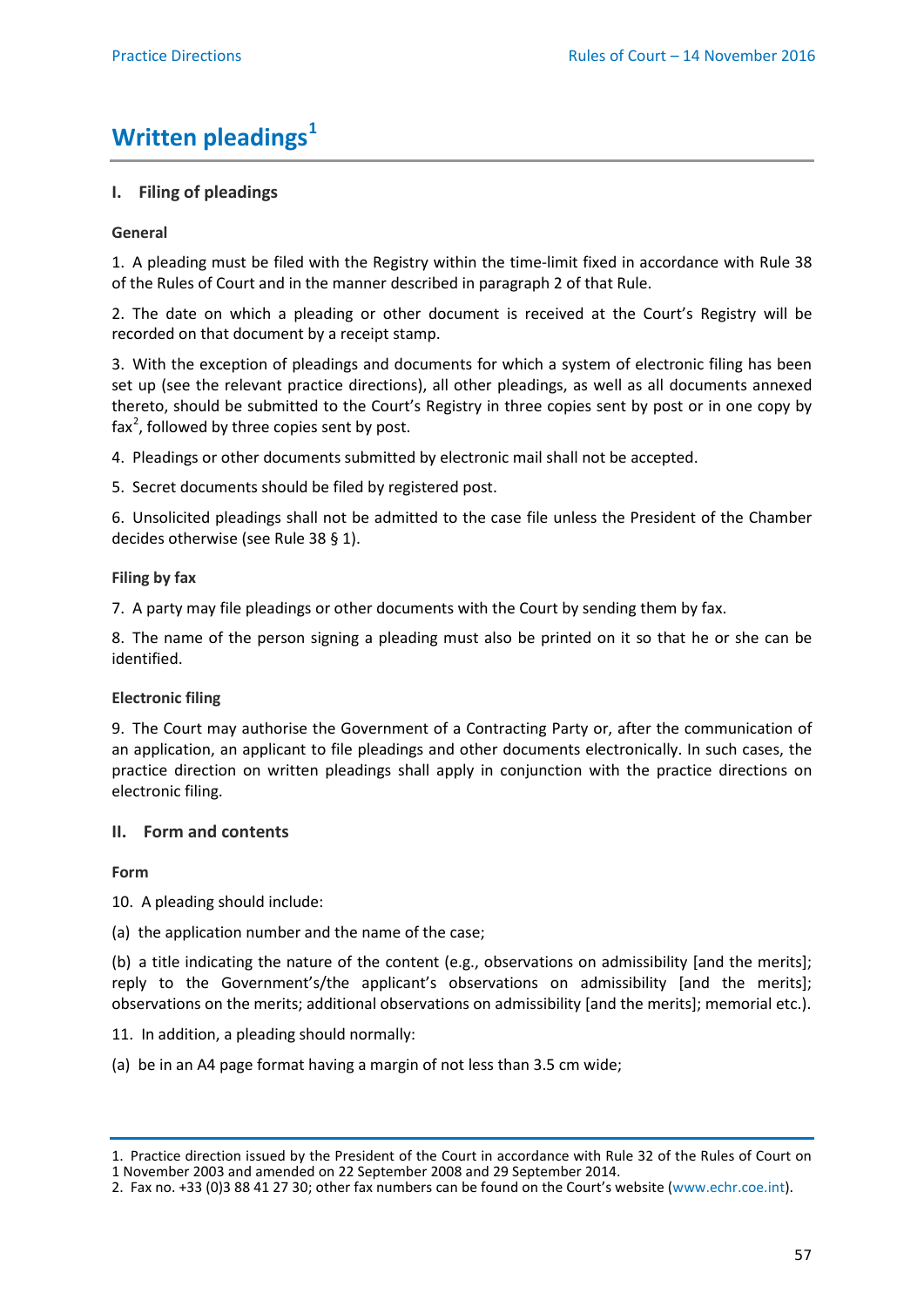(b) be typed and wholly legible, the text appearing in at least 12 pt in the body and 10 pt in the footnotes, with one-and-a-half line spacing;

(c) have all numbers expressed as figures;

(d) have pages numbered consecutively;

(e) be divided into numbered paragraphs;

(f) be divided into chapters and/or headings corresponding to the form and style of the Court's decisions and judgments ("Facts"/"Domestic law [and practice]"/"Complaints"/"Law"; the latter chapter should be followed by headings entitled "Preliminary objection on ...", "Alleged violation of Article ...", as the case may be);

(g) place any answer to a question by the Court or to the other party's arguments under a separate heading;

(h) give a reference to every document or piece of evidence mentioned in the pleading and annexed thereto;

(i) if sent by post, have its text printed on one side of the page only and pages and attachments placed together in such a way as to enable them to be easily separated (they must not be glued or stapled).

12. If a pleading exceptionally exceeds thirty pages, a short summary should also be filed with it.

13. Where a party produces documents and/or other exhibits together with a pleading, every piece of evidence should be listed in a separate annex.

#### **Contents**

14. The parties' pleadings following communication of the application should include:

(a) any comments they wish to make on the facts of the case; however,

(i) if a party does not contest the facts as set out in the statement of facts prepared by the Registry, it should limit its observations to a brief statement to that effect;

(ii) if a party contests only part of the facts as set out by the Registry, or wishes to supplement them, it should limit its observations to those specific points;

(iii) if a party objects to the facts or part of the facts as presented by the other party, it should state clearly which facts are uncontested and limit its observations to the points in dispute;

(b) legal arguments relating firstly to admissibility and, secondly, to the merits of the case; however,

(i) if specific questions on a factual or legal point were put to a party, it should, without prejudice to Rule 55, limit its arguments to such questions;

(ii) if a pleading replies to arguments of the other party, submissions should refer to the specific arguments in the order prescribed above.

15. (a) The parties' pleadings following the admission of the application should include:

(i) a short statement confirming a party's position on the facts of the case as established in the decision on admissibility;

- (ii) legal arguments relating to the merits of the case;
- (iii) a reply to any specific questions on a factual or legal point put by the Court.

(b) An applicant party submitting claims for just satisfaction at the same time should do so in the manner described in the practice direction on filing just satisfaction claims.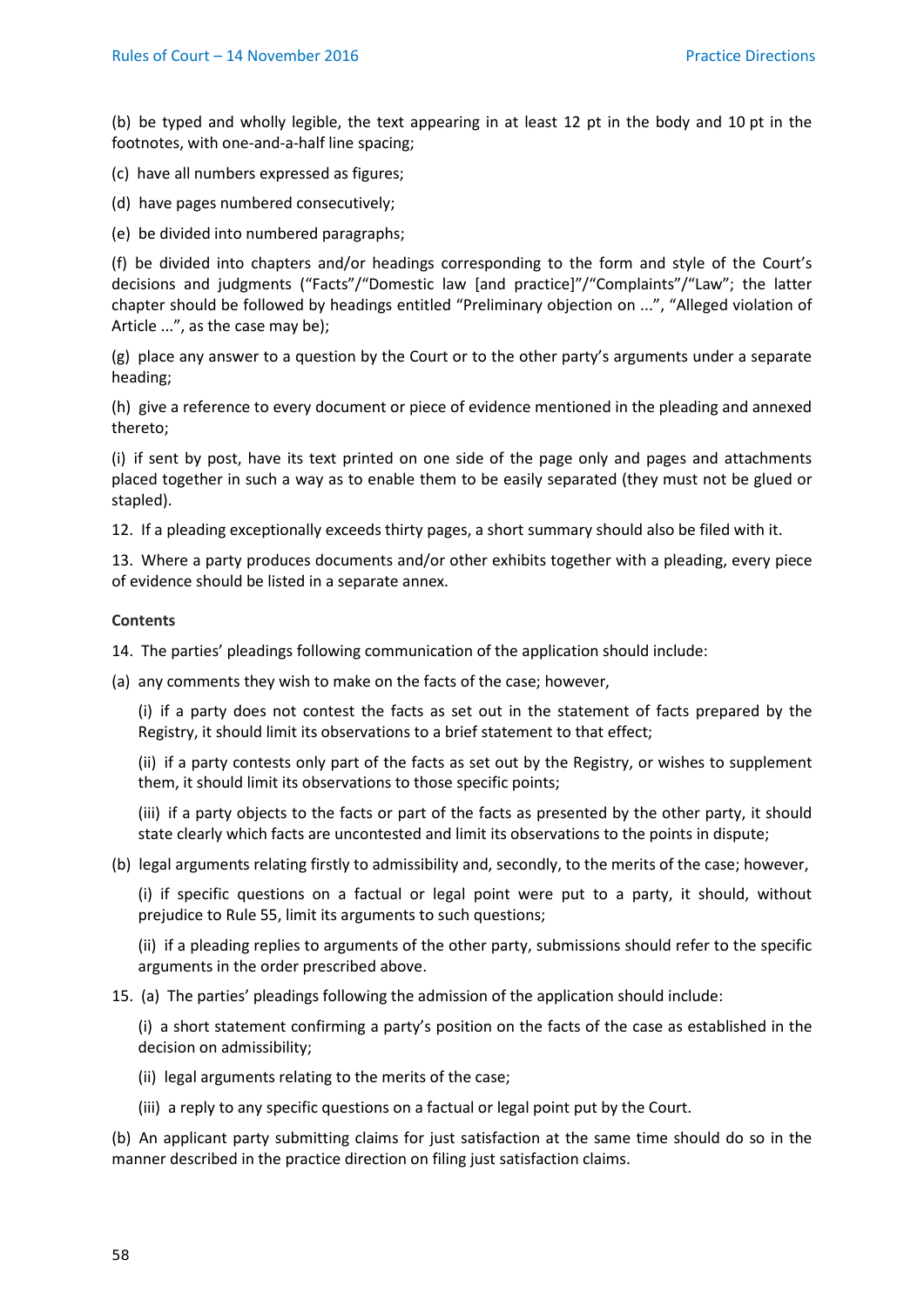16. In view of the confidentiality of friendly-settlement proceedings (see Article 39 § 2 of the Convention and Rule 62 § 2), all submissions and documents filed as part of the attempt to secure a friendly settlement should be submitted separately from the written pleadings.

17. No reference to offers, concessions or other statements submitted in connection with the friendly settlement may be made in the pleadings filed in the contentious proceedings.

#### **III. Time-limits**

#### **General**

18. It is the responsibility of each party to ensure that pleadings and any accompanying documents or evidence are delivered to the Court's Registry in time.

#### **Extension of time-limits**

19. A time-limit set under Rule 38 may be extended on request from a party.

20. A party seeking an extension of the time allowed for submission of a pleading must make a request as soon as it has become aware of the circumstances justifying such an extension and, in any event, before the expiry of the time-limit. It should state the reason for the delay.

21. If an extension is granted, it shall apply to all parties for which the relevant time-limit is running, including those which have not asked for it.

#### **IV. Failure to comply with requirements for pleadings**

22. Where a pleading has not been filed in accordance with the requirements set out in paragraphs 8 to 15 of this practice direction, the President of the Chamber may request the party concerned to resubmit the pleading in compliance with those requirements.

23. A failure to satisfy the conditions listed above may result in the pleading being considered not to have been properly lodged (see Rule 38 § 1).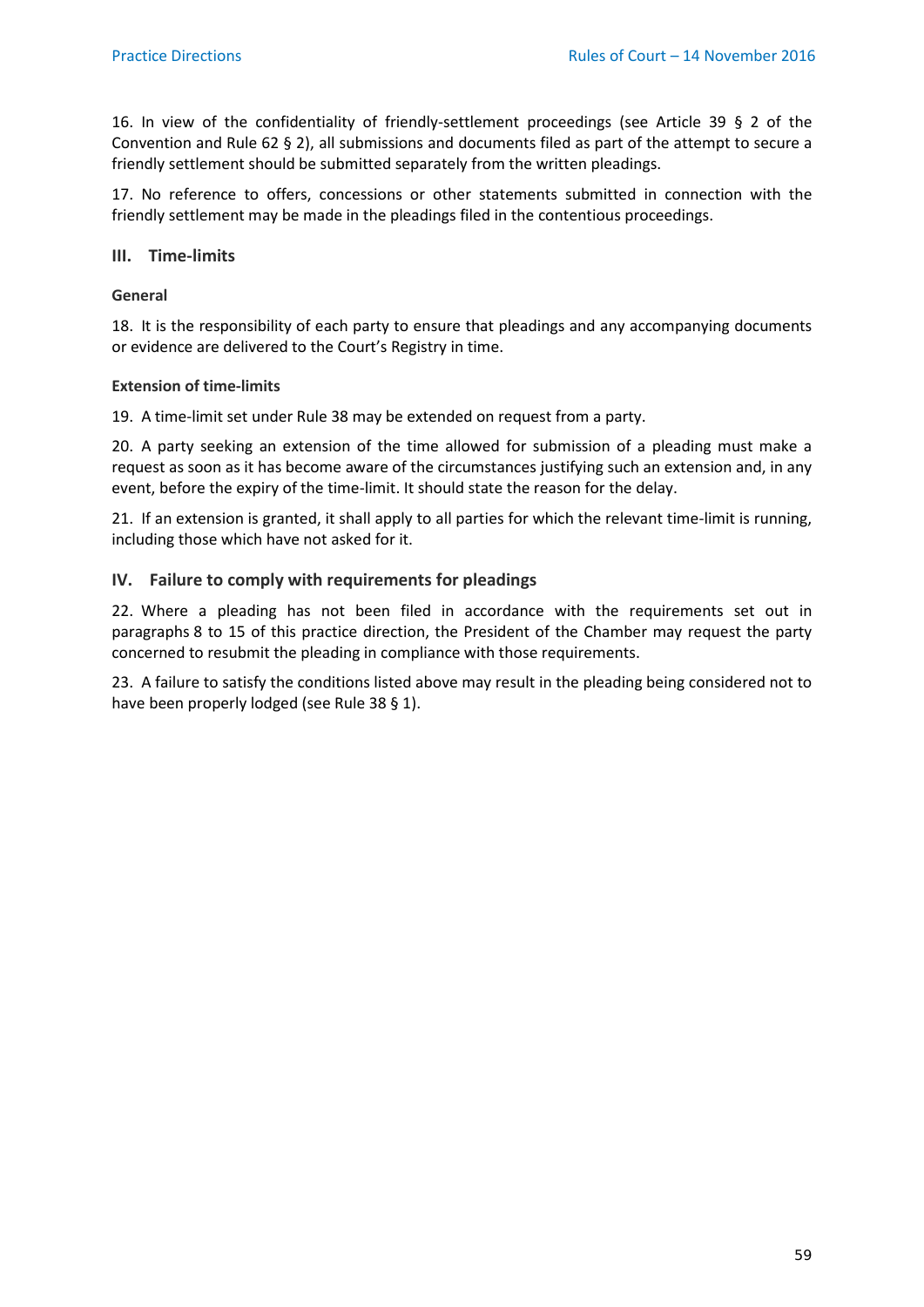# **Just satisfaction claims[1](#page-69-0)**

#### **I. Introduction**

1. The award of just satisfaction is not an automatic consequence of a finding by the European Court of Human Rights that there has been a violation of a right guaranteed by the European Convention on Human Rights or its Protocols. The wording of Article 41, which provides that the Court shall award just satisfaction only if domestic law does not allow complete reparation to be made, and even then only "if necessary" (*s'il y a lieu* in the French text), makes this clear.

2. Furthermore, the Court will only award such satisfaction as is considered to be "just" (*équitable* in the French text) in the circumstances. Consequently, regard will be had to the particular features of each case. The Court may decide that for some heads of alleged prejudice the finding of violation constitutes in itself sufficient just satisfaction, without there being any call to afford financial compensation. It may also find reasons of equity to award less than the value of the actual damage sustained or the costs and expenses actually incurred, or even not to make any award at all. This may be the case, for example, if the situation complained of, the amount of damage or the level of the costs is due to the applicant's own fault. In setting the amount of an award, the Court may also consider the respective positions of the applicant as the party injured by a violation and the Contracting Party as responsible for the public interest. Finally, the Court will normally take into account the local economic circumstances.

3. When it makes an award under Article 41, the Court may decide to take guidance from domestic standards. It is, however, never bound by them.

4. Claimants are warned that compliance with the formal and substantive requirements deriving from the Convention and the Rules of Court is a condition for the award of just satisfaction.

#### **II. Submitting claims for just satisfaction: formal requirements**

5. Time-limits and other formal requirements for submitting claims for just satisfaction are laid down in Rule 60 of the Rules of Court, the relevant part of which provides as follows:

"1. An applicant who wishes to obtain an award of just satisfaction under Article 41 of the Convention in the event of the Court finding a violation of his or her Convention rights must make a specific claim to that effect.

2. The applicant must submit itemised particulars of all claims, together with any relevant supporting documents, within the time-limit fixed for the submission of the applicant's observations on the merits unless the President of the Chamber directs otherwise.

3. If the applicant fails to comply with the requirements set out in the preceding paragraphs, the Chamber may reject the claims in whole or in part.

…"

Thus, the Court requires specific claims supported by appropriate documentary evidence, failing which it may make no award. The Court will also reject claims set out on the application form but not resubmitted at the appropriate stage of the proceedings and claims lodged out of time.

<span id="page-69-0"></span><sup>1.</sup> Practice direction issued by the President of the Court in accordance with Rule 32 of the Rules of Court on 28 March 2007.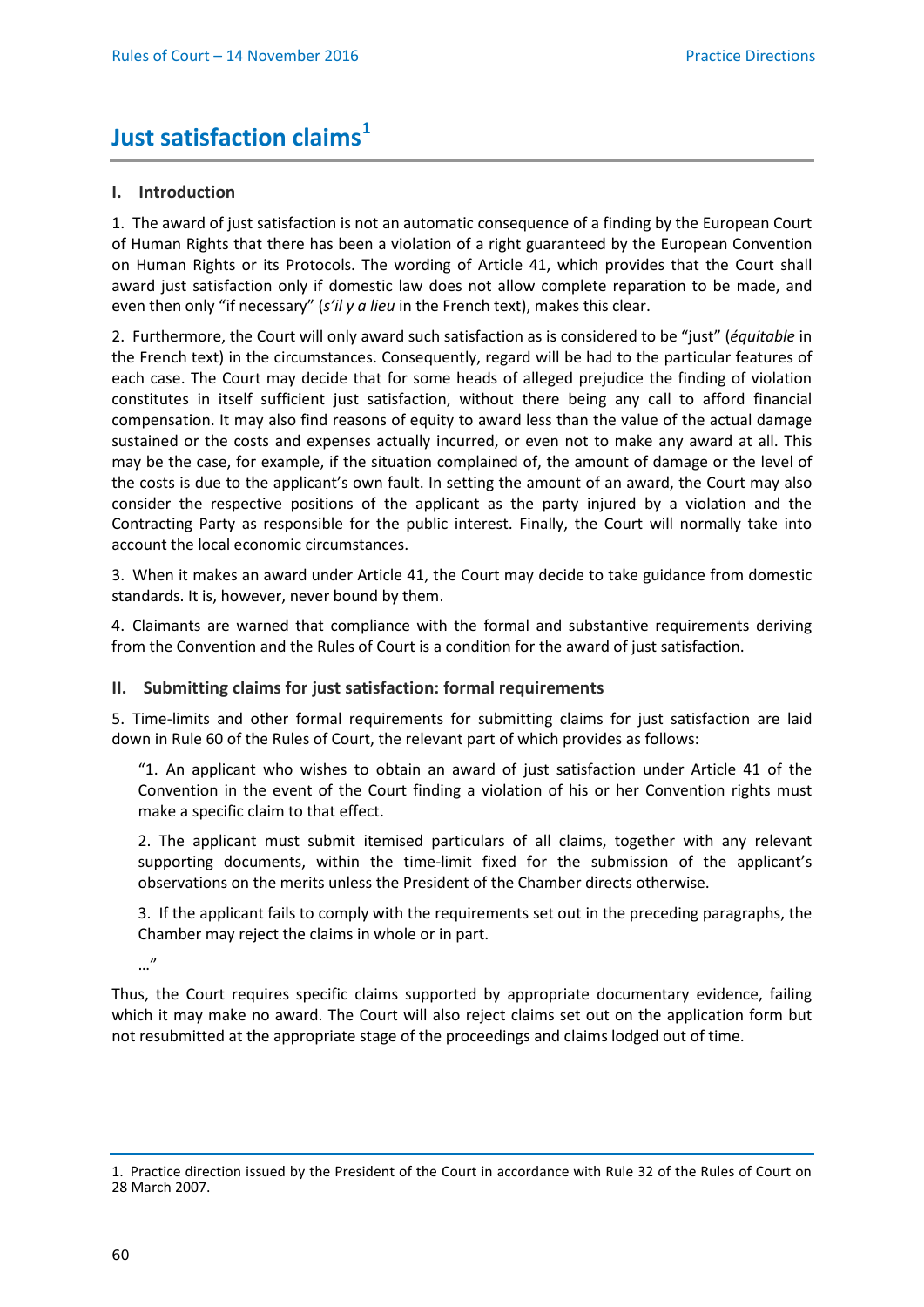#### **III. Submitting claims for just satisfaction: substantive requirements**

6. Just satisfaction may be afforded under Article 41 of the Convention in respect of:

- (a) pecuniary damage;
- (b) non-pecuniary damage; and
- (c) costs and expenses.

#### **1. Damage in general**

7. A clear causal link must be established between the damage claimed and the violation alleged. The Court will not be satisfied by a merely tenuous connection between the alleged violation and the damage, nor by mere speculation as to what might have been.

8. Compensation for damage can be awarded in so far as the damage is the result of a violation found. No award can be made for damage caused by events or situations that have not been found to constitute a violation of the Convention, or for damage related to complaints declared inadmissible at an earlier stage of the proceedings.

9. The purpose of the Court's award in respect of damage is to compensate the applicant for the actual harmful consequences of a violation. It is not intended to punish the Contracting Party responsible. The Court has therefore, until now, considered it inappropriate to accept claims for damages with labels such as "punitive", "aggravated" or "exemplary".

#### **2. Pecuniary damage**

10. The principle with regard to pecuniary damage is that the applicant should be placed, as far as possible, in the position in which he or she would have been had the violation found not taken place, in other words, *restitutio in integrum*. This can involve compensation for both loss actually suffered (*damnum emergens*) and loss, or diminished gain, to be expected in the future (*lucrum cessans*).

11. It is for the applicant to show that pecuniary damage has resulted from the violation or violations alleged. The applicant should submit relevant documents to prove, as far as possible, not only the existence but also the amount or value of the damage.

12. Normally, the Court's award will reflect the full calculated amount of the damage. However, if the actual damage cannot be precisely calculated, the Court will make an estimate based on the facts at its disposal. As pointed out in paragraph 2 above, it is also possible that the Court may find reasons in equity to award less than the full amount of the loss.

#### **3. Non-pecuniary damage**

13. The Court's award in respect of non-pecuniary damage is intended to provide financial compensation for non-material harm, for example mental or physical suffering.

14. It is in the nature of non-pecuniary damage that it does not lend itself to precise calculation. If the existence of such damage is established, and if the Court considers that a monetary award is necessary, it will make an assessment on an equitable basis, having regard to the standards which emerge from its case-law.

15. Applicants who wish to be compensated for non-pecuniary damage are invited to specify a sum which in their view would be equitable. Applicants who consider themselves victims of more than one violation may claim either a single lump sum covering all alleged violations or a separate sum in respect of each alleged violation.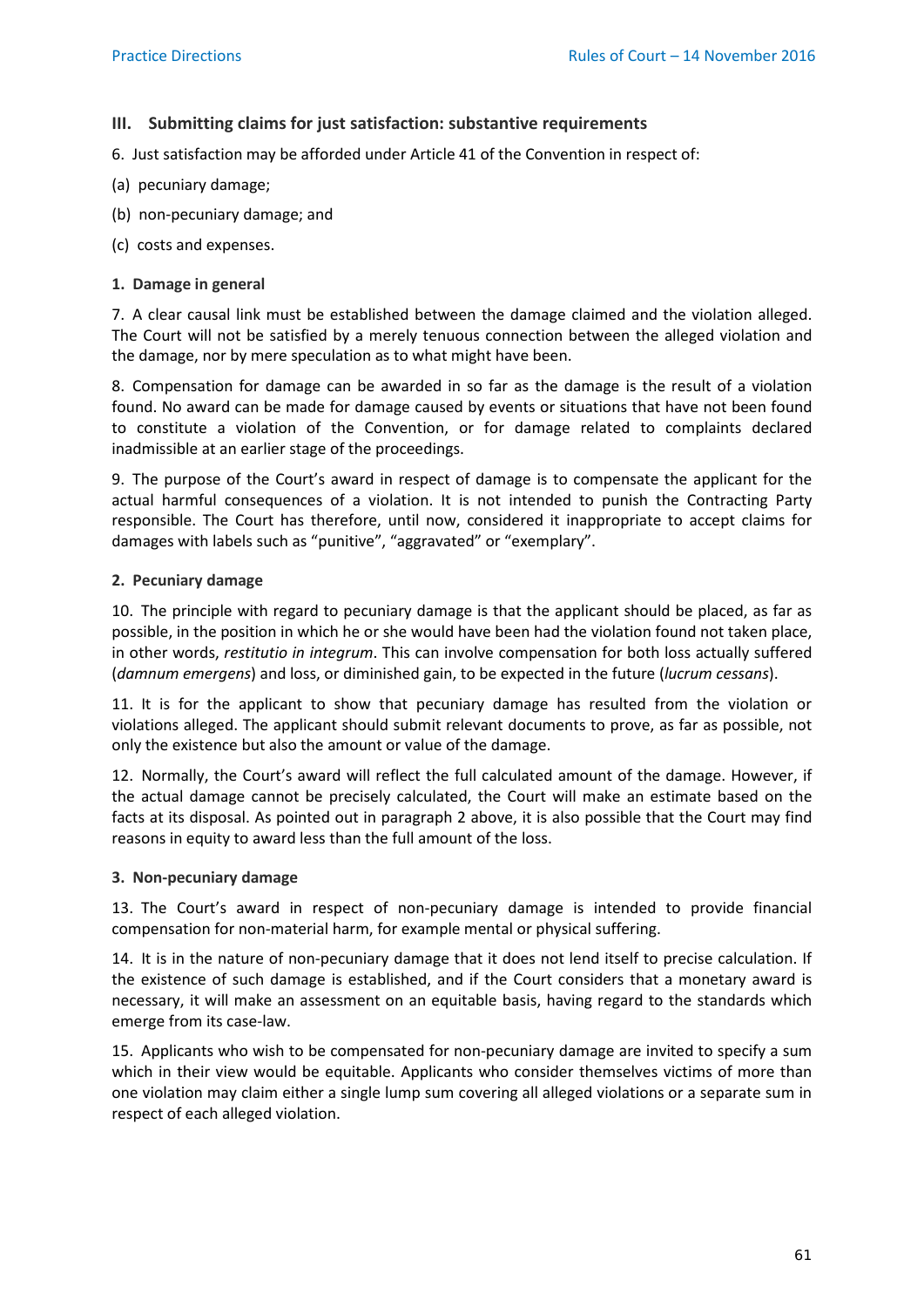#### **4. Costs and expenses**

16. The Court can order the reimbursement to the applicant of costs and expenses which he or she has incurred – first at the domestic level, and subsequently in the proceedings before the Court itself – in trying to prevent the violation from occurring, or in trying to obtain redress therefor. Such costs and expenses will typically include the cost of legal assistance, court registration fees and suchlike. They may also include travel and subsistence expenses, in particular if these have been incurred by attendance at a hearing of the Court.

17. The Court will uphold claims for costs and expenses only in so far as they are referable to the violations it has found. It will reject them in so far as they relate to complaints that have not led to the finding of a violation, or to complaints declared inadmissible. This being so, applicants may wish to link separate claim items to particular complaints.

18. Costs and expenses must have been actually incurred. That is, the applicant must have paid them, or be bound to pay them, pursuant to a legal or contractual obligation. Any sums paid or payable by domestic authorities or by the Council of Europe by way of legal aid will be deducted.

19. Costs and expenses must have been necessarily incurred. That is, they must have become unavoidable in order to prevent the violation or obtain redress therefor.

20. They must be reasonable as to quantum. If the Court finds them to be excessive, it will award a sum which, on its own estimate, is reasonable.

21. The Court requires evidence, such as itemised bills and invoices. These must be sufficiently detailed to enable the Court to determine to what extent the above requirements have been met.

#### **5. Payment information**

22. Applicants are invited to identify a bank account into which they wish any sums awarded to be paid. If they wish particular amounts, for example the sums awarded in respect of costs and expenses, to be paid separately, for example directly into the bank account of their representative, they should so specify.

#### **IV. The form of the Court's awards**

23. The Court's awards, if any, will normally be in the form of a sum of money to be paid by the respondent Contracting Party to the victim or victims of the violations found. Only in extremely rare cases can the Court consider a consequential order aimed at putting an end or remedying the violation in question. The Court may, however, decide at its discretion to offer guidance for the execution of its judgment (Article 46 of the Convention).

24. Any monetary award under Article 41 will normally be in euros (EUR,  $€$ ) irrespective of the currency in which the applicant expresses his or her claims. If the applicant is to receive payment in a currency other than the euro, the Court will order the sums awarded to be converted into that other currency at the exchange rate applicable on the date of payment. When formulating their claims applicants should, where appropriate, consider the implications of this policy in the light of the effects of converting sums expressed in a different currency into euros or contrariwise.

25. The Court will of its own motion set a time-limit for any payments that may need to be made, which will normally be three months from the date on which its judgment becomes final and binding. The Court will also order default interest to be paid in the event that that time-limit is exceeded, normally at a simple rate equal to the marginal lending rate of the European Central Bank during the default period plus three percentage points.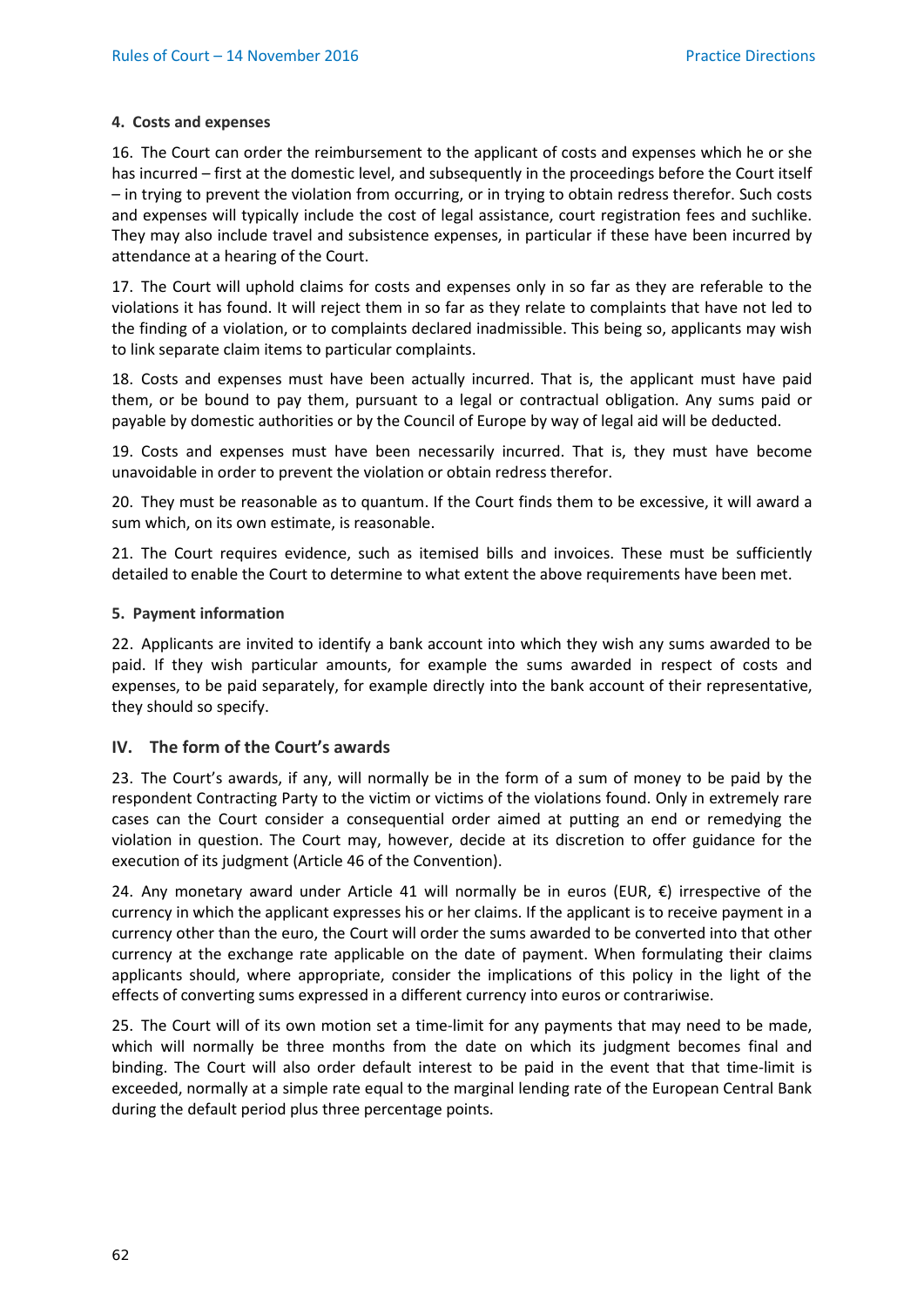# **Secured electronic filing by Governments[1](#page-72-0)**

## **I. Scope of application**

1. The Governments of the Contracting Parties that have opted for the Court's system of secured electronic filing shall send all their written communications with the Court by uploading them on the secured website set up for that purpose and shall accept written communications sent to them by the Registry of the Court by downloading them from that site, with the following exceptions:

(a) all written communications in relation to a request for interim measures under Rule 39 of the Rules of Court shall be sent simultaneously by two means: through the secured website and by fax;

(b) attachments, such as plans, manuals, etc. that may not be comprehensively viewed in an electronic format may be filed by post;

(c) the Court's Registry may request that a paper document or attachment be submitted by post.

2. If the Government have filed a document by post or fax, they shall, as soon as possible, file electronically a notice of filing by post or fax, describing the document sent, stating the date of dispatch and setting forth the reasons why electronic filing was not possible.

## **II. Technical requirements**

3. The Government shall possess the necessary technical equipment and follow the user manual sent to them by the Court's Registry.

### **III. Format and naming convention**

4. A document filed electronically shall be in PDF format, preferably in searchable PDF.

5. Unsigned letters and written pleadings shall not be accepted. Signed documents to be filed electronically shall be generated by scanning the original paper copy. The Government shall keep the original paper copy in their files.

6. The name of a document filed electronically shall be prefixed by the application number, followed by the name of the applicant as spelled in Latin script by the Registry of the Court, and contain an indication of the contents of the document<sup>[2](#page-72-1)</sup>.

## **IV. Relevant date with regard to time-limits**

7. The date on which the Government have successfully uploaded a document on the secured website shall be considered as the date of dispatch within the meaning of Rule 38 § 2 or the date of filing for the purposes of Rule 73 § 1.

8. To facilitate keeping track of the correspondence exchanged, every day shortly before midnight the secured server generates automatically an electronic mail message listing the documents that have been filed electronically within the past twenty-four hours.

## **V. Different versions of one and the same document**

9. The secured website shall not permit the modification, replacement or deletion of an uploaded document. If the need arises for the Government to modify a document they have uploaded, they

<span id="page-72-0"></span><sup>1.</sup> Practice direction issued by the President of the Court in accordance with Rule 32 of the Rules of Court on

<sup>22</sup> September 2008 and amended on 29 September 2014.

<span id="page-72-1"></span><sup>2.</sup> For example, 65051/01 Karagyozov Observ Adm Merits.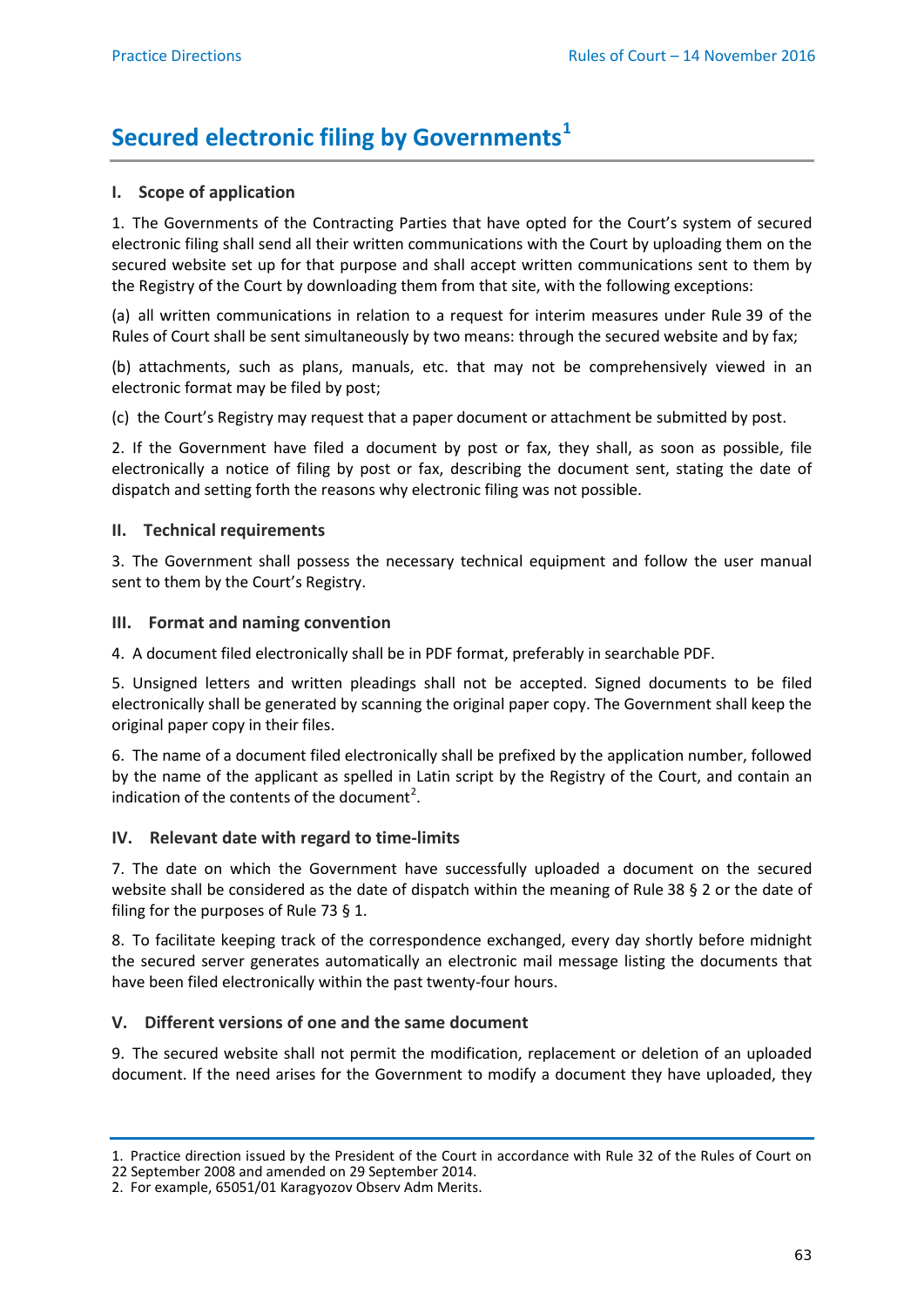shall create a new document named differently (for example, by adding the word "modified" in the document name). This opportunity should only be used where genuinely necessary and should not be used to correct minor errors.

10. Where the Government have filed more than one version of the same document, only the document filed in time shall be taken into consideration. Where more than one version has been filed in time, the latest version shall be taken into consideration, unless the President of the Chamber decides otherwise.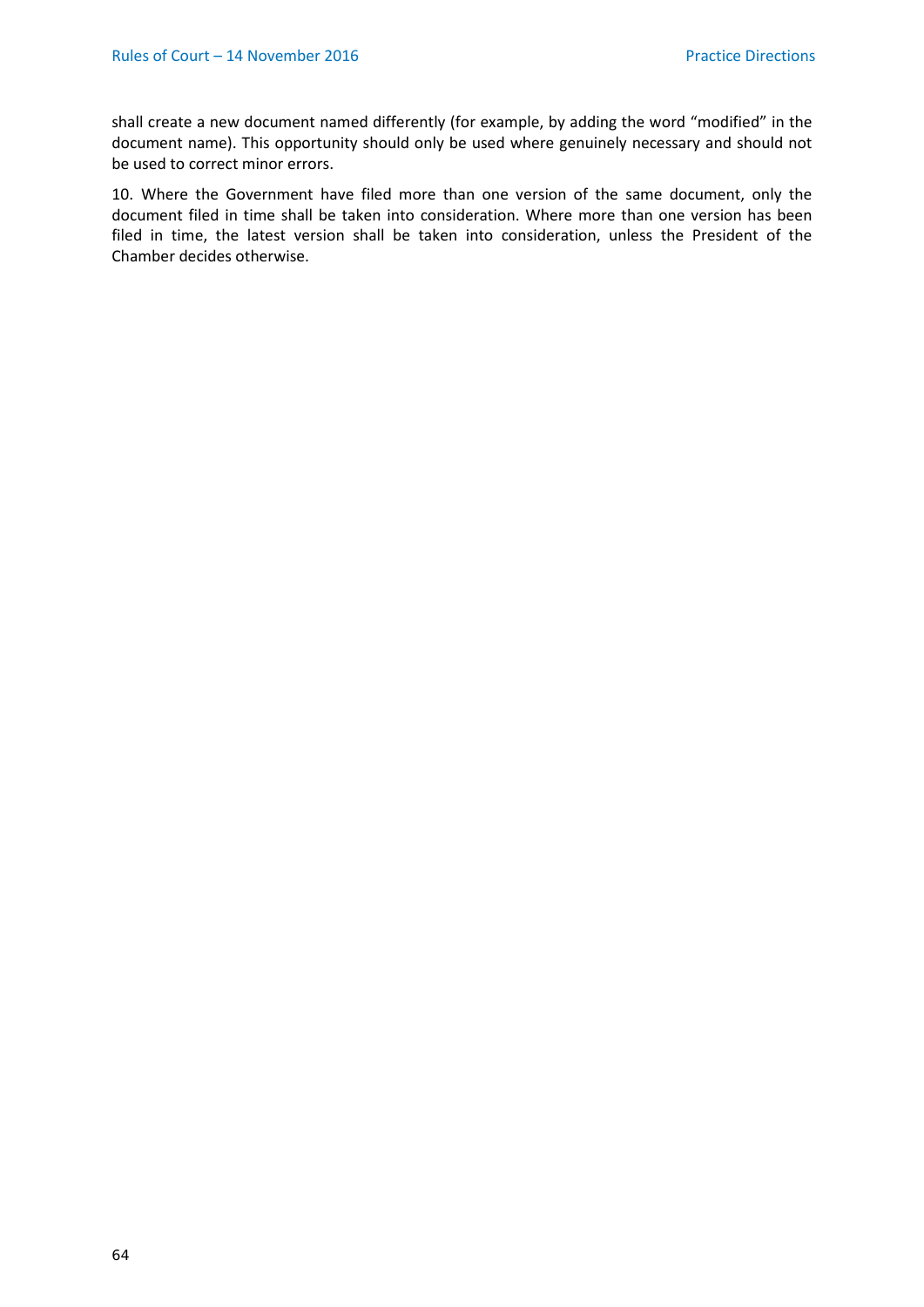# **Requests for anonymity[1](#page-74-0)**

## **(Rules 33 and 47 of the Rules of Court)**

#### **General principles**

The parties are reminded that, unless a derogation has been obtained pursuant to Rules 33 or 47 of the Rules of Court, documents in proceedings before the Court are public. Thus, all information that is submitted in connection with an application in both written and oral proceedings, including information about the applicant or third parties, will be accessible to the public.

The parties should also be aware that the statement of facts, decisions and judgments of the Court are usually published in HUDOC<sup>[2](#page-74-1)</sup> on the Court's website (Rule 78).

#### **Requests in pending cases**

Any request for anonymity should be made when completing the application form or as soon as possible thereafter. In both cases the applicant should provide reasons for the request and specify the impact that publication may have for him or her.

#### **Retroactive requests**

If an applicant wishes to request anonymity in respect of a case or cases published on HUDOC before 1 January 2010, he or she should send a letter to the Registry setting out the reasons for the request and specifying the impact that this publication has had or may have for him or her. The applicant should also provide an explanation as to why anonymity was not requested while the case was pending before the Court.

In deciding on the request the President shall take into account the explanations provided by the applicant, the level of publicity that the decision or judgment has already received and whether or not it is appropriate or practical to grant the request.

When the President grants the request, he or she shall also decide on the most appropriate steps to be taken to protect the applicant from being identified. For example, the decision or judgment could, *inter alia*, be removed from the Court's website or the personal data deleted from the published document.

#### **Other measures**

The President may also take any other measure he or she considers necessary or desirable in respect of any material published by the Court in order to ensure respect for private life.

<span id="page-74-0"></span><sup>1.</sup> Practice direction issued by the President of the Court in accordance with Rule 32 of the Rules of Court on

<sup>14</sup> January 2010.

<span id="page-74-1"></span><sup>2.</sup> http://hudoc.echr.coe.int/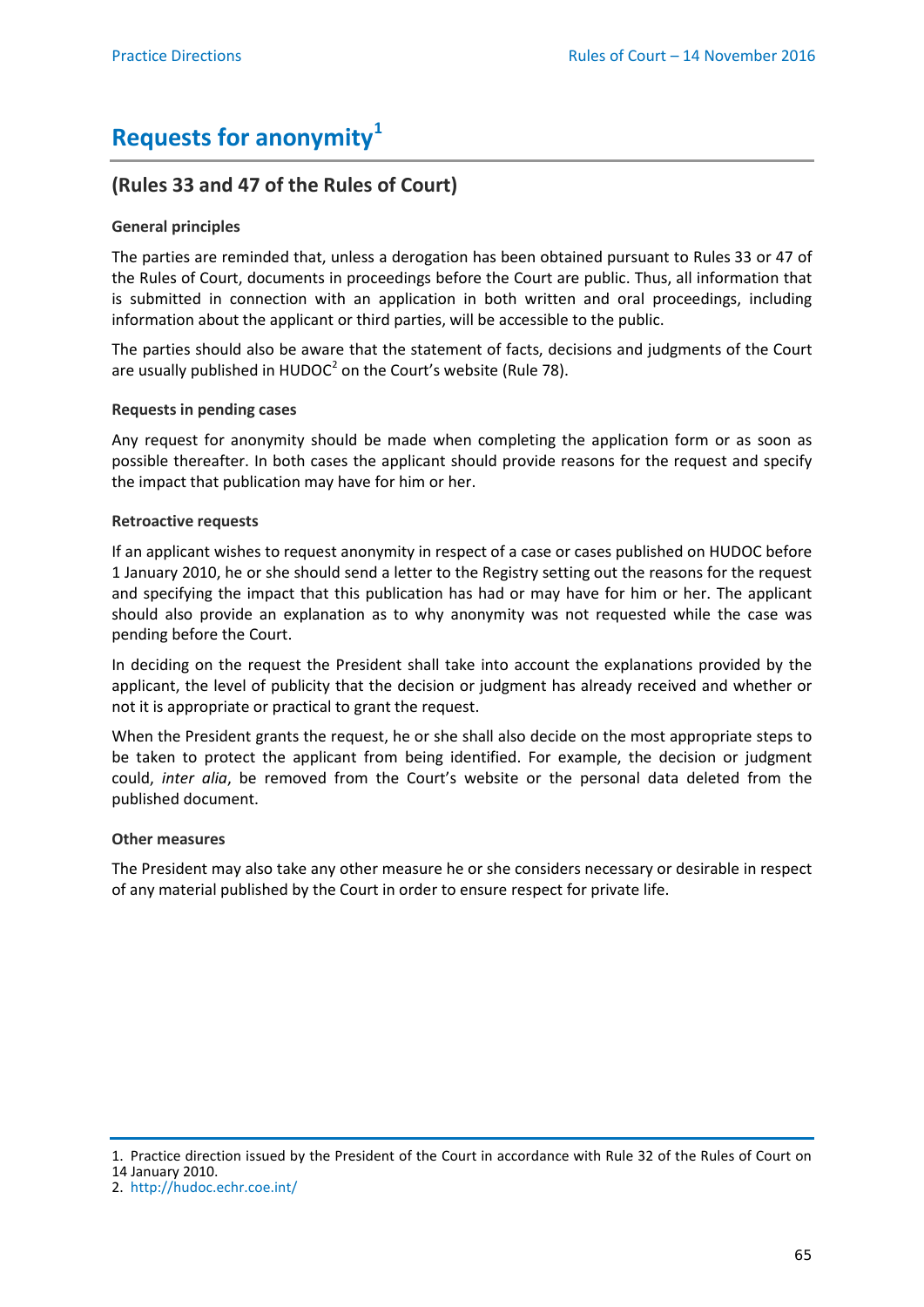## **Electronic filing by applicants[1](#page-75-0)**

#### **I. Scope of application**

1. After the communication of a case, applicants who have opted to file pleadings electronically shall send all written communications with the Court by using the Court's Electronic Communications Service (ECS) and shall accept written communications sent to them by the Registry of the Court by means of ECS, with the following exceptions:

(a) all written communications in relation to a request for interim measures under Rule 39 of the Rules of Court shall be sent only by fax or post;

(b) attachments, such as plans, manuals, etc., that may not be comprehensively viewed in an electronic format may be filed by post;

(c) the Court's Registry may request that a paper document or attachment be submitted by post.

2. If an applicant has filed a document by post or fax, he or she shall, as soon as possible, file electronically a notice of filing by post or fax, describing the document sent, stating the date of dispatch and setting forth the reasons why electronic filing was not possible.

#### **II. Technical requirements**

3. Applicants shall possess the necessary technical equipment and follow the user manual sent to them by the Court's Registry.

#### **III. Format and naming convention**

4. A document filed electronically shall be in PDF format, preferably in searchable PDF.

5. Unsigned letters and written pleadings shall not be accepted. Signed documents to be filed electronically shall be generated by scanning the original paper copy. Applicants shall keep the original paper copy in their files.

6. The name of a document filed electronically shall be prefixed by the application number, followed by the name of the applicant as spelled in Latin script by the Registry of the Court, and contain an indication of the contents of the document<sup>[2](#page-75-1)</sup>.

#### **IV. Relevant date with regard to time limits**

7. The date on which an applicant has successfully filed the document electronically with the Court shall be considered as the date, based on Strasbourg time, of dispatch within the meaning of Rule 38 § 2 or the date of filing for the purposes of Rule 73 § 1.

8. To facilitate keeping track of the correspondence exchanged and to ensure compliance with the time limits set by the Court, the applicant should regularly check his or her e-mail account and ECS account.

#### **V. Different versions of one and the same document**

9. The ECS shall not permit the modification, replacement or deletion of a filed document. If the need arises for the applicant to modify a document he or she has filed, they shall create a new document named differently (for example, by adding the word "modified" in the document name).

<span id="page-75-0"></span><sup>1.</sup> Issued by the President of the Court in accordance with Rule 32 of the Rules of Court on 29 September 2014. This practice direction will become operational on a date to be decided following a test phase.

<span id="page-75-1"></span><sup>2.</sup> The following is an example: 65051/01 Karagyozov Observ Adm Merits.